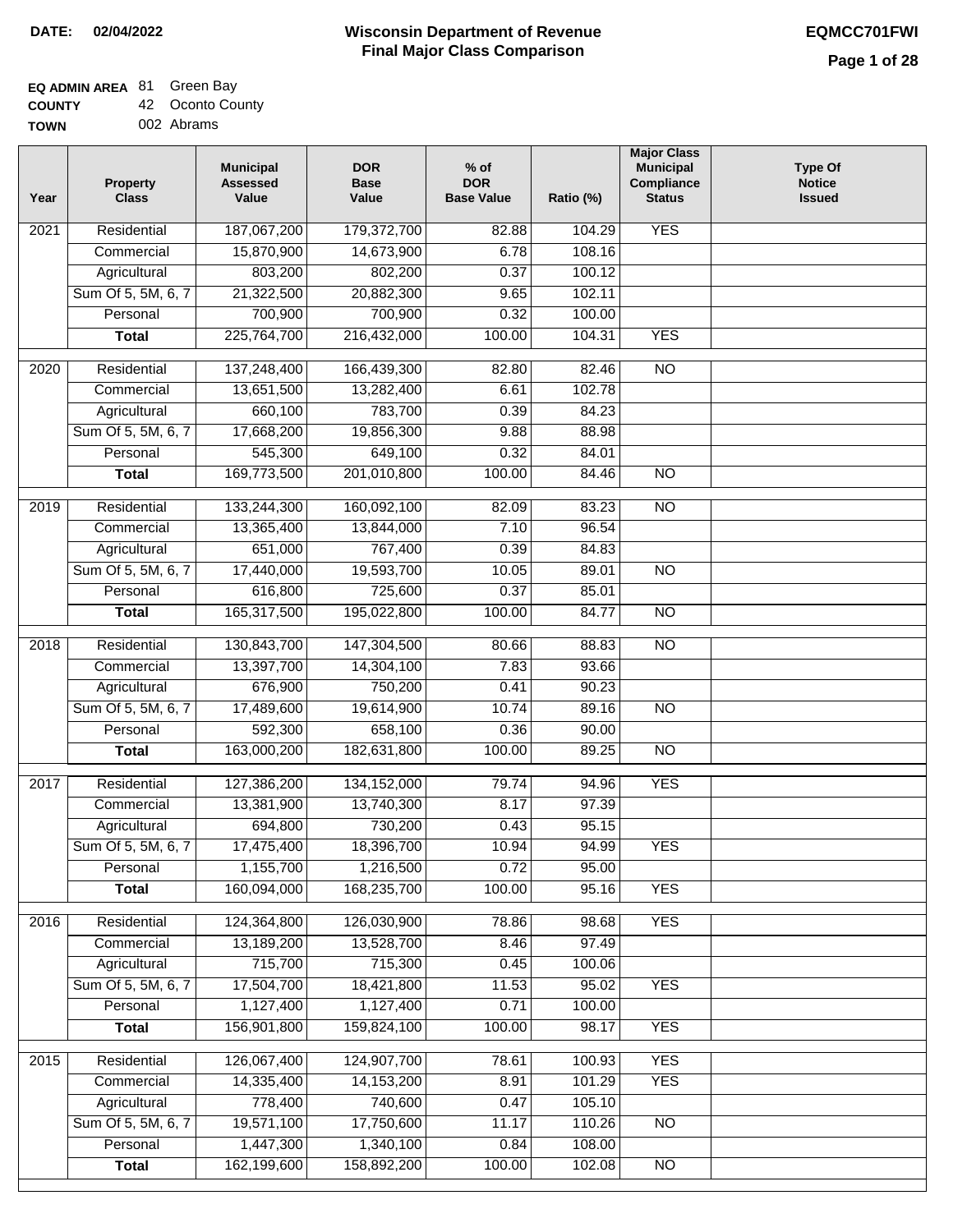$\Box$ 

#### **Wisconsin Department of Revenue Final Major Class Comparison DATE: 02/04/2022 EQMCC701FWI**

#### **EQ ADMIN AREA** 81 Green Bay **COUNTY** 42 Oconto County

| <b>COUNTY</b> | 42 <b>OCOTILO COU</b> |
|---------------|-----------------------|
| <b>TOWN</b>   | 006 Bagley            |

| Year | <b>Property</b><br><b>Class</b> | <b>Municipal</b><br><b>Assessed</b><br>Value | <b>DOR</b><br><b>Base</b><br>Value | $%$ of<br><b>DOR</b><br><b>Base Value</b> | Ratio (%) | <b>Major Class</b><br><b>Municipal</b><br>Compliance<br><b>Status</b> | <b>Type Of</b><br><b>Notice</b><br><b>Issued</b> |
|------|---------------------------------|----------------------------------------------|------------------------------------|-------------------------------------------|-----------|-----------------------------------------------------------------------|--------------------------------------------------|
| 2021 | Residential                     | 36,260,100                                   | 42,161,600                         | 82.89                                     | 86.00     | <b>NO</b>                                                             |                                                  |
|      | Commercial                      | 428,900                                      | 415,100                            | 0.82                                      | 103.32    |                                                                       |                                                  |
|      | Agricultural                    | 285,500                                      | 317,200                            | 0.62                                      | 90.01     |                                                                       |                                                  |
|      | Sum Of 5, 5M, 6, 7              | 8,376,700                                    | 7,797,200                          | 15.33                                     | 107.43    | <b>YES</b>                                                            |                                                  |
|      | Personal                        | 154,900                                      | 172,200                            | 0.34                                      | 89.95     |                                                                       |                                                  |
|      | <b>Total</b>                    | 45,506,100                                   | 50,863,300                         | 100.00                                    | 89.47     | $\overline{NO}$                                                       |                                                  |
| 2020 | Residential                     | 35,755,100                                   | 38,522,500                         | 81.53                                     | 92.82     | <b>YES</b>                                                            |                                                  |
|      | Commercial                      | 428,900                                      | 432,400                            | 0.92                                      | 99.19     |                                                                       |                                                  |
|      | Agricultural                    | 283,800                                      | 308,000                            | 0.65                                      | 92.14     |                                                                       |                                                  |
|      | Sum Of 5, 5M, 6, 7              | 8,430,700                                    | 7,806,700                          | 16.52                                     | 107.99    | <b>YES</b>                                                            |                                                  |
|      | Personal                        | 164,200                                      | 178,500                            | 0.38                                      | 91.99     |                                                                       |                                                  |
|      | <b>Total</b>                    | 45,062,700                                   | 47,248,100                         | 100.00                                    | 95.37     | <b>YES</b>                                                            |                                                  |
|      |                                 |                                              |                                    |                                           |           |                                                                       |                                                  |
| 2019 | Residential                     | 35,339,600                                   | 37,320,600                         | 79.82                                     | 94.69     | <b>YES</b>                                                            |                                                  |
|      | Commercial                      | 426,900                                      | 445,800                            | 0.95                                      | 95.76     |                                                                       |                                                  |
|      | Agricultural                    | 303,300                                      | 303,100                            | 0.65                                      | 100.07    |                                                                       |                                                  |
|      | Sum Of 5, 5M, 6, 7              | 8,275,200                                    | 8,601,000                          | 18.40                                     | 96.21     | <b>YES</b>                                                            |                                                  |
|      | Personal                        | 83,400                                       | 83,400                             | 0.18                                      | 100.00    |                                                                       |                                                  |
|      | <b>Total</b>                    | 44,428,400                                   | 46,753,900                         | 100.00                                    | 95.03     | <b>YES</b>                                                            |                                                  |
| 2018 | Residential                     | 35,255,500                                   | 36,874,600                         | 79.75                                     | 95.61     | <b>YES</b>                                                            |                                                  |
|      | Commercial                      | 424,100                                      | 456,700                            | 0.99                                      | 92.86     |                                                                       |                                                  |
|      | Agricultural                    | 280,300                                      | 294,800                            | 0.64                                      | 95.08     |                                                                       |                                                  |
|      | Sum Of 5, 5M, 6, 7              | 8,277,800                                    | 8,611,200                          | 18.62                                     | 96.13     | <b>YES</b>                                                            |                                                  |
|      | Personal                        | $\Omega$                                     | $\Omega$                           | 0.00                                      | 0.00      |                                                                       |                                                  |
|      | <b>Total</b>                    | 44,237,700                                   | 46,237,300                         | 100.00                                    | 95.68     | <b>YES</b>                                                            |                                                  |
| 2017 | Residential                     | 35,081,700                                   | 35,978,700                         | 78.91                                     | 97.51     | <b>YES</b>                                                            |                                                  |
|      | Commercial                      | 424,100                                      | 447,700                            | 0.98                                      | 94.73     |                                                                       |                                                  |
|      | Agricultural                    | 286,400                                      | 286,200                            | 0.63                                      | 100.07    |                                                                       |                                                  |
|      | Sum Of 5, 5M, 6, 7              | 8,401,600                                    | 8,690,700                          | 19.06                                     | 96.67     | <b>YES</b>                                                            |                                                  |
|      | Personal                        | 190,900                                      | 190,900                            | 0.42                                      | 100.00    |                                                                       |                                                  |
|      | <b>Total</b>                    | 44,384,700                                   | 45,594,200                         | 100.00                                    | 97.35     | <b>YES</b>                                                            |                                                  |
| 2016 | Residential                     | 34,775,500                                   | 34,974,900                         | 78.01                                     | 99.43     | <b>YES</b>                                                            |                                                  |
|      | Commercial                      | 424,100                                      | 434,600                            | 0.97                                      | 97.58     |                                                                       |                                                  |
|      | Agricultural                    | 285,100                                      | 285,200                            | 0.64                                      | 99.96     |                                                                       |                                                  |
|      | Sum Of 5, 5M, 6, 7              | 8,380,400                                    | 8,967,100                          | 20.00                                     | 93.46     | <b>YES</b>                                                            |                                                  |
|      | Personal                        | 169,600                                      | 169,600                            | 0.38                                      | 100.00    |                                                                       |                                                  |
|      | <b>Total</b>                    | 44,034,700                                   | 44,831,400                         | 100.00                                    | 98.22     | <b>YES</b>                                                            |                                                  |
| 2015 | Residential                     | 34,651,800                                   | 34,173,900                         | 78.41                                     | 101.40    | <b>YES</b>                                                            |                                                  |
|      | Commercial                      | 424,100                                      | 426,100                            | 0.98                                      | 99.53     |                                                                       |                                                  |
|      | Agricultural                    | 280,200                                      | 280,100                            | 0.64                                      | 100.04    |                                                                       |                                                  |
|      | Sum Of 5, 5M, 6, 7              | 8,301,100                                    | 8,551,800                          | 19.62                                     | 97.07     | <b>YES</b>                                                            |                                                  |
|      | Personal                        | 154,100                                      | 154,100                            | 0.35                                      | 100.00    |                                                                       |                                                  |
|      | <b>Total</b>                    | 43,811,300                                   | 43,586,000                         | 100.00                                    | 100.52    | <b>YES</b>                                                            |                                                  |
|      |                                 |                                              |                                    |                                           |           |                                                                       |                                                  |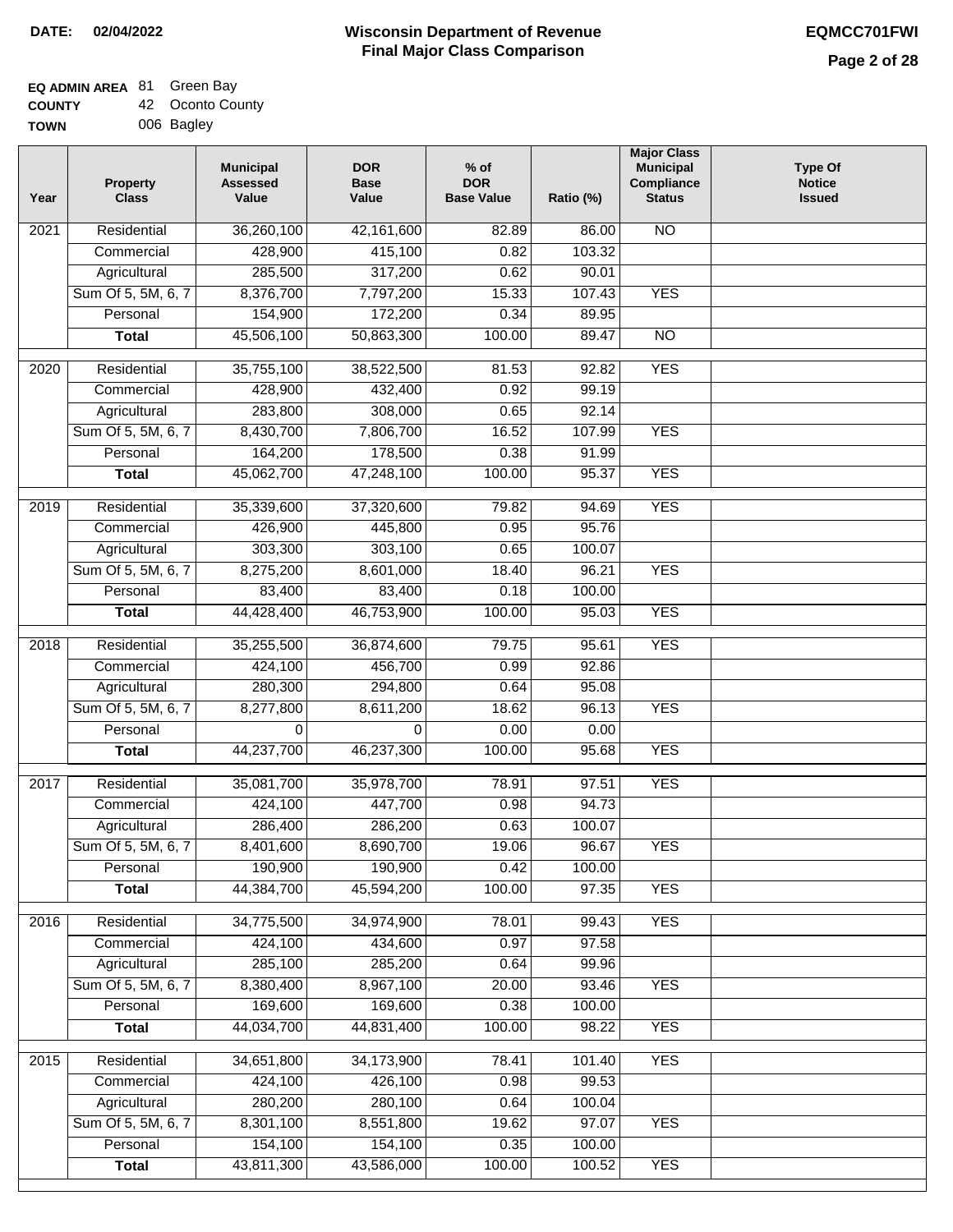### **EQ ADMIN AREA** 81 Green Bay **COUNTY**

| <b>COUNTY</b> | 42 Oconto County |
|---------------|------------------|
| <b>TOWN</b>   | 008 Brazeau      |

| <b>NO</b><br>$\overline{202}1$<br>Residential<br>221,382,700<br>260, 137, 200<br>89.70<br>85.10<br>4,538,400<br>4,573,100<br>1.58<br>99.24<br>Commercial<br>Agricultural<br>1,821,900<br>1,992,500<br>0.69<br>91.44<br>Sum Of 5, 5M, 6, 7<br>21,712,600<br>22,732,000<br>7.84<br>95.52<br>576,100<br>576,100<br>Personal<br>0.20<br>100.00<br>250,031,700<br>290,010,900<br>100.00<br>$\overline{NO}$<br><b>Total</b><br>86.21<br><b>YES</b><br>$\overline{2020}$<br>Residential<br>218,800,300<br>236,213,300<br>89.44<br>92.63<br>4,533,600<br>4,614,500<br>1.75<br>98.25<br>Commercial<br>95.09<br>Agricultural<br>1,821,300<br>1,915,400<br>0.73<br>Sum Of 5, 5M, 6, 7<br>20,773,700<br>21,249,900<br>7.87<br>102.29<br>589,100<br>589,100<br>0.22<br>Personal<br>100.00<br>246,994,200<br>264,106,000<br>100.00<br><b>YES</b><br>93.52<br><b>Total</b><br><b>YES</b><br>2019<br>Residential<br>216,268,200<br>224,742,100<br>88.21<br>96.23<br>4,566,700<br>4,745,000<br>96.24<br>Commercial<br>1.86<br>1,668,100<br>1,839,500<br>0.72<br>90.68<br>Agricultural<br>Sum Of 5, 5M, 6, 7<br>21,068,500<br>22,870,200<br>8.98<br>92.12<br>592,600<br>592,600<br>0.23<br>Personal<br>100.00<br>244, 164, 100<br>254,789,400<br>100.00<br><b>YES</b><br>95.83<br><b>Total</b><br>Residential<br>213,180,800<br>228,653,100<br><b>YES</b><br>2018<br>87.88<br>93.23<br>Commercial<br>4,518,800<br>4,697,100<br>1.81<br>96.20<br>1,669,000<br>1,789,200<br>93.28<br>Agricultural<br>0.69<br>21,118,600<br>Sum Of 5, 5M, 6, 7<br>24,472,700<br>86.29<br>9.41<br>Personal<br>573,800<br>573,800<br>0.22<br>100.00<br>241,061,000<br>260,185,900<br>100.00<br><b>YES</b><br>92.65<br><b>Total</b><br>Residential<br>210,903,100<br>96.80<br><b>YES</b><br>2017<br>217,867,100<br>87.44<br>Commercial<br>4,344,800<br>1.78<br>97.98<br>4,434,400<br>1,747,300<br>1,669,500<br>0.70<br>95.55<br>Agricultural<br>23,772,400<br>88.50<br>Sum Of 5, 5M, 6, 7<br>21,037,400<br>9.54<br>Personal<br>1,329,700<br>1,329,700<br>0.53<br>100.00<br>239,284,500<br>249,150,900<br>100.00<br>96.04<br><b>YES</b><br><b>Total</b><br><b>YES</b><br>Residential<br>209,268,000<br>215,984,500<br>2016<br>87.47<br>96.89<br>3,645,900<br>1.49<br>99.08<br>Commercial<br>3,679,800<br>1,667,700<br>1,717,000<br>0.70<br>97.13<br>Agricultural<br>Sum Of 5, 5M, 6, 7<br>20,746,000<br>24,312,400<br>9.85<br>85.33<br>1,241,000<br>1,241,000<br>0.50<br>Personal<br>100.00<br>236,568,600<br>246,934,700<br>100.00<br>95.80<br><b>YES</b><br><b>Total</b><br><b>YES</b><br>Residential<br>207,697,900<br>204,129,600<br>86.83<br>101.75<br>2015<br>4,289,700<br>4,431,300<br>1.88<br>96.80<br>Commercial<br>1,705,100<br>1,732,200<br>0.74<br>98.44<br>Agricultural<br>Sum Of 5, 5M, 6, 7<br>20,793,600<br>23,613,900<br>10.04<br>88.06<br><b>NO</b><br>1,196,200<br>1,196,200<br>0.51<br>Personal<br>100.00 | Year | <b>Property</b><br><b>Class</b> | <b>Municipal</b><br><b>Assessed</b><br>Value | <b>DOR</b><br><b>Base</b><br>Value | $%$ of<br><b>DOR</b><br><b>Base Value</b> | Ratio (%) | <b>Major Class</b><br><b>Municipal</b><br>Compliance<br><b>Status</b> | <b>Type Of</b><br><b>Notice</b><br><b>Issued</b> |
|--------------------------------------------------------------------------------------------------------------------------------------------------------------------------------------------------------------------------------------------------------------------------------------------------------------------------------------------------------------------------------------------------------------------------------------------------------------------------------------------------------------------------------------------------------------------------------------------------------------------------------------------------------------------------------------------------------------------------------------------------------------------------------------------------------------------------------------------------------------------------------------------------------------------------------------------------------------------------------------------------------------------------------------------------------------------------------------------------------------------------------------------------------------------------------------------------------------------------------------------------------------------------------------------------------------------------------------------------------------------------------------------------------------------------------------------------------------------------------------------------------------------------------------------------------------------------------------------------------------------------------------------------------------------------------------------------------------------------------------------------------------------------------------------------------------------------------------------------------------------------------------------------------------------------------------------------------------------------------------------------------------------------------------------------------------------------------------------------------------------------------------------------------------------------------------------------------------------------------------------------------------------------------------------------------------------------------------------------------------------------------------------------------------------------------------------------------------------------------------------------------------------------------------------------------------------------------------------------------------------------------------------------------------------------------------------------------------------------------------------------------------------------------------------------------------------------------------------------------------------------------------|------|---------------------------------|----------------------------------------------|------------------------------------|-------------------------------------------|-----------|-----------------------------------------------------------------------|--------------------------------------------------|
|                                                                                                                                                                                                                                                                                                                                                                                                                                                                                                                                                                                                                                                                                                                                                                                                                                                                                                                                                                                                                                                                                                                                                                                                                                                                                                                                                                                                                                                                                                                                                                                                                                                                                                                                                                                                                                                                                                                                                                                                                                                                                                                                                                                                                                                                                                                                                                                                                                                                                                                                                                                                                                                                                                                                                                                                                                                                                      |      |                                 |                                              |                                    |                                           |           |                                                                       |                                                  |
|                                                                                                                                                                                                                                                                                                                                                                                                                                                                                                                                                                                                                                                                                                                                                                                                                                                                                                                                                                                                                                                                                                                                                                                                                                                                                                                                                                                                                                                                                                                                                                                                                                                                                                                                                                                                                                                                                                                                                                                                                                                                                                                                                                                                                                                                                                                                                                                                                                                                                                                                                                                                                                                                                                                                                                                                                                                                                      |      |                                 |                                              |                                    |                                           |           |                                                                       |                                                  |
|                                                                                                                                                                                                                                                                                                                                                                                                                                                                                                                                                                                                                                                                                                                                                                                                                                                                                                                                                                                                                                                                                                                                                                                                                                                                                                                                                                                                                                                                                                                                                                                                                                                                                                                                                                                                                                                                                                                                                                                                                                                                                                                                                                                                                                                                                                                                                                                                                                                                                                                                                                                                                                                                                                                                                                                                                                                                                      |      |                                 |                                              |                                    |                                           |           |                                                                       |                                                  |
|                                                                                                                                                                                                                                                                                                                                                                                                                                                                                                                                                                                                                                                                                                                                                                                                                                                                                                                                                                                                                                                                                                                                                                                                                                                                                                                                                                                                                                                                                                                                                                                                                                                                                                                                                                                                                                                                                                                                                                                                                                                                                                                                                                                                                                                                                                                                                                                                                                                                                                                                                                                                                                                                                                                                                                                                                                                                                      |      |                                 |                                              |                                    |                                           |           |                                                                       |                                                  |
|                                                                                                                                                                                                                                                                                                                                                                                                                                                                                                                                                                                                                                                                                                                                                                                                                                                                                                                                                                                                                                                                                                                                                                                                                                                                                                                                                                                                                                                                                                                                                                                                                                                                                                                                                                                                                                                                                                                                                                                                                                                                                                                                                                                                                                                                                                                                                                                                                                                                                                                                                                                                                                                                                                                                                                                                                                                                                      |      |                                 |                                              |                                    |                                           |           |                                                                       |                                                  |
|                                                                                                                                                                                                                                                                                                                                                                                                                                                                                                                                                                                                                                                                                                                                                                                                                                                                                                                                                                                                                                                                                                                                                                                                                                                                                                                                                                                                                                                                                                                                                                                                                                                                                                                                                                                                                                                                                                                                                                                                                                                                                                                                                                                                                                                                                                                                                                                                                                                                                                                                                                                                                                                                                                                                                                                                                                                                                      |      |                                 |                                              |                                    |                                           |           |                                                                       |                                                  |
|                                                                                                                                                                                                                                                                                                                                                                                                                                                                                                                                                                                                                                                                                                                                                                                                                                                                                                                                                                                                                                                                                                                                                                                                                                                                                                                                                                                                                                                                                                                                                                                                                                                                                                                                                                                                                                                                                                                                                                                                                                                                                                                                                                                                                                                                                                                                                                                                                                                                                                                                                                                                                                                                                                                                                                                                                                                                                      |      |                                 |                                              |                                    |                                           |           |                                                                       |                                                  |
|                                                                                                                                                                                                                                                                                                                                                                                                                                                                                                                                                                                                                                                                                                                                                                                                                                                                                                                                                                                                                                                                                                                                                                                                                                                                                                                                                                                                                                                                                                                                                                                                                                                                                                                                                                                                                                                                                                                                                                                                                                                                                                                                                                                                                                                                                                                                                                                                                                                                                                                                                                                                                                                                                                                                                                                                                                                                                      |      |                                 |                                              |                                    |                                           |           |                                                                       |                                                  |
|                                                                                                                                                                                                                                                                                                                                                                                                                                                                                                                                                                                                                                                                                                                                                                                                                                                                                                                                                                                                                                                                                                                                                                                                                                                                                                                                                                                                                                                                                                                                                                                                                                                                                                                                                                                                                                                                                                                                                                                                                                                                                                                                                                                                                                                                                                                                                                                                                                                                                                                                                                                                                                                                                                                                                                                                                                                                                      |      |                                 |                                              |                                    |                                           |           |                                                                       |                                                  |
|                                                                                                                                                                                                                                                                                                                                                                                                                                                                                                                                                                                                                                                                                                                                                                                                                                                                                                                                                                                                                                                                                                                                                                                                                                                                                                                                                                                                                                                                                                                                                                                                                                                                                                                                                                                                                                                                                                                                                                                                                                                                                                                                                                                                                                                                                                                                                                                                                                                                                                                                                                                                                                                                                                                                                                                                                                                                                      |      |                                 |                                              |                                    |                                           |           |                                                                       |                                                  |
|                                                                                                                                                                                                                                                                                                                                                                                                                                                                                                                                                                                                                                                                                                                                                                                                                                                                                                                                                                                                                                                                                                                                                                                                                                                                                                                                                                                                                                                                                                                                                                                                                                                                                                                                                                                                                                                                                                                                                                                                                                                                                                                                                                                                                                                                                                                                                                                                                                                                                                                                                                                                                                                                                                                                                                                                                                                                                      |      |                                 |                                              |                                    |                                           |           |                                                                       |                                                  |
|                                                                                                                                                                                                                                                                                                                                                                                                                                                                                                                                                                                                                                                                                                                                                                                                                                                                                                                                                                                                                                                                                                                                                                                                                                                                                                                                                                                                                                                                                                                                                                                                                                                                                                                                                                                                                                                                                                                                                                                                                                                                                                                                                                                                                                                                                                                                                                                                                                                                                                                                                                                                                                                                                                                                                                                                                                                                                      |      |                                 |                                              |                                    |                                           |           |                                                                       |                                                  |
|                                                                                                                                                                                                                                                                                                                                                                                                                                                                                                                                                                                                                                                                                                                                                                                                                                                                                                                                                                                                                                                                                                                                                                                                                                                                                                                                                                                                                                                                                                                                                                                                                                                                                                                                                                                                                                                                                                                                                                                                                                                                                                                                                                                                                                                                                                                                                                                                                                                                                                                                                                                                                                                                                                                                                                                                                                                                                      |      |                                 |                                              |                                    |                                           |           |                                                                       |                                                  |
|                                                                                                                                                                                                                                                                                                                                                                                                                                                                                                                                                                                                                                                                                                                                                                                                                                                                                                                                                                                                                                                                                                                                                                                                                                                                                                                                                                                                                                                                                                                                                                                                                                                                                                                                                                                                                                                                                                                                                                                                                                                                                                                                                                                                                                                                                                                                                                                                                                                                                                                                                                                                                                                                                                                                                                                                                                                                                      |      |                                 |                                              |                                    |                                           |           |                                                                       |                                                  |
|                                                                                                                                                                                                                                                                                                                                                                                                                                                                                                                                                                                                                                                                                                                                                                                                                                                                                                                                                                                                                                                                                                                                                                                                                                                                                                                                                                                                                                                                                                                                                                                                                                                                                                                                                                                                                                                                                                                                                                                                                                                                                                                                                                                                                                                                                                                                                                                                                                                                                                                                                                                                                                                                                                                                                                                                                                                                                      |      |                                 |                                              |                                    |                                           |           |                                                                       |                                                  |
|                                                                                                                                                                                                                                                                                                                                                                                                                                                                                                                                                                                                                                                                                                                                                                                                                                                                                                                                                                                                                                                                                                                                                                                                                                                                                                                                                                                                                                                                                                                                                                                                                                                                                                                                                                                                                                                                                                                                                                                                                                                                                                                                                                                                                                                                                                                                                                                                                                                                                                                                                                                                                                                                                                                                                                                                                                                                                      |      |                                 |                                              |                                    |                                           |           |                                                                       |                                                  |
|                                                                                                                                                                                                                                                                                                                                                                                                                                                                                                                                                                                                                                                                                                                                                                                                                                                                                                                                                                                                                                                                                                                                                                                                                                                                                                                                                                                                                                                                                                                                                                                                                                                                                                                                                                                                                                                                                                                                                                                                                                                                                                                                                                                                                                                                                                                                                                                                                                                                                                                                                                                                                                                                                                                                                                                                                                                                                      |      |                                 |                                              |                                    |                                           |           |                                                                       |                                                  |
|                                                                                                                                                                                                                                                                                                                                                                                                                                                                                                                                                                                                                                                                                                                                                                                                                                                                                                                                                                                                                                                                                                                                                                                                                                                                                                                                                                                                                                                                                                                                                                                                                                                                                                                                                                                                                                                                                                                                                                                                                                                                                                                                                                                                                                                                                                                                                                                                                                                                                                                                                                                                                                                                                                                                                                                                                                                                                      |      |                                 |                                              |                                    |                                           |           |                                                                       |                                                  |
|                                                                                                                                                                                                                                                                                                                                                                                                                                                                                                                                                                                                                                                                                                                                                                                                                                                                                                                                                                                                                                                                                                                                                                                                                                                                                                                                                                                                                                                                                                                                                                                                                                                                                                                                                                                                                                                                                                                                                                                                                                                                                                                                                                                                                                                                                                                                                                                                                                                                                                                                                                                                                                                                                                                                                                                                                                                                                      |      |                                 |                                              |                                    |                                           |           |                                                                       |                                                  |
|                                                                                                                                                                                                                                                                                                                                                                                                                                                                                                                                                                                                                                                                                                                                                                                                                                                                                                                                                                                                                                                                                                                                                                                                                                                                                                                                                                                                                                                                                                                                                                                                                                                                                                                                                                                                                                                                                                                                                                                                                                                                                                                                                                                                                                                                                                                                                                                                                                                                                                                                                                                                                                                                                                                                                                                                                                                                                      |      |                                 |                                              |                                    |                                           |           |                                                                       |                                                  |
|                                                                                                                                                                                                                                                                                                                                                                                                                                                                                                                                                                                                                                                                                                                                                                                                                                                                                                                                                                                                                                                                                                                                                                                                                                                                                                                                                                                                                                                                                                                                                                                                                                                                                                                                                                                                                                                                                                                                                                                                                                                                                                                                                                                                                                                                                                                                                                                                                                                                                                                                                                                                                                                                                                                                                                                                                                                                                      |      |                                 |                                              |                                    |                                           |           |                                                                       |                                                  |
|                                                                                                                                                                                                                                                                                                                                                                                                                                                                                                                                                                                                                                                                                                                                                                                                                                                                                                                                                                                                                                                                                                                                                                                                                                                                                                                                                                                                                                                                                                                                                                                                                                                                                                                                                                                                                                                                                                                                                                                                                                                                                                                                                                                                                                                                                                                                                                                                                                                                                                                                                                                                                                                                                                                                                                                                                                                                                      |      |                                 |                                              |                                    |                                           |           |                                                                       |                                                  |
|                                                                                                                                                                                                                                                                                                                                                                                                                                                                                                                                                                                                                                                                                                                                                                                                                                                                                                                                                                                                                                                                                                                                                                                                                                                                                                                                                                                                                                                                                                                                                                                                                                                                                                                                                                                                                                                                                                                                                                                                                                                                                                                                                                                                                                                                                                                                                                                                                                                                                                                                                                                                                                                                                                                                                                                                                                                                                      |      |                                 |                                              |                                    |                                           |           |                                                                       |                                                  |
|                                                                                                                                                                                                                                                                                                                                                                                                                                                                                                                                                                                                                                                                                                                                                                                                                                                                                                                                                                                                                                                                                                                                                                                                                                                                                                                                                                                                                                                                                                                                                                                                                                                                                                                                                                                                                                                                                                                                                                                                                                                                                                                                                                                                                                                                                                                                                                                                                                                                                                                                                                                                                                                                                                                                                                                                                                                                                      |      |                                 |                                              |                                    |                                           |           |                                                                       |                                                  |
|                                                                                                                                                                                                                                                                                                                                                                                                                                                                                                                                                                                                                                                                                                                                                                                                                                                                                                                                                                                                                                                                                                                                                                                                                                                                                                                                                                                                                                                                                                                                                                                                                                                                                                                                                                                                                                                                                                                                                                                                                                                                                                                                                                                                                                                                                                                                                                                                                                                                                                                                                                                                                                                                                                                                                                                                                                                                                      |      |                                 |                                              |                                    |                                           |           |                                                                       |                                                  |
|                                                                                                                                                                                                                                                                                                                                                                                                                                                                                                                                                                                                                                                                                                                                                                                                                                                                                                                                                                                                                                                                                                                                                                                                                                                                                                                                                                                                                                                                                                                                                                                                                                                                                                                                                                                                                                                                                                                                                                                                                                                                                                                                                                                                                                                                                                                                                                                                                                                                                                                                                                                                                                                                                                                                                                                                                                                                                      |      |                                 |                                              |                                    |                                           |           |                                                                       |                                                  |
|                                                                                                                                                                                                                                                                                                                                                                                                                                                                                                                                                                                                                                                                                                                                                                                                                                                                                                                                                                                                                                                                                                                                                                                                                                                                                                                                                                                                                                                                                                                                                                                                                                                                                                                                                                                                                                                                                                                                                                                                                                                                                                                                                                                                                                                                                                                                                                                                                                                                                                                                                                                                                                                                                                                                                                                                                                                                                      |      |                                 |                                              |                                    |                                           |           |                                                                       |                                                  |
|                                                                                                                                                                                                                                                                                                                                                                                                                                                                                                                                                                                                                                                                                                                                                                                                                                                                                                                                                                                                                                                                                                                                                                                                                                                                                                                                                                                                                                                                                                                                                                                                                                                                                                                                                                                                                                                                                                                                                                                                                                                                                                                                                                                                                                                                                                                                                                                                                                                                                                                                                                                                                                                                                                                                                                                                                                                                                      |      |                                 |                                              |                                    |                                           |           |                                                                       |                                                  |
|                                                                                                                                                                                                                                                                                                                                                                                                                                                                                                                                                                                                                                                                                                                                                                                                                                                                                                                                                                                                                                                                                                                                                                                                                                                                                                                                                                                                                                                                                                                                                                                                                                                                                                                                                                                                                                                                                                                                                                                                                                                                                                                                                                                                                                                                                                                                                                                                                                                                                                                                                                                                                                                                                                                                                                                                                                                                                      |      |                                 |                                              |                                    |                                           |           |                                                                       |                                                  |
|                                                                                                                                                                                                                                                                                                                                                                                                                                                                                                                                                                                                                                                                                                                                                                                                                                                                                                                                                                                                                                                                                                                                                                                                                                                                                                                                                                                                                                                                                                                                                                                                                                                                                                                                                                                                                                                                                                                                                                                                                                                                                                                                                                                                                                                                                                                                                                                                                                                                                                                                                                                                                                                                                                                                                                                                                                                                                      |      |                                 |                                              |                                    |                                           |           |                                                                       |                                                  |
|                                                                                                                                                                                                                                                                                                                                                                                                                                                                                                                                                                                                                                                                                                                                                                                                                                                                                                                                                                                                                                                                                                                                                                                                                                                                                                                                                                                                                                                                                                                                                                                                                                                                                                                                                                                                                                                                                                                                                                                                                                                                                                                                                                                                                                                                                                                                                                                                                                                                                                                                                                                                                                                                                                                                                                                                                                                                                      |      |                                 |                                              |                                    |                                           |           |                                                                       |                                                  |
|                                                                                                                                                                                                                                                                                                                                                                                                                                                                                                                                                                                                                                                                                                                                                                                                                                                                                                                                                                                                                                                                                                                                                                                                                                                                                                                                                                                                                                                                                                                                                                                                                                                                                                                                                                                                                                                                                                                                                                                                                                                                                                                                                                                                                                                                                                                                                                                                                                                                                                                                                                                                                                                                                                                                                                                                                                                                                      |      |                                 |                                              |                                    |                                           |           |                                                                       |                                                  |
|                                                                                                                                                                                                                                                                                                                                                                                                                                                                                                                                                                                                                                                                                                                                                                                                                                                                                                                                                                                                                                                                                                                                                                                                                                                                                                                                                                                                                                                                                                                                                                                                                                                                                                                                                                                                                                                                                                                                                                                                                                                                                                                                                                                                                                                                                                                                                                                                                                                                                                                                                                                                                                                                                                                                                                                                                                                                                      |      |                                 |                                              |                                    |                                           |           |                                                                       |                                                  |
|                                                                                                                                                                                                                                                                                                                                                                                                                                                                                                                                                                                                                                                                                                                                                                                                                                                                                                                                                                                                                                                                                                                                                                                                                                                                                                                                                                                                                                                                                                                                                                                                                                                                                                                                                                                                                                                                                                                                                                                                                                                                                                                                                                                                                                                                                                                                                                                                                                                                                                                                                                                                                                                                                                                                                                                                                                                                                      |      |                                 |                                              |                                    |                                           |           |                                                                       |                                                  |
|                                                                                                                                                                                                                                                                                                                                                                                                                                                                                                                                                                                                                                                                                                                                                                                                                                                                                                                                                                                                                                                                                                                                                                                                                                                                                                                                                                                                                                                                                                                                                                                                                                                                                                                                                                                                                                                                                                                                                                                                                                                                                                                                                                                                                                                                                                                                                                                                                                                                                                                                                                                                                                                                                                                                                                                                                                                                                      |      |                                 |                                              |                                    |                                           |           |                                                                       |                                                  |
|                                                                                                                                                                                                                                                                                                                                                                                                                                                                                                                                                                                                                                                                                                                                                                                                                                                                                                                                                                                                                                                                                                                                                                                                                                                                                                                                                                                                                                                                                                                                                                                                                                                                                                                                                                                                                                                                                                                                                                                                                                                                                                                                                                                                                                                                                                                                                                                                                                                                                                                                                                                                                                                                                                                                                                                                                                                                                      |      |                                 |                                              |                                    |                                           |           |                                                                       |                                                  |
|                                                                                                                                                                                                                                                                                                                                                                                                                                                                                                                                                                                                                                                                                                                                                                                                                                                                                                                                                                                                                                                                                                                                                                                                                                                                                                                                                                                                                                                                                                                                                                                                                                                                                                                                                                                                                                                                                                                                                                                                                                                                                                                                                                                                                                                                                                                                                                                                                                                                                                                                                                                                                                                                                                                                                                                                                                                                                      |      |                                 |                                              |                                    |                                           |           |                                                                       |                                                  |
|                                                                                                                                                                                                                                                                                                                                                                                                                                                                                                                                                                                                                                                                                                                                                                                                                                                                                                                                                                                                                                                                                                                                                                                                                                                                                                                                                                                                                                                                                                                                                                                                                                                                                                                                                                                                                                                                                                                                                                                                                                                                                                                                                                                                                                                                                                                                                                                                                                                                                                                                                                                                                                                                                                                                                                                                                                                                                      |      |                                 |                                              |                                    |                                           |           |                                                                       |                                                  |
|                                                                                                                                                                                                                                                                                                                                                                                                                                                                                                                                                                                                                                                                                                                                                                                                                                                                                                                                                                                                                                                                                                                                                                                                                                                                                                                                                                                                                                                                                                                                                                                                                                                                                                                                                                                                                                                                                                                                                                                                                                                                                                                                                                                                                                                                                                                                                                                                                                                                                                                                                                                                                                                                                                                                                                                                                                                                                      |      |                                 |                                              |                                    |                                           |           |                                                                       |                                                  |
|                                                                                                                                                                                                                                                                                                                                                                                                                                                                                                                                                                                                                                                                                                                                                                                                                                                                                                                                                                                                                                                                                                                                                                                                                                                                                                                                                                                                                                                                                                                                                                                                                                                                                                                                                                                                                                                                                                                                                                                                                                                                                                                                                                                                                                                                                                                                                                                                                                                                                                                                                                                                                                                                                                                                                                                                                                                                                      |      |                                 |                                              |                                    |                                           |           |                                                                       |                                                  |
|                                                                                                                                                                                                                                                                                                                                                                                                                                                                                                                                                                                                                                                                                                                                                                                                                                                                                                                                                                                                                                                                                                                                                                                                                                                                                                                                                                                                                                                                                                                                                                                                                                                                                                                                                                                                                                                                                                                                                                                                                                                                                                                                                                                                                                                                                                                                                                                                                                                                                                                                                                                                                                                                                                                                                                                                                                                                                      |      |                                 |                                              |                                    |                                           |           |                                                                       |                                                  |
|                                                                                                                                                                                                                                                                                                                                                                                                                                                                                                                                                                                                                                                                                                                                                                                                                                                                                                                                                                                                                                                                                                                                                                                                                                                                                                                                                                                                                                                                                                                                                                                                                                                                                                                                                                                                                                                                                                                                                                                                                                                                                                                                                                                                                                                                                                                                                                                                                                                                                                                                                                                                                                                                                                                                                                                                                                                                                      |      | <b>Total</b>                    | 235,682,500                                  | 235, 103, 200                      | 100.00                                    | 100.25    | NO                                                                    |                                                  |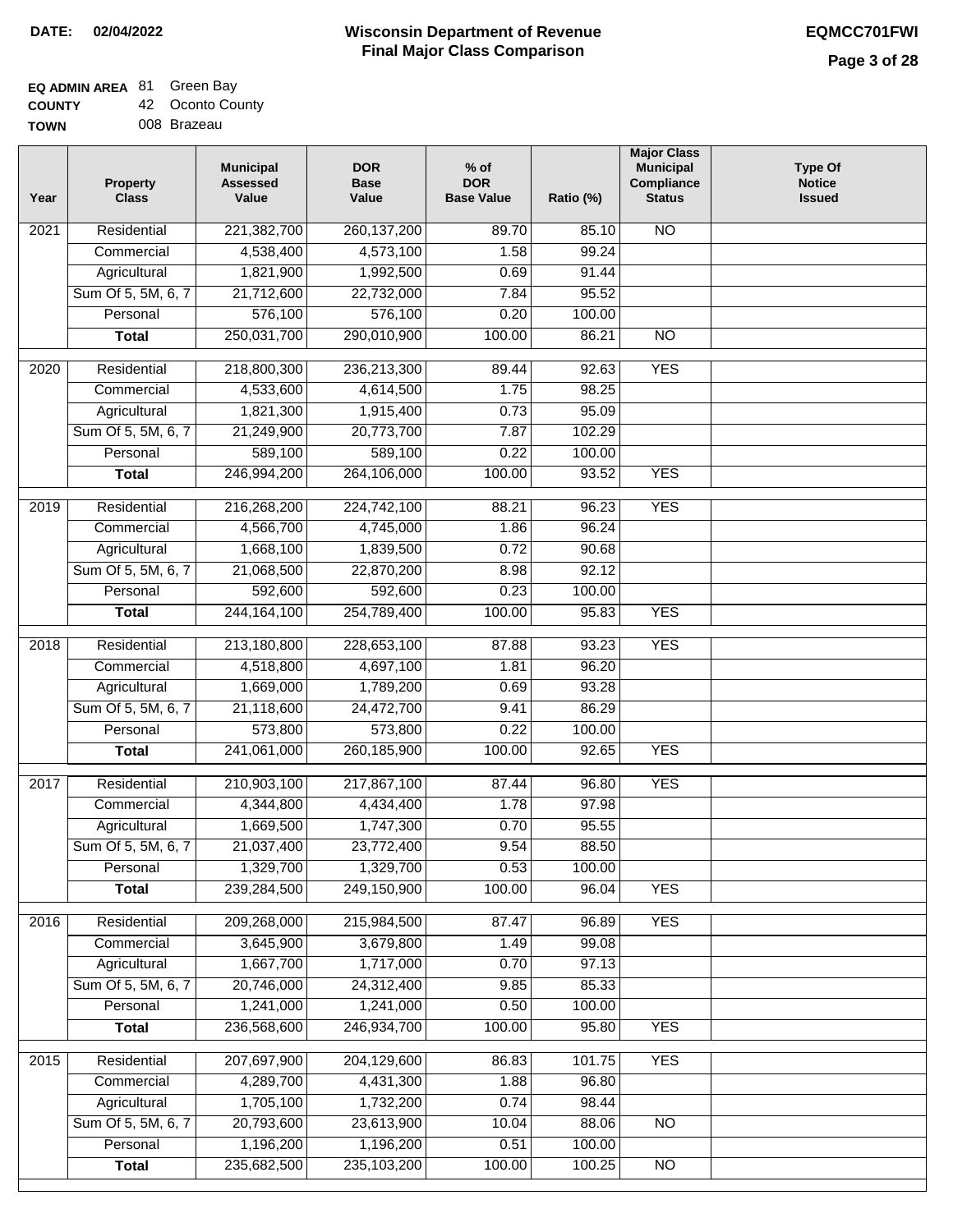## **EQ ADMIN AREA** 81 Green Bay

**TOWN** 010 Breed

| Year | <b>Property</b><br><b>Class</b> | <b>Municipal</b><br><b>Assessed</b><br>Value | <b>DOR</b><br><b>Base</b><br>Value | % of<br><b>DOR</b><br><b>Base Value</b> | Ratio (%) | <b>Major Class</b><br><b>Municipal</b><br>Compliance<br><b>Status</b> | <b>Type Of</b><br><b>Notice</b><br><b>Issued</b> |
|------|---------------------------------|----------------------------------------------|------------------------------------|-----------------------------------------|-----------|-----------------------------------------------------------------------|--------------------------------------------------|
| 2021 | Residential                     | 61,244,500                                   | 69,983,400                         | 80.62                                   | 87.51     | N <sub>O</sub>                                                        |                                                  |
|      | Commercial                      | 1,656,200                                    | 1,497,900                          | 1.73                                    | 110.57    |                                                                       |                                                  |
|      | Agricultural                    | 552,500                                      | 650,200                            | 0.75                                    | 84.97     |                                                                       |                                                  |
|      | Sum Of 5, 5M, 6, 7              | 14,106,800                                   | 14,575,500                         | 16.79                                   | 96.78     | <b>YES</b>                                                            |                                                  |
|      | Personal                        | 81,400                                       | 95,800                             | 0.11                                    | 84.97     |                                                                       |                                                  |
|      | <b>Total</b>                    | 77,641,400                                   | 86,802,800                         | 100.00                                  | 89.45     | $\overline{NO}$                                                       |                                                  |
| 2020 | Residential                     | 60,106,000                                   | 64, 181, 200                       | 79.13                                   | 93.65     | <b>YES</b>                                                            |                                                  |
|      | Commercial                      | 1,656,200                                    | 1,560,300                          | 1.92                                    | 106.15    |                                                                       |                                                  |
|      | Agricultural                    | 564,400                                      | 632,900                            | 0.78                                    | 89.18     |                                                                       |                                                  |
|      | Sum Of 5, 5M, 6, 7              | 14,198,800                                   | 14,640,900                         | 18.05                                   | 96.98     | <b>YES</b>                                                            |                                                  |
|      | Personal                        | 80,800                                       | 90,800                             | 0.11                                    | 88.99     |                                                                       |                                                  |
|      | <b>Total</b>                    | 76,606,200                                   | 81,106,100                         | 100.00                                  | 94.45     | <b>YES</b>                                                            |                                                  |
| 2019 | Residential                     | 59,775,300                                   | 61,916,100                         | 78.14                                   | 96.54     | <b>YES</b>                                                            |                                                  |
|      | Commercial                      | 1,656,600                                    | 1,609,000                          | 2.03                                    | 102.96    |                                                                       |                                                  |
|      | Agricultural                    | 575,900                                      | 617,200                            | 0.78                                    | 93.31     |                                                                       |                                                  |
|      | Sum Of 5, 5M, 6, 7              | 14,073,000                                   | 15,091,900                         | 19.05                                   | 93.25     | <b>YES</b>                                                            |                                                  |
|      | Personal                        | 19                                           | 0                                  | 0.00                                    | 0.00      |                                                                       |                                                  |
|      | <b>Total</b>                    | 76,080,819                                   | 79,234,200                         | 100.00                                  | 96.02     | <b>YES</b>                                                            |                                                  |
| 2018 | Residential                     | 58,668,700                                   | 62,690,200                         | 79.27                                   | 93.59     | <b>YES</b>                                                            |                                                  |
|      | Commercial                      | 1,647,700                                    | 1,599,400                          | 2.02                                    | 103.02    |                                                                       |                                                  |
|      | Agricultural                    | 572,500                                      | 601,800                            | 0.76                                    | 95.13     |                                                                       |                                                  |
|      | Sum Of 5, 5M, 6, 7              | 14,179,700                                   | 14,078,100                         | 17.80                                   | 100.72    | <b>YES</b>                                                            |                                                  |
|      | Personal                        | 108,600                                      | 114,400                            | 0.14                                    | 94.93     |                                                                       |                                                  |
|      | <b>Total</b>                    | 75,177,200                                   | 79,083,900                         | 100.00                                  | 95.06     | <b>YES</b>                                                            |                                                  |
| 2017 | Residential                     | 58,118,900                                   | 60,283,600                         | 78.63                                   | 96.41     | <b>YES</b>                                                            |                                                  |
|      | Commercial                      | 1,647,700                                    | 1,552,800                          | 2.03                                    | 106.11    |                                                                       |                                                  |
|      | Agricultural                    | 557,600                                      | 586,800                            | 0.77                                    | 95.02     |                                                                       |                                                  |
|      | Sum Of 5, 5M, 6, 7              | 14,139,100                                   | 14,013,600                         | 18.28                                   | 100.90    | <b>YES</b>                                                            |                                                  |
|      | Personal                        | 221,900                                      | 233,500                            | 0.30                                    | 95.03     |                                                                       |                                                  |
|      | <b>Total</b>                    | 74,685,200                                   | 76,670,300                         | 100.00                                  | 97.41     | <b>YES</b>                                                            |                                                  |
| 2016 | Residential                     | 57,472,400                                   | 59,489,000                         | 78.42                                   | 96.61     | <b>YES</b>                                                            |                                                  |
|      | Commercial                      | 1,603,200                                    | 1,477,100                          | 1.95                                    | 108.54    |                                                                       |                                                  |
|      | Agricultural                    | 579,300                                      | 577,800                            | 0.76                                    | 100.26    |                                                                       |                                                  |
|      | Sum Of 5, 5M, 6, 7              | 14, 161, 200                                 | 14,026,900                         | 18.49                                   | 100.96    | <b>YES</b>                                                            |                                                  |
|      | Personal                        | 289,600                                      | 289,600                            | 0.38                                    | 100.00    |                                                                       |                                                  |
|      | <b>Total</b>                    | 74,105,700                                   | 75,860,400                         | 100.00                                  | 97.69     | <b>YES</b>                                                            |                                                  |
| 2015 | Residential                     | 56,785,500                                   | 57,545,300                         | 76.86                                   | 98.68     | <b>YES</b>                                                            |                                                  |
|      | Commercial                      | 1,601,200                                    | 1,404,800                          | 1.88                                    | 113.98    |                                                                       |                                                  |
|      | Agricultural                    | 553,200                                      | 572,200                            | 0.76                                    | 96.68     |                                                                       |                                                  |
|      | Sum Of 5, 5M, 6, 7              | 14,107,000                                   | 15,073,800                         | 20.13                                   | 93.59     | <b>YES</b>                                                            |                                                  |
|      | Personal                        | 278,500                                      | 278,500                            | 0.37                                    | 100.00    |                                                                       |                                                  |
|      | <b>Total</b>                    | 73,325,400                                   | 74,874,600                         | 100.00                                  | 97.93     | <b>YES</b>                                                            |                                                  |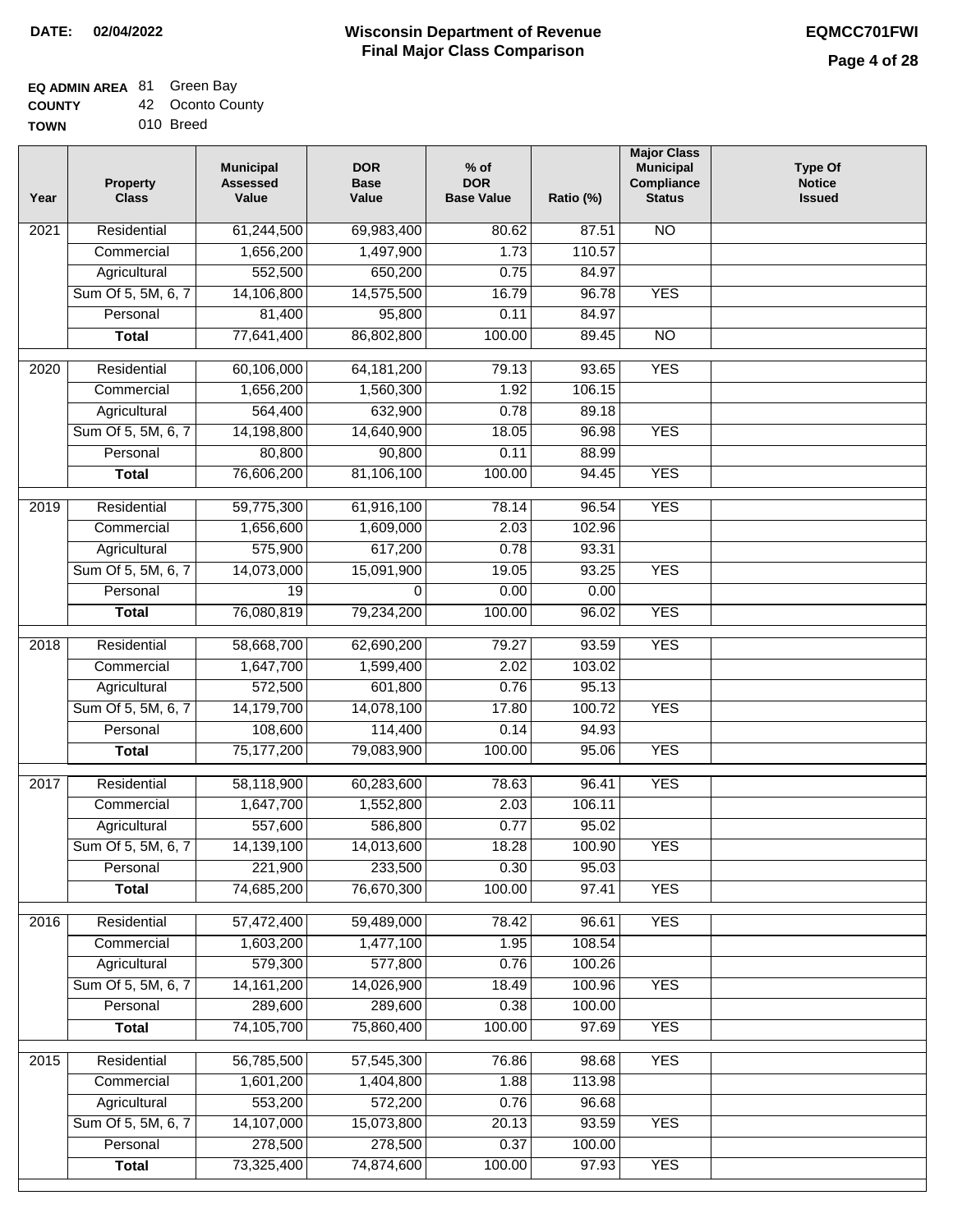### **EQ ADMIN AREA** 81 Green Bay

**COUNTY** 42 Oconto County

**TOWN** 012 Chase

| Year              | <b>Property</b><br><b>Class</b> | <b>Municipal</b><br><b>Assessed</b><br>Value | <b>DOR</b><br><b>Base</b><br>Value | % of<br><b>DOR</b><br><b>Base Value</b> | Ratio (%) | <b>Major Class</b><br><b>Municipal</b><br>Compliance<br><b>Status</b> | <b>Type Of</b><br><b>Notice</b><br><b>Issued</b> |
|-------------------|---------------------------------|----------------------------------------------|------------------------------------|-----------------------------------------|-----------|-----------------------------------------------------------------------|--------------------------------------------------|
| $\overline{202}1$ | Residential                     | 270,494,900                                  | 265,755,000                        | 91.21                                   | 101.78    | <b>YES</b>                                                            |                                                  |
|                   | Commercial                      | 4,216,700                                    | 3,594,500                          | 1.23                                    | 117.31    |                                                                       |                                                  |
|                   | Agricultural                    | 1,845,200                                    | 2,170,600                          | 0.74                                    | 85.01     |                                                                       |                                                  |
|                   | Sum Of 5, 5M, 6, 7              | 22,310,900                                   | 19,680,000                         | 6.75                                    | 113.37    |                                                                       |                                                  |
|                   | Personal                        | 164,525                                      | 164,600                            | 0.06                                    | 99.95     |                                                                       |                                                  |
|                   | <b>Total</b>                    | 299,032,225                                  | 291,364,700                        | 100.00                                  | 102.63    | <b>YES</b>                                                            |                                                  |
| $\overline{2020}$ | Residential                     | 191,119,700                                  | 234,447,400                        | 89.27                                   | 81.52     | $\overline{N}$                                                        |                                                  |
|                   | Commercial                      | 4,231,200                                    | 3,183,300                          | 1.21                                    | 132.92    |                                                                       |                                                  |
|                   | Agricultural                    | 2,162,900                                    | 2,375,000                          | 0.90                                    | 91.07     |                                                                       |                                                  |
|                   | Sum Of 5, 5M, 6, 7              | 19,468,800                                   | 22,544,800                         | 8.58                                    | 86.36     |                                                                       |                                                  |
|                   | Personal                        | 53,900                                       | 64,100                             | 0.02                                    | 84.09     |                                                                       |                                                  |
|                   | <b>Total</b>                    | 217,036,500                                  | 262,614,600                        | 100.00                                  | 82.64     | $\overline{NO}$                                                       | 1st Notice of Non-Compliance                     |
|                   |                                 |                                              |                                    |                                         |           |                                                                       |                                                  |
| 2019              | Residential                     | 189,396,800                                  | 225,958,900                        | 88.86                                   | 83.82     | $\overline{3}$                                                        |                                                  |
|                   | Commercial                      | 4,279,300                                    | 3,461,000                          | 1.36                                    | 123.64    |                                                                       |                                                  |
|                   | Agricultural                    | 1,996,700                                    | 2,285,100                          | 0.90                                    | 87.38     |                                                                       |                                                  |
|                   | Sum Of 5, 5M, 6, 7              | 19,297,500                                   | 22,529,000                         | 8.86                                    | 85.66     |                                                                       |                                                  |
|                   | Personal                        | 56,000                                       | 65,100                             | 0.03                                    | 86.02     |                                                                       |                                                  |
|                   | <b>Total</b>                    | 215,026,300                                  | 254,299,100                        | 100.00                                  | 84.56     | $\overline{NO}$                                                       |                                                  |
| 2018              | Residential                     | 186,650,300                                  | 214,412,300                        | 88.40                                   | 87.05     | $\overline{10}$                                                       |                                                  |
|                   | Commercial                      | 4,279,300                                    | 3,568,100                          | 1.47                                    | 119.93    |                                                                       |                                                  |
|                   | Agricultural                    | 2,001,200                                    | 2,222,600                          | 0.92                                    | 90.04     |                                                                       |                                                  |
|                   | Sum Of 5, 5M, 6, 7              | 19,014,300                                   | 22,274,000                         | 9.18                                    | 85.37     |                                                                       |                                                  |
|                   | Personal                        | 58,600                                       | 65,100                             | 0.03                                    | 90.02     |                                                                       |                                                  |
|                   | <b>Total</b>                    | 212,003,700                                  | 242,542,100                        | 100.00                                  | 87.41     | <b>NO</b>                                                             |                                                  |
| $\overline{2017}$ | Residential                     | 179,545,100                                  | 200,552,200                        | 88.02                                   | 89.53     | <b>NO</b>                                                             |                                                  |
|                   | Commercial                      | 4,279,400                                    | 3,439,400                          | 1.51                                    | 124.42    |                                                                       |                                                  |
|                   | Agricultural                    | 2,183,000                                    | 2,182,600                          | 0.96                                    | 100.02    |                                                                       |                                                  |
|                   | Sum Of 5, 5M, 6, 7              | 19,017,800                                   | 21,150,300                         | 9.28                                    | 89.92     |                                                                       |                                                  |
|                   | Personal                        | 472,100                                      | 513,100                            | 0.23                                    | 92.01     |                                                                       |                                                  |
|                   | <b>Total</b>                    | 205,497,400                                  | 227,837,600                        | 100.00                                  | 90.19     | <b>NO</b>                                                             |                                                  |
| 2016              | Residential                     | 175,192,300                                  | 192,101,400                        | 87.37                                   | 91.20     | <b>YES</b>                                                            |                                                  |
|                   | Commercial                      | 4,677,900                                    | 3,774,000                          | 1.72                                    | 123.95    |                                                                       |                                                  |
|                   | Agricultural                    | 2,161,000                                    | 2,159,900                          | 0.98                                    | 100.05    |                                                                       |                                                  |
|                   | Sum Of 5, 5M, 6, 7              | 19,042,900                                   | 21,338,800                         | 9.70                                    | 89.24     |                                                                       |                                                  |
|                   | Personal                        | 479,500                                      | 504,700                            | 0.23                                    | 95.01     |                                                                       |                                                  |
|                   | <b>Total</b>                    | 201,553,600                                  | 219,878,800                        | 100.00                                  | 91.67     | <b>YES</b>                                                            |                                                  |
| 2015              | Residential                     | 173,186,800                                  | 181,800,300                        | 86.78                                   | 95.26     | <b>YES</b>                                                            |                                                  |
|                   | Commercial                      | 4,685,600                                    | 3,906,000                          | 1.86                                    | 119.96    |                                                                       |                                                  |
|                   | Agricultural                    | 2,414,600                                    | 2,133,800                          | 1.02                                    | 113.16    |                                                                       |                                                  |
|                   | Sum Of 5, 5M, 6, 7              | 19,273,900                                   | 21,071,100                         | 10.06                                   | 91.47     | <b>YES</b>                                                            |                                                  |
|                   | Personal                        | 575,100                                      | 575,100                            | 0.27                                    | 100.00    |                                                                       |                                                  |
|                   | <b>Total</b>                    | 200,136,000                                  | 209,486,300                        | 100.00                                  | 95.54     | <b>YES</b>                                                            |                                                  |
|                   |                                 |                                              |                                    |                                         |           |                                                                       |                                                  |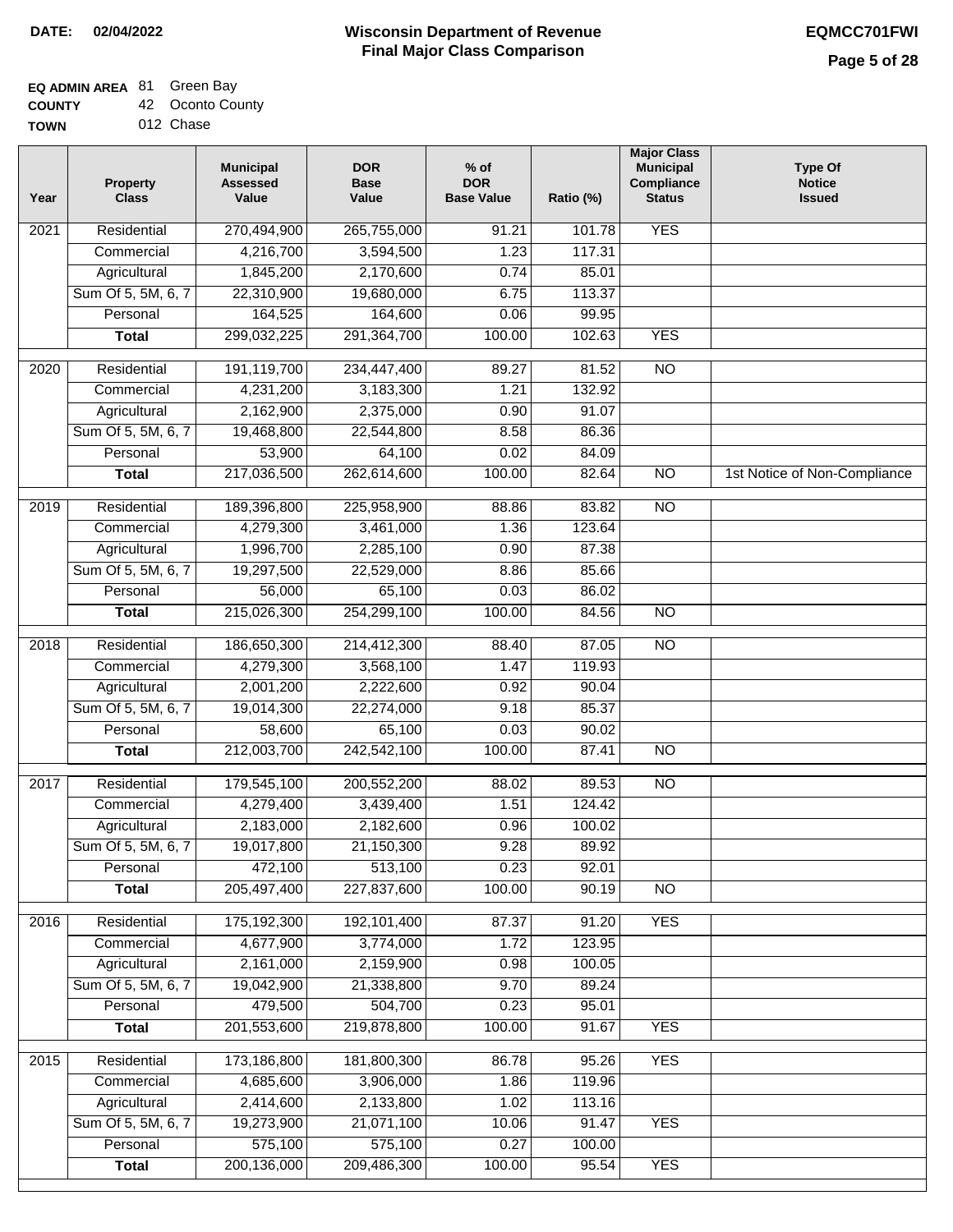## **EQ ADMIN AREA** 81 Green Bay

| <b>COUNTY</b> | 42 Oconto County |
|---------------|------------------|
|               |                  |

**TOWN** 014 Doty

| Year | <b>Property</b><br><b>Class</b> | <b>Municipal</b><br><b>Assessed</b><br>Value | <b>DOR</b><br><b>Base</b><br>Value | $%$ of<br><b>DOR</b><br><b>Base Value</b> | Ratio (%)       | <b>Major Class</b><br><b>Municipal</b><br>Compliance<br><b>Status</b> | <b>Type Of</b><br><b>Notice</b><br><b>Issued</b> |
|------|---------------------------------|----------------------------------------------|------------------------------------|-------------------------------------------|-----------------|-----------------------------------------------------------------------|--------------------------------------------------|
| 2021 | Residential                     | 103,983,600                                  | 105,010,600                        | 92.14                                     | 99.02           | <b>YES</b>                                                            |                                                  |
|      | Commercial                      | 2,314,400                                    | 2,259,300                          | 1.98                                      | 102.44          |                                                                       |                                                  |
|      | Agricultural                    | 146,200                                      | 149,300                            | 0.13                                      | 97.92           |                                                                       |                                                  |
|      | Sum Of 5, 5M, 6, 7              | 5,125,600                                    | 5,698,300                          | 5.00                                      | 89.95           |                                                                       |                                                  |
|      | Personal                        | 838,800                                      | 855,900                            | 0.75                                      | 98.00           |                                                                       |                                                  |
|      | <b>Total</b>                    | 112,408,600                                  | 113,973,400                        | 100.00                                    | 98.63           | <b>YES</b>                                                            |                                                  |
| 2020 | Residential                     | 102,279,000                                  | 102,227,500                        | 92.52                                     | 100.05          | <b>YES</b>                                                            |                                                  |
|      | Commercial                      | 2,308,000                                    | 2,298,800                          | 2.08                                      | 100.40          |                                                                       |                                                  |
|      | Agricultural                    | 142,300                                      | 143,700                            | 0.13                                      | 99.03           |                                                                       |                                                  |
|      | Sum Of 5, 5M, 6, 7              | 5,125,600                                    | 4,961,400                          | 4.49                                      | 103.31          |                                                                       |                                                  |
|      | Personal                        | 854,600                                      | 863,300                            | 0.78                                      | 98.99           |                                                                       |                                                  |
|      | <b>Total</b>                    | 110,709,500                                  | 110,494,700                        | 100.00                                    | 100.19          | <b>YES</b>                                                            |                                                  |
| 2019 | Residential                     | 101,763,500                                  | 101,563,600                        | 92.70                                     | 100.20          | <b>YES</b>                                                            |                                                  |
|      | Commercial                      | 2,288,800                                    | 2,349,900                          | 2.14                                      | 97.40           |                                                                       |                                                  |
|      | Agricultural                    | 144,200                                      | 140,000                            | 0.13                                      | 103.00          |                                                                       |                                                  |
|      | Sum Of 5, 5M, 6, 7              | 5,521,000                                    | 4,728,800                          | 4.32                                      | 116.75          |                                                                       |                                                  |
|      | Personal                        | 799,900                                      | 776,600                            | 0.71                                      | 103.00          |                                                                       |                                                  |
|      | <b>Total</b>                    | 110,517,400                                  | 109,558,900                        | 100.00                                    | 100.87          | <b>YES</b>                                                            |                                                  |
|      |                                 |                                              |                                    |                                           |                 |                                                                       |                                                  |
| 2018 | Residential                     | 101,111,900                                  | 97,988,400                         | 92.59                                     | 103.19          | <b>YES</b>                                                            |                                                  |
|      | Commercial                      | 2,288,700                                    | 2,303,800                          | 2.18                                      | 99.34<br>103.51 |                                                                       |                                                  |
|      | Agricultural                    | 153,300                                      | 148,100                            | 0.14<br>4.36                              | 117.44          |                                                                       |                                                  |
|      | Sum Of 5, 5M, 6, 7<br>Personal  | 5,416,200<br>799,200                         | 4,611,800<br>775,900               | 0.73                                      | 103.00          |                                                                       |                                                  |
|      | <b>Total</b>                    | 109,769,300                                  | 105,828,000                        | 100.00                                    | 103.72          | <b>YES</b>                                                            |                                                  |
|      |                                 |                                              |                                    |                                           |                 |                                                                       |                                                  |
| 2017 | Residential                     | 100,493,100                                  | 94,522,000                         | 91.93                                     | 106.32          | <b>YES</b>                                                            |                                                  |
|      | Commercial                      | 2,225,700                                    | 2,208,900                          | 2.15                                      | 100.76          |                                                                       |                                                  |
|      | Agricultural                    | 150,800                                      | 143,600                            | 0.14                                      | 105.01          |                                                                       |                                                  |
|      | Sum Of 5, 5M, 6, 7              | 5,653,800                                    | 5,128,300                          | 4.99                                      | 110.25          |                                                                       |                                                  |
|      | Personal                        | 861,900                                      | 820,800                            | 0.80                                      | 105.01          |                                                                       |                                                  |
|      | <b>Total</b>                    | 109,385,300                                  | 102,823,600                        | 100.00                                    | 106.38          | <b>YES</b>                                                            |                                                  |
| 2016 | Residential                     | 100,020,400                                  | 91,371,300                         | 91.34                                     | 109.47          | <b>YES</b>                                                            |                                                  |
|      | Commercial                      | 2,225,700                                    | 2,144,500                          | 2.14                                      | 103.79          |                                                                       |                                                  |
|      | Agricultural                    | 149,800                                      | 142,600                            | 0.14                                      | 105.05          |                                                                       |                                                  |
|      | Sum Of 5, 5M, 6, 7              | 6,004,100                                    | 5,569,100                          | 5.57                                      | 107.81          |                                                                       |                                                  |
|      | Personal                        | 846,000                                      | 805,700                            | 0.81                                      | 105.00          |                                                                       |                                                  |
|      | <b>Total</b>                    | 109,246,000                                  | 100,033,200                        | 100.00                                    | 109.21          | <b>YES</b>                                                            |                                                  |
| 2015 | Residential                     | 99,503,200                                   | 89,889,600                         | 91.22                                     | 110.69          | N <sub>O</sub>                                                        |                                                  |
|      | Commercial                      | 2,225,700                                    | 2,166,100                          | 2.20                                      | 102.75          |                                                                       |                                                  |
|      | Agricultural                    | 147,900                                      | 141,000                            | 0.14                                      | 104.89          |                                                                       |                                                  |
|      | Sum Of 5, 5M, 6, 7              | 6,012,000                                    | 5,571,900                          | 5.65                                      | 107.90          | <b>YES</b>                                                            |                                                  |
|      | Personal                        | 814,200                                      | 775,400                            | 0.79                                      | 105.00          |                                                                       |                                                  |
|      | <b>Total</b>                    | 108,703,000                                  | 98,544,000                         | 100.00                                    | 110.31          | N <sub>O</sub>                                                        |                                                  |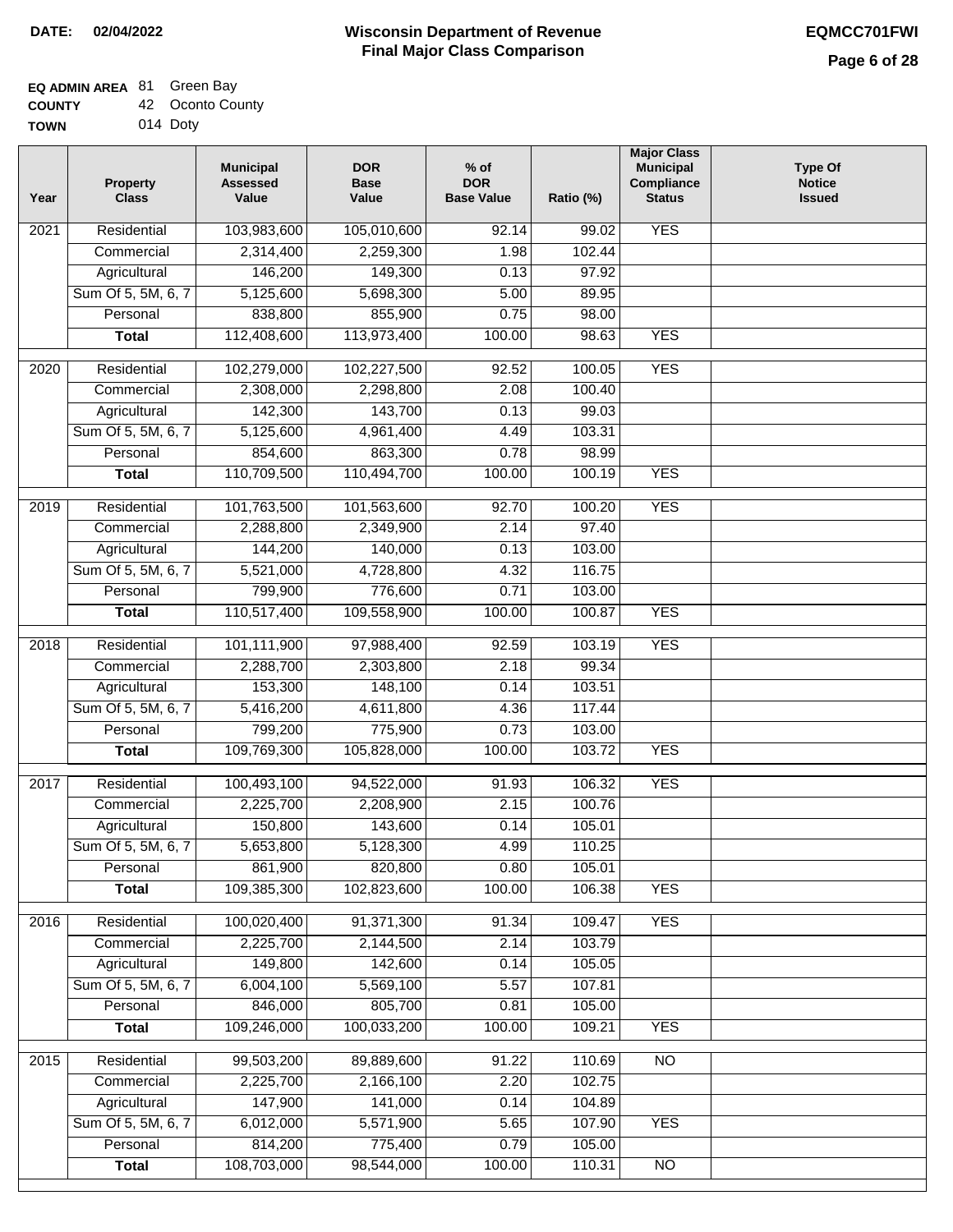### **EQ ADMIN AREA** 81 Green Bay

| <b>COUNTY</b> |  | 42 Oconto County |
|---------------|--|------------------|
|---------------|--|------------------|

**TOWN** 016 Gillett

| Year              | <b>Property</b><br><b>Class</b> | <b>Municipal</b><br><b>Assessed</b><br>Value | <b>DOR</b><br><b>Base</b><br>Value | % of<br><b>DOR</b><br><b>Base Value</b> | Ratio (%)      | <b>Major Class</b><br><b>Municipal</b><br>Compliance<br><b>Status</b> | <b>Type Of</b><br><b>Notice</b><br><b>Issued</b> |
|-------------------|---------------------------------|----------------------------------------------|------------------------------------|-----------------------------------------|----------------|-----------------------------------------------------------------------|--------------------------------------------------|
| 2021              | Residential                     | 46,574,500                                   | 54,940,200                         | 63.40                                   | 84.77          | N <sub>O</sub>                                                        |                                                  |
|                   | Commercial                      | 1,830,500                                    | 1,679,900                          | 1.94                                    | 108.96         |                                                                       |                                                  |
|                   | Agricultural                    | 1,897,600                                    | 2,235,300                          | 2.58                                    | 84.89          |                                                                       |                                                  |
|                   | Sum Of 5, 5M, 6, 7              | 26,479,000                                   | 27,711,900                         | 31.98                                   | 95.55          | <b>YES</b>                                                            |                                                  |
|                   | Personal                        | 72,100                                       | 84,800                             | 0.10                                    | 85.02          |                                                                       |                                                  |
|                   | <b>Total</b>                    | 76,853,700                                   | 86,652,100                         | 100.00                                  | 88.69          | $\overline{NO}$                                                       |                                                  |
|                   |                                 |                                              |                                    |                                         |                |                                                                       |                                                  |
| $\overline{2020}$ | Residential                     | 45,729,900                                   | 50,096,100                         | 60.68                                   | 91.28          | <b>YES</b>                                                            |                                                  |
|                   | Commercial                      | 1,830,500                                    | 1,749,900                          | 2.12                                    | 104.61         |                                                                       |                                                  |
|                   | Agricultural                    | 1,920,400                                    | 2,154,400                          | 2.61                                    | 89.14          |                                                                       |                                                  |
|                   | Sum Of 5, 5M, 6, 7<br>Personal  | 26,350,200                                   | 28,311,200                         | 34.29<br>0.30                           | 93.07<br>87.00 | <b>YES</b>                                                            |                                                  |
|                   |                                 | 214,800<br>76,045,800                        | 246,900                            | 100.00                                  | 92.11          | <b>YES</b>                                                            |                                                  |
|                   | <b>Total</b>                    |                                              | 82,558,500                         |                                         |                |                                                                       |                                                  |
| 2019              | Residential                     | 45,061,400                                   | 47,423,900                         | 59.01                                   | 95.02          | <b>YES</b>                                                            |                                                  |
|                   | Commercial                      | 1,830,500                                    | 1,881,700                          | 2.34                                    | 97.28          |                                                                       |                                                  |
|                   | Agricultural                    | 1,975,400                                    | 2,078,700                          | 2.59                                    | 95.03          |                                                                       |                                                  |
|                   | Sum Of 5, 5M, 6, 7              | 26,238,800                                   | 28,758,500                         | 35.79                                   | 91.24          | <b>YES</b>                                                            |                                                  |
|                   | Personal                        | 208,700                                      | 219,700                            | 0.27                                    | 94.99          |                                                                       |                                                  |
|                   | <b>Total</b>                    | 75,314,800                                   | 80,362,500                         | 100.00                                  | 93.72          | <b>YES</b>                                                            |                                                  |
| 2018              | Residential                     | 44,685,400                                   | 47,099,000                         | 59.69                                   | 94.88          | <b>YES</b>                                                            |                                                  |
|                   | Commercial                      | 1,830,500                                    | 1,881,700                          | 2.38                                    | 97.28          |                                                                       |                                                  |
|                   | Agricultural                    | 2,018,400                                    | 2,018,300                          | 2.56                                    | 100.00         |                                                                       |                                                  |
|                   | Sum Of 5, 5M, 6, 7              | 25,081,000                                   | 27,670,700                         | 35.07                                   | 90.64          | <b>YES</b>                                                            |                                                  |
|                   | Personal                        | 232,800                                      | 232,800                            | 0.30                                    | 100.00         |                                                                       |                                                  |
|                   | <b>Total</b>                    | 73,848,100                                   | 78,902,500                         | 100.00                                  | 93.59          | <b>YES</b>                                                            |                                                  |
| 2017              | Residential                     | 44,406,400                                   | 45,010,500                         | 59.09                                   | 98.66          | <b>YES</b>                                                            |                                                  |
|                   | Commercial                      | 1,657,900                                    | 1,643,400                          | 2.16                                    | 100.88         |                                                                       |                                                  |
|                   | Agricultural                    | 1,978,700                                    | 1,977,700                          | 2.60                                    | 100.05         |                                                                       |                                                  |
|                   | Sum Of 5, 5M, 6, 7              | 24,854,900                                   | 27,162,700                         | 35.66                                   | 91.50          | <b>YES</b>                                                            |                                                  |
|                   | Personal                        | 383,600                                      | 383,600                            | 0.50                                    | 100.00         |                                                                       |                                                  |
|                   | <b>Total</b>                    | 73,281,500                                   | 76,177,900                         | 100.00                                  | 96.20          | <b>YES</b>                                                            |                                                  |
|                   |                                 |                                              |                                    |                                         |                |                                                                       |                                                  |
| 2016              | Residential                     | 44,154,000                                   | 43,022,900                         | 58.63                                   | 102.63         | <b>YES</b>                                                            |                                                  |
|                   | Commercial                      | 1,657,900                                    | 1,643,400                          | 2.24                                    | 100.88         |                                                                       |                                                  |
|                   | Agricultural                    | 1,847,000                                    | 1,941,000                          | 2.65                                    | 95.16          |                                                                       |                                                  |
|                   | Sum Of 5, 5M, 6, 7              | 24,406,900                                   | 26,328,600                         | 35.88                                   | 92.70          | <b>YES</b>                                                            |                                                  |
|                   | Personal                        | 418,400                                      | 440,400                            | 0.60                                    | 95.00          |                                                                       |                                                  |
|                   | <b>Total</b>                    | 72,484,200                                   | 73,376,300                         | 100.00                                  | 98.78          | <b>YES</b>                                                            |                                                  |
| 2015              | Residential                     | 44,158,900                                   | 42,095,200                         | 58.31                                   | 104.90         | <b>YES</b>                                                            |                                                  |
|                   | Commercial                      | 1,656,700                                    | 1,710,600                          | 2.37                                    | 96.85          |                                                                       |                                                  |
|                   | Agricultural                    | 2,012,400                                    | 1,916,800                          | 2.66                                    | 104.99         |                                                                       |                                                  |
|                   | Sum Of 5, 5M, 6, 7              | 24,225,200                                   | 25,959,500                         | 35.96                                   | 93.32          | <b>YES</b>                                                            |                                                  |
|                   | Personal                        | 530,100                                      | 504,900                            | 0.70                                    | 104.99         |                                                                       |                                                  |
|                   | <b>Total</b>                    | 72,583,300                                   | 72,187,000                         | 100.00                                  | 100.55         | <b>YES</b>                                                            |                                                  |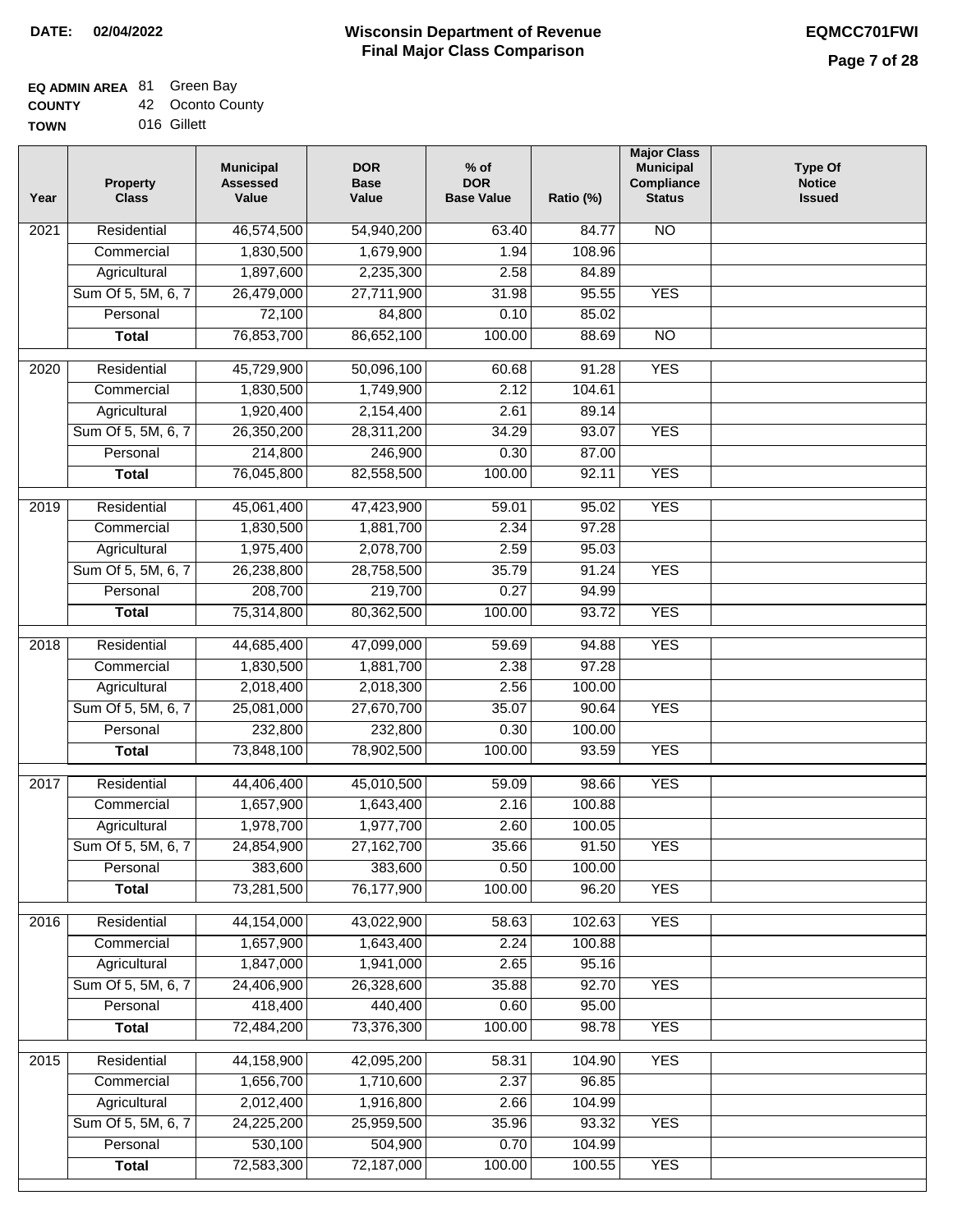## **EQ ADMIN AREA** 81 Green Bay

| <b>COUNTY</b> | 42 Oconto County |
|---------------|------------------|
|               |                  |

**TOWN** 018 How

| Year | <b>Property</b><br><b>Class</b> | <b>Municipal</b><br><b>Assessed</b><br>Value | <b>DOR</b><br><b>Base</b><br>Value | $%$ of<br><b>DOR</b><br><b>Base Value</b> | Ratio (%)      | <b>Major Class</b><br><b>Municipal</b><br>Compliance<br><b>Status</b> | <b>Type Of</b><br><b>Notice</b><br><b>Issued</b> |
|------|---------------------------------|----------------------------------------------|------------------------------------|-------------------------------------------|----------------|-----------------------------------------------------------------------|--------------------------------------------------|
| 2021 | Residential                     | 22,671,500                                   | 25,245,300                         | $\frac{1}{54.60}$                         | 89.80          | <b>NO</b>                                                             |                                                  |
|      | Commercial                      | 179,400                                      | 170,900                            | 0.37                                      | 104.97         |                                                                       |                                                  |
|      | Agricultural                    | 1,469,600                                    | 1,470,200                          | 3.18                                      | 99.96          |                                                                       |                                                  |
|      | Sum Of 5, 5M, 6, 7              | 17,758,700                                   | 19,028,100                         | 41.15                                     | 93.33          | <b>YES</b>                                                            |                                                  |
|      | Personal                        | 291,100                                      | 323,400                            | 0.70                                      | 90.01          |                                                                       |                                                  |
|      | <b>Total</b>                    | 42,370,300                                   | 46,237,900                         | 100.00                                    | 91.64          | $\overline{NO}$                                                       |                                                  |
| 2020 | Residential                     | 22,194,300                                   | 23,774,900                         | 54.12                                     | 93.35          | <b>YES</b>                                                            |                                                  |
|      | Commercial                      | 179,400                                      | 178,000                            | 0.41                                      | 100.79         |                                                                       |                                                  |
|      | Agricultural                    | 1,274,700                                    | 1,416,700                          | 3.22                                      | 89.98          |                                                                       |                                                  |
|      | Sum Of 5, 5M, 6, 7              | 17,565,100                                   | 18,229,600                         | 41.50                                     | 96.35          | <b>YES</b>                                                            |                                                  |
|      | Personal                        | 297,900                                      | 331,000                            | 0.75                                      | 90.00          |                                                                       |                                                  |
|      | <b>Total</b>                    | 41,511,400                                   | 43,930,200                         | 100.00                                    | 94.49          | <b>YES</b>                                                            |                                                  |
| 2019 | Residential                     | 21,675,200                                   | 22,952,200                         | 53.31                                     | 94.44          | <b>YES</b>                                                            |                                                  |
|      | Commercial                      | 179,400                                      | 191,400                            | 0.44                                      | 93.73          |                                                                       |                                                  |
|      | Agricultural                    | 1,295,500                                    | 1,362,300                          | 3.16                                      | 95.10          |                                                                       |                                                  |
|      | Sum Of 5, 5M, 6, 7              | 17,403,100                                   | 18,231,100                         | 42.35                                     | 95.46          | <b>YES</b>                                                            |                                                  |
|      | Personal                        | 300,800                                      | 316,600                            | 0.74                                      | 95.01          |                                                                       |                                                  |
|      | <b>Total</b>                    | 40,854,000                                   | 43,053,600                         | 100.00                                    | 94.89          | <b>YES</b>                                                            |                                                  |
| 2018 | Residential                     | 21,421,600                                   | 21,932,200                         | 52.11                                     | 97.67          | <b>YES</b>                                                            |                                                  |
|      | Commercial                      | 179,400                                      | 191,400                            | 0.45                                      | 93.73          |                                                                       |                                                  |
|      | Agricultural                    | 1,304,600                                    | 1,330,100                          | 3.16                                      | 98.08          |                                                                       |                                                  |
|      | Sum Of 5, 5M, 6, 7              | 17,440,100                                   | 18,327,400                         | 43.55                                     | 95.16          | <b>YES</b>                                                            |                                                  |
|      | Personal                        | 301,200                                      | 307,300                            | 0.73                                      | 98.01          |                                                                       |                                                  |
|      | <b>Total</b>                    | 40,646,900                                   | 42,088,400                         | 100.00                                    | 96.58          | <b>YES</b>                                                            |                                                  |
| 2017 | Residential                     | 20,753,500                                   | 20,442,600                         | 49.44                                     | 101.52         | <b>YES</b>                                                            |                                                  |
|      | Commercial                      | 131,500                                      | 137,000                            | 0.33                                      | 95.99          |                                                                       |                                                  |
|      | Agricultural                    | 1,294,500                                    | 1,293,500                          | 3.13                                      | 100.08         |                                                                       |                                                  |
|      | Sum Of 5, 5M, 6, 7              | 17,966,200                                   | 19,045,300                         | 46.06                                     | 94.33          | <b>YES</b>                                                            |                                                  |
|      | Personal                        | 426,900                                      | 426,900                            | 1.03                                      | 100.00         |                                                                       |                                                  |
|      | <b>Total</b>                    | 40,572,600                                   | 41,345,300                         | 100.00                                    | 98.13          | <b>YES</b>                                                            |                                                  |
|      |                                 |                                              |                                    |                                           |                |                                                                       |                                                  |
| 2016 | Residential                     | 20,272,100                                   | 19,979,200                         | 48.94                                     | 101.47         | <b>YES</b>                                                            |                                                  |
|      | Commercial                      | 123,900                                      | 131,500                            | 0.32                                      | 94.22          |                                                                       |                                                  |
|      | Agricultural                    | 1,206,800                                    | 1,271,000                          | 3.11                                      | 94.95          |                                                                       |                                                  |
|      | Sum Of 5, 5M, 6, 7              | 17,156,400<br>412,100                        | 19,011,700<br>433,800              | 46.57<br>1.06                             | 90.24<br>95.00 | <b>YES</b>                                                            |                                                  |
|      | Personal<br><b>Total</b>        | 39,171,300                                   | 40,827,200                         | 100.00                                    | 95.94          | <b>YES</b>                                                            |                                                  |
|      |                                 |                                              |                                    |                                           |                |                                                                       |                                                  |
| 2015 | Residential                     | 19,822,900                                   | 19,140,700                         | 47.17                                     | 103.56         | <b>YES</b>                                                            |                                                  |
|      | Commercial                      | 123,900                                      | 136,900                            | 0.34                                      | 90.50          |                                                                       |                                                  |
|      | Agricultural                    | 1,247,100                                    | 1,246,000                          | 3.07                                      | 100.09         |                                                                       |                                                  |
|      | Sum Of 5, 5M, 6, 7              | 17,140,900                                   | 19,725,500                         | 48.61                                     | 86.90          | <b>NO</b>                                                             |                                                  |
|      | Personal                        | 326,700                                      | 326,700                            | 0.81                                      | 100.00         |                                                                       |                                                  |
|      | <b>Total</b>                    | 38,661,500                                   | 40,575,800                         | 100.00                                    | 95.28          | N <sub>O</sub>                                                        |                                                  |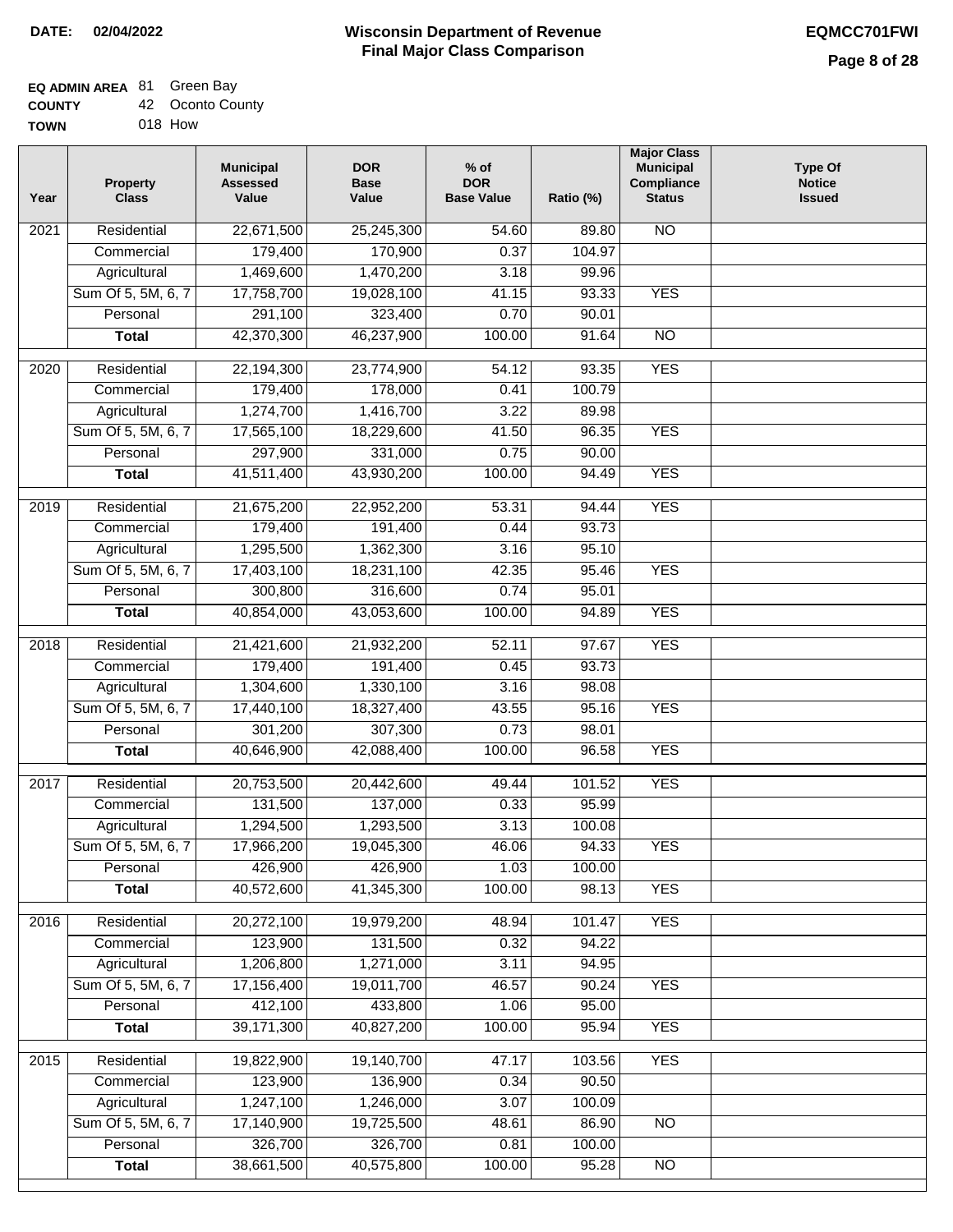## **EQ ADMIN AREA** 81 Green Bay

**COUNTY TOWN** 42 Oconto County

|  |  | 019 Lakewood |
|--|--|--------------|

| Year             | <b>Property</b><br><b>Class</b> | <b>Municipal</b><br><b>Assessed</b><br>Value | <b>DOR</b><br><b>Base</b><br>Value | $%$ of<br><b>DOR</b><br><b>Base Value</b> | Ratio (%) | <b>Major Class</b><br><b>Municipal</b><br>Compliance<br><b>Status</b> | <b>Type Of</b><br><b>Notice</b><br><b>Issued</b> |
|------------------|---------------------------------|----------------------------------------------|------------------------------------|-------------------------------------------|-----------|-----------------------------------------------------------------------|--------------------------------------------------|
| 2021             | Residential                     | 216,633,600                                  | 238,858,000                        | 89.45                                     | 90.70     | <b>YES</b>                                                            |                                                  |
|                  | Commercial                      | 20,123,700                                   | 19,616,400                         | 7.35                                      | 102.59    |                                                                       |                                                  |
|                  | Agricultural                    | 15,200                                       | 15,900                             | 0.01                                      | 95.60     |                                                                       |                                                  |
|                  | Sum Of 5, 5M, 6, 7              | 5,717,900                                    | 7,188,600                          | 2.69                                      | 79.54     |                                                                       |                                                  |
|                  | Personal                        | 1,359,100                                    | 1,359,100                          | 0.51                                      | 100.00    |                                                                       |                                                  |
|                  | <b>Total</b>                    | 243,849,500                                  | 267,038,000                        | 100.00                                    | 91.32     | <b>YES</b>                                                            |                                                  |
| 2020             | Residential                     | 213,498,300                                  | 216,259,400                        | 88.90                                     | 98.72     | <b>YES</b>                                                            |                                                  |
|                  | Commercial                      | 19,437,300                                   | 19,248,900                         | 7.91                                      | 100.98    |                                                                       |                                                  |
|                  | Agricultural                    | 17,400                                       | 17,400                             | 0.01                                      | 100.00    |                                                                       |                                                  |
|                  | Sum Of 5, 5M, 6, 7              | 5,698,900                                    | 6,286,900                          | 2.58                                      | 90.65     |                                                                       |                                                  |
|                  | Personal                        | 1,450,600                                    | 1,450,600                          | 0.60                                      | 100.00    |                                                                       |                                                  |
|                  | <b>Total</b>                    | 240,102,500                                  | 243,263,200                        | 100.00                                    | 98.70     | <b>YES</b>                                                            |                                                  |
| $\frac{1}{2019}$ | Residential                     | 211,563,516                                  | 214,231,500                        | 89.12                                     | 98.75     | <b>YES</b>                                                            |                                                  |
|                  | Commercial                      | 18,730,400                                   | 19,072,500                         | 7.93                                      | 98.21     |                                                                       |                                                  |
|                  | Agricultural                    | 15,900                                       | 16,600                             | 0.01                                      | 95.78     |                                                                       |                                                  |
|                  | Sum Of 5, 5M, 6, 7              | 5,666,500                                    | 6,004,100                          | 2.50                                      | 94.38     |                                                                       |                                                  |
|                  | Personal                        | 1,067,800                                    | 1,067,800                          | 0.44                                      | 100.00    |                                                                       |                                                  |
|                  | <b>Total</b>                    | 237,044,116                                  | 240,392,500                        | 100.00                                    | 98.61     | <b>YES</b>                                                            |                                                  |
| 2018             | Residential                     | 209,841,716                                  | 206,322,400                        | 89.04                                     | 101.71    | <b>YES</b>                                                            |                                                  |
|                  | Commercial                      | 18,678,500                                   | 18,288,900                         | 7.89                                      | 102.13    |                                                                       |                                                  |
|                  | Agricultural                    | 9,900                                        | 10,100                             | 0.00                                      | 98.02     |                                                                       |                                                  |
|                  | Sum Of 5, 5M, 6, 7              | 5,800,900                                    | 6,156,500                          | 2.66                                      | 94.22     |                                                                       |                                                  |
|                  | Personal                        | 988,200                                      | 941,200                            | 0.41                                      | 104.99    |                                                                       |                                                  |
|                  | <b>Total</b>                    | 235,319,216                                  | 231,719,100                        | 100.00                                    | 101.55    | <b>YES</b>                                                            |                                                  |
| 2017             | Residential                     | 207,906,516                                  | 196,595,500                        | 88.53                                     | 105.75    | <b>YES</b>                                                            |                                                  |
|                  | Commercial                      | 18,662,600                                   | 17,571,000                         | 7.91                                      | 106.21    |                                                                       |                                                  |
|                  | Agricultural                    | 11,800                                       | 12,100                             | 0.01                                      | 97.52     |                                                                       |                                                  |
|                  | Sum Of 5, 5M, 6, 7              | 5,780,100                                    | 6,512,700                          | 2.93                                      | 88.75     |                                                                       |                                                  |
|                  | Personal                        | 1,442,500                                    | 1,373,800                          | 0.62                                      | 105.00    |                                                                       |                                                  |
|                  | <b>Total</b>                    | 233,803,516                                  | 222,065,100                        | 100.00                                    | 105.29    | <b>YES</b>                                                            |                                                  |
|                  |                                 |                                              |                                    |                                           |           |                                                                       |                                                  |
| 2016             | Residential                     | 206,082,416                                  | 200,841,200                        | 88.87                                     | 102.61    | <b>YES</b>                                                            |                                                  |
|                  | Commercial                      | 18,477,500                                   | 16,867,100                         | 7.46                                      | 109.55    |                                                                       |                                                  |
|                  | Agricultural                    | 11,800                                       | 11,900                             | 0.01                                      | 99.16     |                                                                       |                                                  |
|                  | Sum Of 5, 5M, 6, 7              | 5,803,300                                    | 6,660,900                          | 2.95                                      | 87.12     |                                                                       |                                                  |
|                  | Personal                        | 1,683,000                                    | 1,602,800                          | 0.71                                      | 105.00    |                                                                       |                                                  |
|                  | <b>Total</b>                    | 232,058,016                                  | 225,983,900                        | 100.00                                    | 102.69    | <b>YES</b>                                                            |                                                  |
| 2015             | Residential                     | 204,222,116                                  | 193,274,700                        | 88.44                                     | 105.66    | <b>YES</b>                                                            |                                                  |
|                  | Commercial                      | 18,436,300                                   | 16,996,700                         | 7.78                                      | 108.47    | <b>YES</b>                                                            |                                                  |
|                  | Agricultural                    | 11,800                                       | 11,900                             | 0.01                                      | 99.16     |                                                                       |                                                  |
|                  | Sum Of 5, 5M, 6, 7              | 5,809,000                                    | 6,664,600                          | 3.05                                      | 87.16     |                                                                       |                                                  |
|                  | Personal                        | 1,724,700                                    | 1,596,900                          | 0.73                                      | 108.00    |                                                                       |                                                  |
|                  | <b>Total</b>                    | 230,203,916                                  | 218,544,800                        | 100.00                                    | 105.33    | <b>YES</b>                                                            |                                                  |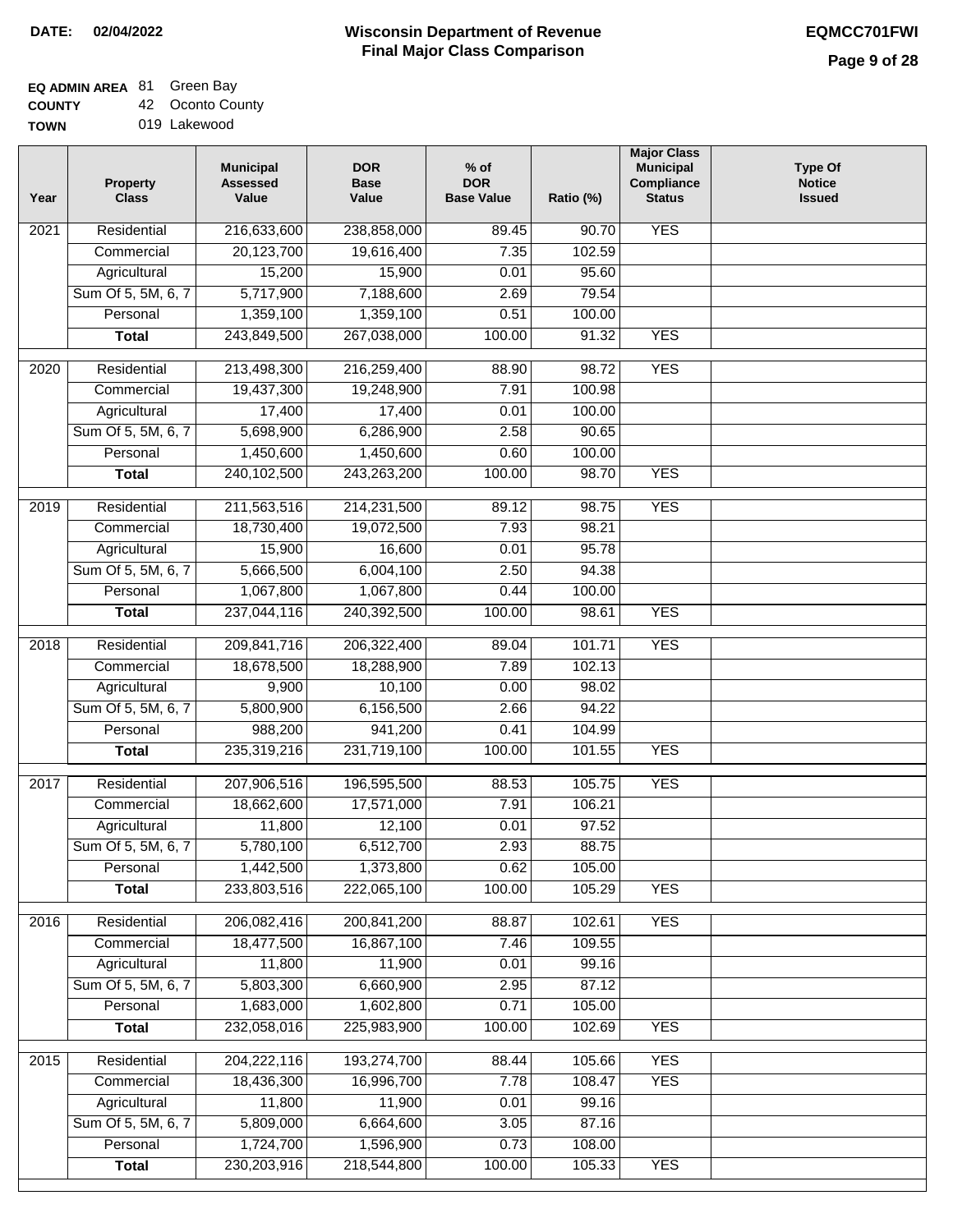# **EQ ADMIN AREA** 81 Green Bay

| <b>COUNTY</b> | 42 Oconto County |
|---------------|------------------|
| <b>TOWN</b>   | 020 Lena         |

| Year              | <b>Property</b><br><b>Class</b> | <b>Municipal</b><br><b>Assessed</b><br>Value | <b>DOR</b><br><b>Base</b><br>Value | $%$ of<br><b>DOR</b><br><b>Base Value</b> | Ratio (%) | <b>Major Class</b><br><b>Municipal</b><br>Compliance<br><b>Status</b> | <b>Type Of</b><br><b>Notice</b><br><b>Issued</b> |
|-------------------|---------------------------------|----------------------------------------------|------------------------------------|-------------------------------------------|-----------|-----------------------------------------------------------------------|--------------------------------------------------|
| 2021              | Residential                     | 32,766,700                                   | 37,173,000                         | 56.50                                     | 88.15     | $\overline{NO}$                                                       |                                                  |
|                   | Commercial                      | 2,315,700                                    | 2,106,100                          | 3.20                                      | 109.95    |                                                                       |                                                  |
|                   | Agricultural                    | 2,248,500                                    | 2,296,900                          | 3.49                                      | 97.89     |                                                                       |                                                  |
|                   | Sum Of 5, 5M, 6, 7              | 23,241,000                                   | 24,069,600                         | 36.59                                     | 96.56     | <b>YES</b>                                                            |                                                  |
|                   | Personal                        | 140,500                                      | 143,400                            | 0.22                                      | 97.98     |                                                                       |                                                  |
|                   | <b>Total</b>                    | 60,712,400                                   | 65,789,000                         | 100.00                                    | 92.28     | <b>NO</b>                                                             |                                                  |
| $\overline{20}20$ | Residential                     | 31,968,400                                   | 35,655,100                         | 56.88                                     | 89.66     | $\overline{NO}$                                                       |                                                  |
|                   | Commercial                      | 2,317,400                                    | 2,150,600                          | 3.43                                      | 107.76    |                                                                       |                                                  |
|                   | Agricultural                    | 2,076,900                                    | 2,210,200                          | 3.53                                      | 93.97     |                                                                       |                                                  |
|                   | Sum Of 5, 5M, 6, 7              | 23,186,700                                   | 22,524,900                         | 35.93                                     | 102.94    | <b>YES</b>                                                            |                                                  |
|                   | Personal                        | 139,400                                      | 148,300                            | 0.24                                      | 94.00     |                                                                       |                                                  |
|                   | <b>Total</b>                    | 59,688,800                                   | 62,689,100                         | 100.00                                    | 95.21     | $\overline{NO}$                                                       |                                                  |
|                   |                                 |                                              |                                    |                                           |           |                                                                       |                                                  |
| $\frac{1}{2019}$  | Residential                     | 31,779,100                                   | 33,947,100                         | 55.60                                     | 93.61     | <b>YES</b>                                                            |                                                  |
|                   | Commercial                      | 2,309,200                                    | 2,303,200                          | 3.77                                      | 100.26    |                                                                       |                                                  |
|                   | Agricultural                    | 2,122,800                                    | 2,125,100                          | 3.48                                      | 99.89     |                                                                       |                                                  |
|                   | Sum Of 5, 5M, 6, 7              | 22,979,600                                   | 22,554,300                         | 36.94                                     | 101.89    | <b>YES</b>                                                            |                                                  |
|                   | Personal                        | 128,700                                      | 128,700                            | 0.21                                      | 100.00    |                                                                       |                                                  |
|                   | <b>Total</b>                    | 59,319,400                                   | 61,058,400                         | 100.00                                    | 97.15     | <b>YES</b>                                                            |                                                  |
| 2018              | Residential                     | 31,409,800                                   | 32,862,000                         | 55.03                                     | 95.58     | <b>YES</b>                                                            |                                                  |
|                   | Commercial                      | 2,314,400                                    | 2,308,100                          | 3.86                                      | 100.27    |                                                                       |                                                  |
|                   | Agricultural                    | 2,115,000                                    | 2,108,800                          | 3.53                                      | 100.29    |                                                                       |                                                  |
|                   | Sum Of 5, 5M, 6, 7              | 22,538,100                                   | 22,278,100                         | 37.30                                     | 101.17    | <b>YES</b>                                                            |                                                  |
|                   | Personal                        | 162,000                                      | 162,000                            | 0.27                                      | 100.00    |                                                                       |                                                  |
|                   | <b>Total</b>                    | 58,539,300                                   | 59,719,000                         | 100.00                                    | 98.02     | <b>YES</b>                                                            |                                                  |
| 2017              | Residential                     | 26,821,200                                   | 31,336,000                         | 53.31                                     | 85.59     | $\overline{NO}$                                                       |                                                  |
|                   | Commercial                      | 2,417,900                                    | 2,219,100                          | 3.77                                      | 108.96    |                                                                       |                                                  |
|                   | Agricultural                    | 1,772,400                                    | 2,090,000                          | 3.56                                      | 84.80     |                                                                       |                                                  |
|                   | Sum Of 5, 5M, 6, 7              | 18,056,300                                   | 22,148,600                         | 37.68                                     | 81.52     | NO.                                                                   |                                                  |
|                   | Personal                        | 842,000                                      | 990,600                            | 1.69                                      | 85.00     |                                                                       |                                                  |
|                   | <b>Total</b>                    | 49,909,800                                   | 58,784,300                         | 100.00                                    | 84.90     | $\overline{NO}$                                                       |                                                  |
|                   |                                 |                                              |                                    |                                           |           |                                                                       |                                                  |
| 2016              | Residential                     | 26,238,100                                   | 30,058,900                         | 53.73                                     | 87.29     | N <sub>O</sub>                                                        |                                                  |
|                   | Commercial                      | 2,213,300                                    | 1,978,300                          | 3.54                                      | 111.88    |                                                                       |                                                  |
|                   | Agricultural                    | 1,853,900                                    | 2,060,100                          | 3.68                                      | 89.99     |                                                                       |                                                  |
|                   | Sum Of 5, 5M, 6, 7              | 17, 171, 200                                 | 21,029,800                         | 37.59                                     | 81.65     | N <sub>O</sub>                                                        |                                                  |
|                   | Personal                        | 733,500                                      | 815,000                            | 1.46                                      | 90.00     |                                                                       |                                                  |
|                   | <b>Total</b>                    | 48,210,000                                   | 55,942,100                         | 100.00                                    | 86.18     | N <sub>O</sub>                                                        |                                                  |
| 2015              | Residential                     | 25,927,500                                   | 29,659,100                         | 54.51                                     | 87.42     | $\overline{NO}$                                                       |                                                  |
|                   | Commercial                      | 2,247,700                                    | 2,059,400                          | 3.79                                      | 109.14    |                                                                       |                                                  |
|                   | Agricultural                    | 1,941,100                                    | 2,042,900                          | 3.75                                      | 95.02     |                                                                       |                                                  |
|                   | Sum Of 5, 5M, 6, 7              | 17,182,900                                   | 20, 155, 700                       | 37.05                                     | 85.25     | $\overline{NO}$                                                       |                                                  |
|                   | Personal                        | 464,700                                      | 489,100                            | 0.90                                      | 95.01     |                                                                       |                                                  |
|                   | <b>Total</b>                    | 47,763,900                                   | 54,406,200                         | 100.00                                    | 87.79     | NO                                                                    |                                                  |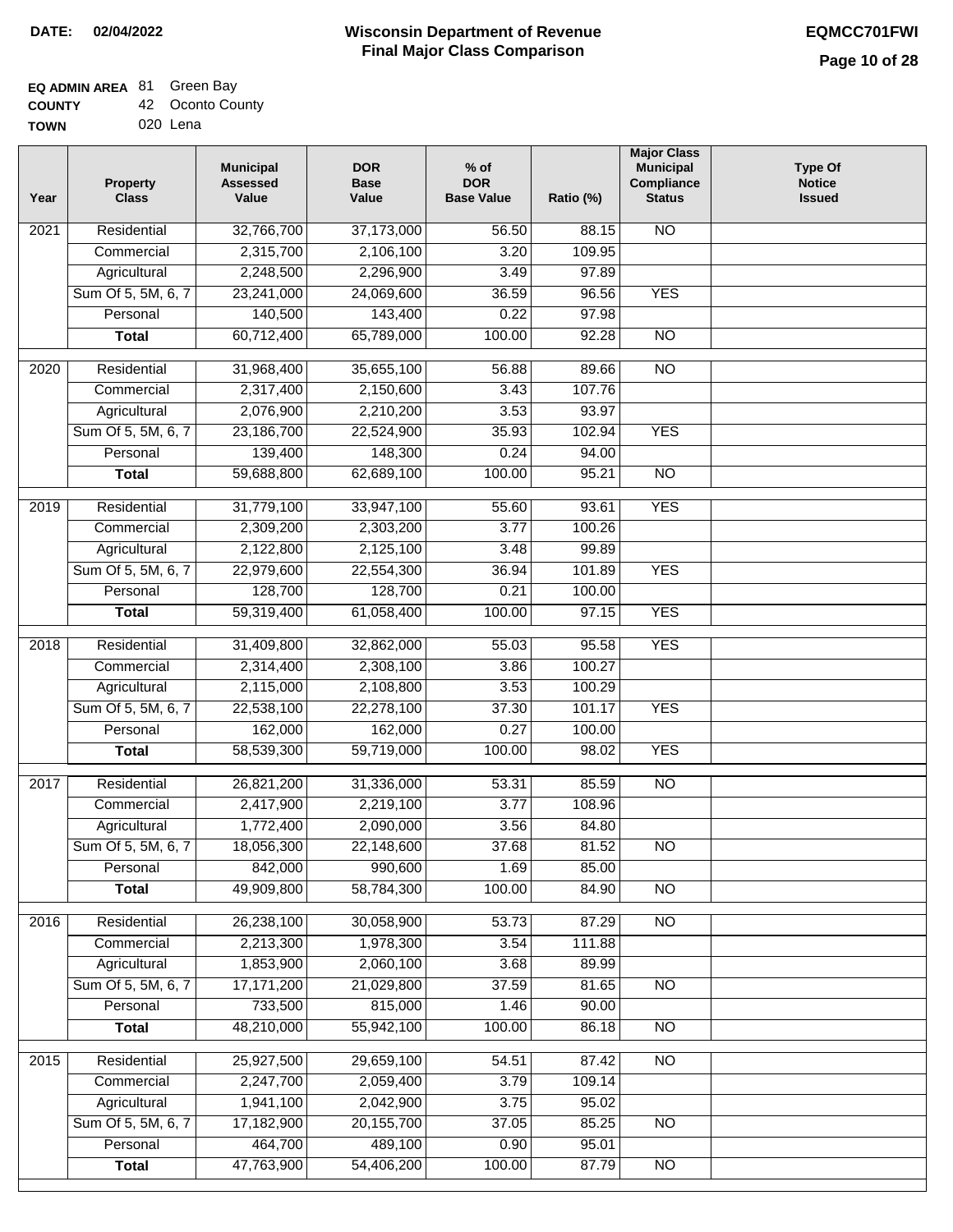## **EQ ADMIN AREA** 81 Green Bay

**COUNTY TOWN** 42 Oconto County 022 Little River

| Year | <b>Property</b><br><b>Class</b> | <b>Municipal</b><br><b>Assessed</b><br>Value | <b>DOR</b><br><b>Base</b><br>Value | $%$ of<br><b>DOR</b><br><b>Base Value</b> | Ratio (%)      | <b>Major Class</b><br><b>Municipal</b><br>Compliance<br><b>Status</b> | <b>Type Of</b><br><b>Notice</b><br><b>Issued</b> |
|------|---------------------------------|----------------------------------------------|------------------------------------|-------------------------------------------|----------------|-----------------------------------------------------------------------|--------------------------------------------------|
| 2021 | Residential                     | 62,563,200                                   | 63,439,300                         | 67.93                                     | 98.62          | <b>YES</b>                                                            |                                                  |
|      | Commercial                      | 763,700                                      | 623,200                            | 0.67                                      | 122.54         |                                                                       |                                                  |
|      | Agricultural                    | 2,508,200                                    | 2,508,200                          | 2.69                                      | 100.00         |                                                                       |                                                  |
|      | Sum Of 5, 5M, 6, 7              | 27,660,100                                   | 26,594,800                         | 28.48                                     | 104.01         | <b>YES</b>                                                            |                                                  |
|      | Personal                        | 219,700                                      | 219,700                            | 0.24                                      | 100.00         |                                                                       |                                                  |
|      | <b>Total</b>                    | 93,714,900                                   | 93,385,200                         | 100.00                                    | 100.35         | <b>YES</b>                                                            |                                                  |
| 2020 | Residential                     | 50,800,500                                   | 58,471,600                         | 65.79                                     | 86.88          | $\overline{NO}$                                                       |                                                  |
|      | Commercial                      | 678,600                                      | 635,900                            | 0.72                                      | 106.71         |                                                                       |                                                  |
|      | Agricultural                    | 2,123,500                                    | 2,416,900                          | 2.72                                      | 87.86          |                                                                       |                                                  |
|      | Sum Of 5, 5M, 6, 7              | 24,248,900                                   | 27, 141, 400                       | 30.54                                     | 89.34          | $\overline{NO}$                                                       |                                                  |
|      | Personal                        | 209,600                                      | 209,600                            | 0.24                                      | 100.00         |                                                                       |                                                  |
|      | <b>Total</b>                    | 78,061,100                                   | 88,875,400                         | 100.00                                    | 87.83          | $\overline{NO}$                                                       | 2nd Notice of Non-Compliance                     |
| 2019 | Residential                     | 50,770,300                                   | 56,150,500                         | 63.69                                     | 90.42          | <b>YES</b>                                                            |                                                  |
|      | Commercial                      | 755,900                                      | 765,700                            | 0.87                                      | 98.72          |                                                                       |                                                  |
|      | Agricultural                    | 2,133,200                                    | 2,334,300                          | 2.65                                      | 91.38          |                                                                       |                                                  |
|      | Sum Of 5, 5M, 6, 7              | 24,217,100                                   | 28,679,600                         | 32.53                                     | 84.44          | $\overline{NO}$                                                       |                                                  |
|      | Personal                        | 227,100                                      | 227,100                            | 0.26                                      | 100.00         |                                                                       |                                                  |
|      | <b>Total</b>                    | 78,103,600                                   | 88,157,200                         | 100.00                                    | 88.60          | $\overline{NO}$                                                       | 1st Notice of Non-Compliance                     |
|      |                                 |                                              |                                    |                                           |                |                                                                       |                                                  |
| 2018 | Residential<br>Commercial       | 50,224,100<br>755,900                        | 53,564,700<br>765,700              | 62.17<br>0.89                             | 93.76<br>98.72 | <b>YES</b>                                                            |                                                  |
|      | Agricultural                    | 2,134,700                                    | 2,271,200                          | 2.64                                      | 93.99          |                                                                       |                                                  |
|      | Sum Of 5, 5M, 6, 7              | 24,642,200                                   | 29,314,200                         | 34.02                                     | 84.06          | $\overline{NO}$                                                       |                                                  |
|      | Personal                        | 243,100                                      | 243,100                            | 0.28                                      | 100.00         |                                                                       |                                                  |
|      | <b>Total</b>                    | 78,000,000                                   | 86,158,900                         | 100.00                                    | 90.53          | <b>NO</b>                                                             |                                                  |
|      |                                 |                                              |                                    |                                           |                |                                                                       |                                                  |
| 2017 | Residential                     | 50,233,300                                   | 52,440,800                         | 60.87                                     | 95.79          | <b>YES</b>                                                            |                                                  |
|      | Commercial                      | 755,900                                      | 750,700                            | 0.87                                      | 100.69         |                                                                       |                                                  |
|      | Agricultural                    | 2,134,600                                    | 2,215,400                          | 2.57                                      | 96.35          |                                                                       |                                                  |
|      | Sum Of 5, 5M, 6, 7              | 24,598,100                                   | 30,289,300                         | 35.16                                     | 81.21          | <b>NO</b>                                                             |                                                  |
|      | Personal                        | 452,500                                      | 452,500                            | 0.53                                      | 100.00         |                                                                       |                                                  |
|      | <b>Total</b>                    | 78,174,400                                   | 86,148,700                         | 100.00                                    | 90.74          | <b>NO</b>                                                             |                                                  |
| 2016 | Residential                     | 49,342,100                                   | 49,112,000                         | 60.18                                     | 100.47         | <b>YES</b>                                                            |                                                  |
|      | Commercial                      | 699,300                                      | 694,100                            | 0.85                                      | 100.75         |                                                                       |                                                  |
|      | Agricultural                    | 2,140,000                                    | 2,190,000                          | 2.68                                      | 97.72          |                                                                       |                                                  |
|      | Sum Of 5, 5M, 6, 7              | 24,997,200                                   | 29,156,200                         | 35.73                                     | 85.74          | N <sub>O</sub>                                                        |                                                  |
|      | Personal                        | 457,600                                      | 457,600                            | 0.56                                      | 100.00         |                                                                       |                                                  |
|      | <b>Total</b>                    | 77,636,200                                   | 81,609,900                         | 100.00                                    | 95.13          | N <sub>O</sub>                                                        |                                                  |
| 2015 | Residential                     | 49,034,600                                   | 48,868,400                         | 61.54                                     | 100.34         | <b>YES</b>                                                            |                                                  |
|      | Commercial                      | 552,400                                      | 570,000                            | 0.72                                      | 96.91          |                                                                       |                                                  |
|      | Agricultural                    | 2,143,500                                    | 2,166,700                          | 2.73                                      | 98.93          |                                                                       |                                                  |
|      | Sum Of 5, 5M, 6, 7              | 24,766,400                                   | 27,273,700                         | 34.34                                     | 90.81          | <b>YES</b>                                                            |                                                  |
|      | Personal                        | 534,700                                      | 534,700                            | 0.67                                      | 100.00         |                                                                       |                                                  |
|      | <b>Total</b>                    | 77,031,600                                   | 79,413,500                         | 100.00                                    | 97.00          | <b>YES</b>                                                            |                                                  |
|      |                                 |                                              |                                    |                                           |                |                                                                       |                                                  |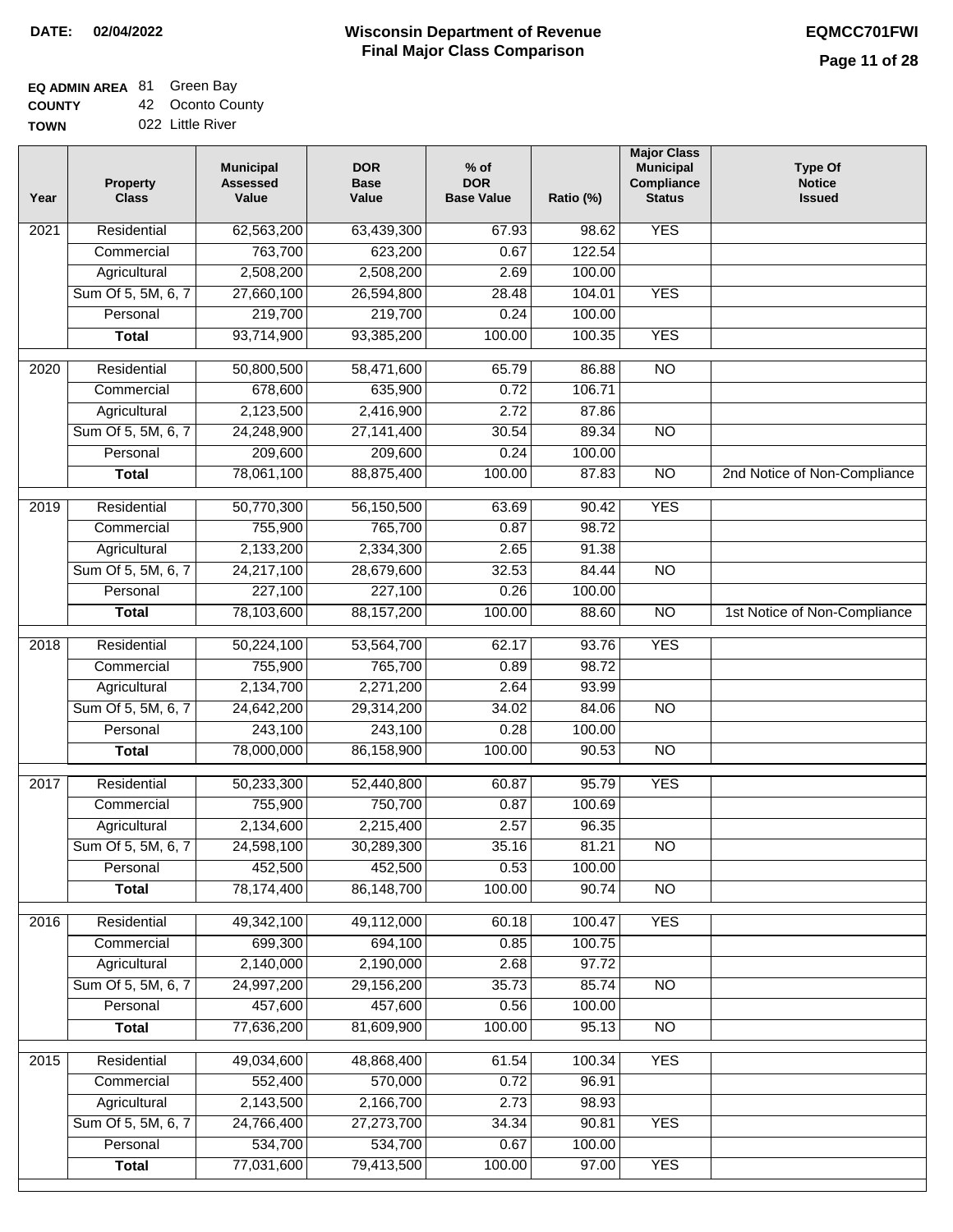#### **EQ ADMIN AREA** 81 Green Bay **COUNTY** 42 Oconto County

**TOWN** 024 Little Suamico

| Year | <b>Property</b><br><b>Class</b>    | <b>Municipal</b><br><b>Assessed</b><br>Value | <b>DOR</b><br><b>Base</b><br>Value | $%$ of<br><b>DOR</b><br><b>Base Value</b> | Ratio (%)       | <b>Major Class</b><br><b>Municipal</b><br>Compliance<br><b>Status</b> | <b>Type Of</b><br><b>Notice</b><br><b>Issued</b> |
|------|------------------------------------|----------------------------------------------|------------------------------------|-------------------------------------------|-----------------|-----------------------------------------------------------------------|--------------------------------------------------|
| 2021 | Residential                        | 490,105,300                                  | 574,984,200                        | 92.44                                     | 85.24           | <b>NO</b>                                                             |                                                  |
|      | Commercial                         | 17,712,100                                   | 18,400,000                         | 2.96                                      | 96.26           |                                                                       |                                                  |
|      | Agricultural                       | 797,800                                      | 894,300                            | 0.14                                      | 89.21           |                                                                       |                                                  |
|      | Sum Of 5, 5M, 6, 7                 | 27,829,300                                   | 27,049,900                         | 4.35                                      | 102.88          |                                                                       |                                                  |
|      | Personal                           | 581,100                                      | 652,800                            | 0.10                                      | 89.02           |                                                                       |                                                  |
|      | <b>Total</b>                       | 537,025,600                                  | 621,981,200                        | 100.00                                    | 86.34           | $\overline{NO}$                                                       |                                                  |
| 2020 | Residential                        | 481,248,800                                  | 509,333,000                        | 91.72                                     | 94.49           | <b>YES</b>                                                            |                                                  |
|      | Commercial                         | 17,232,600                                   | 16,136,700                         | 2.91                                      | 106.79          |                                                                       |                                                  |
|      | Agricultural                       | 815,300                                      | 856,300                            | 0.15                                      | 95.21           |                                                                       |                                                  |
|      | Sum Of 5, 5M, 6, 7                 | 27,819,300                                   | 28,458,500                         | 5.12                                      | 97.75           |                                                                       |                                                  |
|      | Personal                           | 496,500                                      | 522,700                            | 0.09                                      | 94.99           |                                                                       |                                                  |
|      | <b>Total</b>                       | 527,612,500                                  | 555,307,200                        | 100.00                                    | 95.01           | <b>YES</b>                                                            |                                                  |
|      |                                    |                                              |                                    |                                           |                 |                                                                       |                                                  |
| 2019 | Residential                        | 466,028,400                                  | 498,333,900                        | 91.71                                     | 93.52           | <b>YES</b>                                                            |                                                  |
|      | Commercial                         | 15,456,500                                   | 15,464,900                         | 2.85                                      | 99.95           |                                                                       |                                                  |
|      | Agricultural                       | 824,800                                      | 824,000                            | 0.15                                      | 100.10          |                                                                       |                                                  |
|      | Sum Of 5, 5M, 6, 7                 | 28,283,000                                   | 28,109,700                         | 5.17                                      | 100.62          |                                                                       |                                                  |
|      | Personal                           | 650,800                                      | 650,800                            | 0.12                                      | 100.00          |                                                                       |                                                  |
|      | <b>Total</b>                       | 511,243,500                                  | 543,383,300                        | 100.00                                    | 94.09           | <b>YES</b>                                                            |                                                  |
| 2018 | Residential                        | 382,431,400                                  | 451,451,800                        | 91.34                                     | 84.71           | $\overline{10}$                                                       |                                                  |
|      | Commercial                         | 13,769,000                                   | 15,506,600                         | 3.14                                      | 88.79           |                                                                       |                                                  |
|      | Agricultural                       | 724,400                                      | 842,800                            | 0.17                                      | 85.95           |                                                                       |                                                  |
|      | Sum Of 5, 5M, 6, 7                 | 19,940,600                                   | 25,924,100                         | 5.24                                      | 76.92           |                                                                       |                                                  |
|      | Personal                           | 463,100                                      | 538,500                            | 0.11                                      | 86.00           |                                                                       |                                                  |
|      | <b>Total</b>                       | 417,328,500                                  | 494,263,800                        | 100.00                                    | 84.43           | <b>NO</b>                                                             |                                                  |
| 2017 | Residential                        | 371,862,700                                  | 399,370,100                        | 90.86                                     | 93.11           | <b>YES</b>                                                            |                                                  |
|      | Commercial                         | 14,288,800                                   | 14,325,900                         | 3.26                                      | 99.74           |                                                                       |                                                  |
|      | Agricultural                       | 829,100                                      | 872,900                            | 0.20                                      | 94.98           |                                                                       |                                                  |
|      | Sum Of 5, 5M, 6, 7                 | 19,438,000                                   | 23,142,600                         | 5.26                                      | 83.99           |                                                                       |                                                  |
|      | Personal                           | 1,758,000                                    | 1,850,500                          | 0.42                                      | 95.00           |                                                                       |                                                  |
|      | <b>Total</b>                       | 408,176,600                                  | 439,562,000                        | 100.00                                    | 92.86           | <b>YES</b>                                                            |                                                  |
|      |                                    |                                              |                                    |                                           |                 |                                                                       |                                                  |
| 2016 | Residential                        | 364,836,100<br>14,321,100                    | 386,115,700<br>14,308,000          | 90.82<br>3.37                             | 94.49<br>100.09 | <b>YES</b>                                                            |                                                  |
|      | Commercial                         | 929,800                                      | 928,300                            | 0.22                                      | 100.16          |                                                                       |                                                  |
|      | Agricultural<br>Sum Of 5, 5M, 6, 7 | 18,210,900                                   | 21,935,900                         | 5.16                                      | 83.02           |                                                                       |                                                  |
|      | Personal                           | 1,837,400                                    | 1,837,400                          | 0.43                                      | 100.00          |                                                                       |                                                  |
|      | <b>Total</b>                       | 400,135,300                                  | 425,125,300                        | 100.00                                    | 94.12           | <b>YES</b>                                                            |                                                  |
|      |                                    |                                              |                                    |                                           |                 |                                                                       |                                                  |
| 2015 | Residential                        | 357,632,500                                  | 369,961,300                        | 90.81                                     | 96.67           | <b>YES</b>                                                            |                                                  |
|      | Commercial                         | 14,190,100                                   | 14,773,600                         | 3.63                                      | 96.05           |                                                                       |                                                  |
|      | Agricultural                       | 995,200                                      | 954,200                            | 0.23                                      | 104.30          |                                                                       |                                                  |
|      | Sum Of 5, 5M, 6, 7                 | 17,316,600                                   | 19,965,000                         | 4.90                                      | 86.73           |                                                                       |                                                  |
|      | Personal                           | 1,679,200                                    | 1,732,200                          | 0.43                                      | 96.94           |                                                                       |                                                  |
|      | <b>Total</b>                       | 391,813,600                                  | 407,386,300                        | 100.00                                    | 96.18           | <b>YES</b>                                                            |                                                  |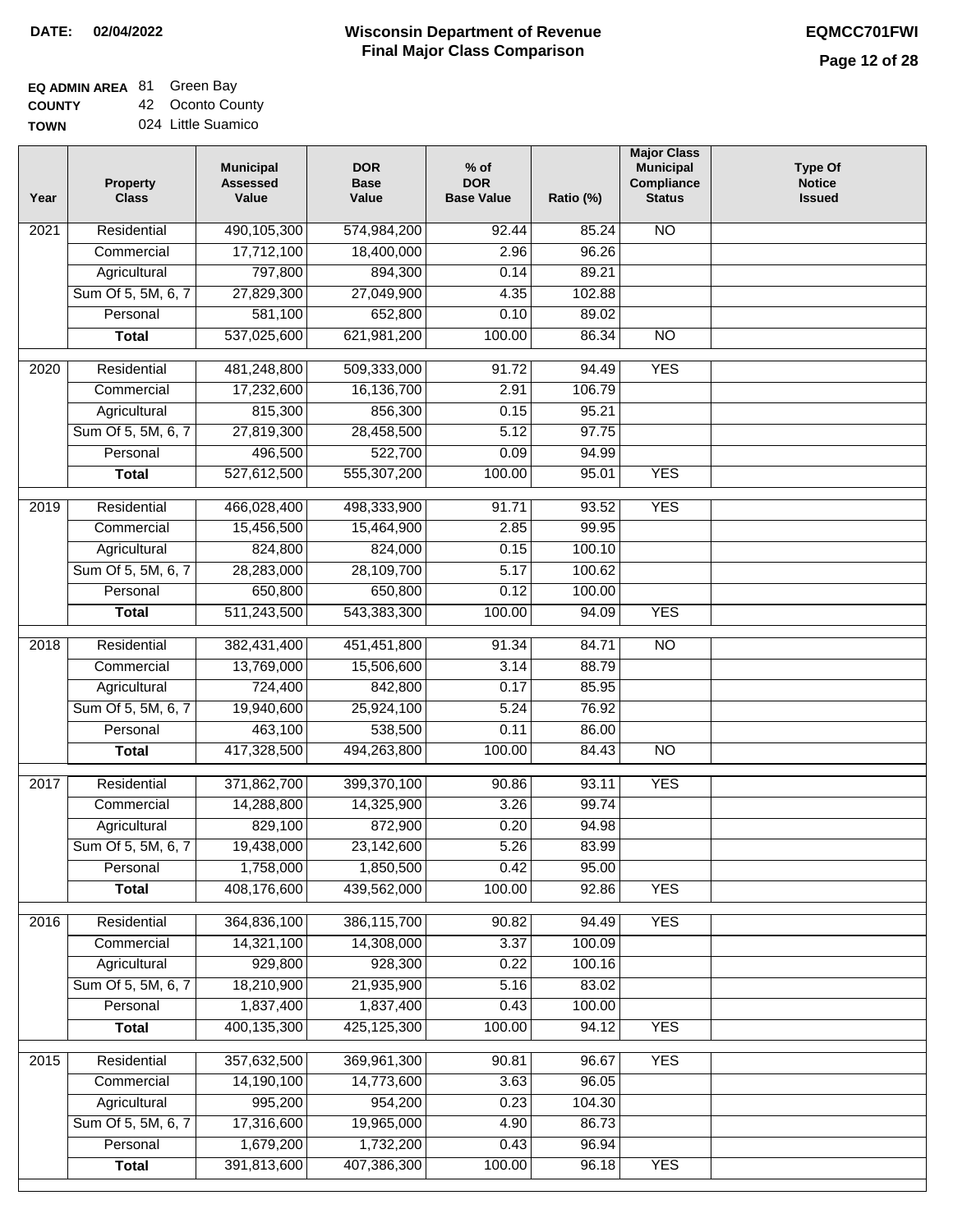#### **EQ ADMIN AREA** 81 Green Bay **COUNTY** 42 Oconto County

**TOWN** 026 Maple Valley

| Year | <b>Property</b><br><b>Class</b> | <b>Municipal</b><br><b>Assessed</b><br>Value | <b>DOR</b><br><b>Base</b><br>Value | $%$ of<br><b>DOR</b><br><b>Base Value</b> | Ratio (%)       | <b>Major Class</b><br><b>Municipal</b><br>Compliance<br><b>Status</b> | <b>Type Of</b><br><b>Notice</b><br><b>Issued</b> |
|------|---------------------------------|----------------------------------------------|------------------------------------|-------------------------------------------|-----------------|-----------------------------------------------------------------------|--------------------------------------------------|
| 2021 | Residential                     | 29,443,200                                   | 32,262,600                         | $\frac{1}{55.82}$                         | 91.26           | <b>YES</b>                                                            |                                                  |
|      | Commercial                      | 1,785,900                                    | 1,455,100                          | 2.52                                      | 122.73          |                                                                       |                                                  |
|      | Agricultural                    | 1,607,400                                    | 1,693,600                          | 2.93                                      | 94.91           |                                                                       |                                                  |
|      | Sum Of 5, 5M, 6, 7              | 19,754,200                                   | 22,333,000                         | 38.64                                     | 88.45           | $\overline{NO}$                                                       |                                                  |
|      | Personal                        | 54,400                                       | 57,800                             | 0.10                                      | 94.12           |                                                                       |                                                  |
|      | <b>Total</b>                    | 52,645,100                                   | 57,802,100                         | 100.00                                    | 91.08           | $\overline{NO}$                                                       |                                                  |
| 2020 | Residential                     | 29,127,500                                   | 30,699,300                         | 55.65                                     | 94.88           | <b>YES</b>                                                            |                                                  |
|      | Commercial                      | 1,761,300                                    | 1,488,500                          | 2.70                                      | 118.33          |                                                                       |                                                  |
|      | Agricultural                    | 1,473,400                                    | 1,618,400                          | 2.93                                      | 91.04           |                                                                       |                                                  |
|      | Sum Of 5, 5M, 6, 7              | 19,613,800                                   | 21,294,100                         | 38.60                                     | 92.11           | <b>YES</b>                                                            |                                                  |
|      | Personal                        | 56,600                                       | 62,200                             | 0.11                                      | 91.00           |                                                                       |                                                  |
|      | <b>Total</b>                    | 52,032,600                                   | 55,162,500                         | 100.00                                    | 94.33           | <b>YES</b>                                                            |                                                  |
| 2019 | Residential                     | 29,005,800                                   | 32,200,000                         | 56.50                                     | 90.08           | <b>YES</b>                                                            |                                                  |
|      | Commercial                      | 1,753,100                                    | 1,557,300                          | 2.73                                      | 112.57          |                                                                       |                                                  |
|      | Agricultural                    | 1,444,400                                    | 1,570,000                          | 2.75                                      | 92.00           |                                                                       |                                                  |
|      | Sum Of 5, 5M, 6, 7              | 19,731,900                                   | 21,589,700                         | 37.88                                     | 91.39           | <b>YES</b>                                                            |                                                  |
|      | Personal                        | 71,100                                       | 77,300                             | 0.14                                      | 91.98           |                                                                       |                                                  |
|      | <b>Total</b>                    | 52,006,300                                   | 56,994,300                         | 100.00                                    | 91.25           | <b>YES</b>                                                            |                                                  |
| 2018 | Residential                     | 28,786,600                                   | 31,649,100                         | 56.16                                     | 90.96           | <b>YES</b>                                                            |                                                  |
|      | Commercial                      | 1,753,100                                    | 1,573,000                          | 2.79                                      | 111.45          |                                                                       |                                                  |
|      | Agricultural                    | 1,418,200                                    | 1,524,600                          | 2.71                                      | 93.02           |                                                                       |                                                  |
|      | Sum Of 5, 5M, 6, 7              | 19,743,700                                   | 21,612,300                         | 38.35                                     | 91.35           | <b>YES</b>                                                            |                                                  |
|      | Personal                        | 13                                           | 0                                  | 0.00                                      | 0.00            |                                                                       |                                                  |
|      | <b>Total</b>                    | 51,701,613                                   | 56,359,000                         | 100.00                                    | 91.74           | <b>YES</b>                                                            |                                                  |
|      |                                 |                                              |                                    |                                           |                 |                                                                       |                                                  |
| 2017 | Residential                     | 28,660,500                                   | 30,331,900                         | 54.71                                     | 94.49           | <b>YES</b>                                                            |                                                  |
|      | Commercial<br>Agricultural      | 1,753,100<br>1,390,900                       | 1,512,500<br>1,479,200             | 2.73<br>2.67                              | 115.91<br>94.03 |                                                                       |                                                  |
|      | Sum Of 5, 5M, 6, 7              | 19,784,600                                   | 22,050,300                         | 39.77                                     | 89.72           | N <sub>O</sub>                                                        |                                                  |
|      | Personal                        | 63,300                                       | 67,300                             | 0.12                                      | 94.06           |                                                                       |                                                  |
|      | <b>Total</b>                    | 51,652,400                                   | 55,441,200                         | 100.00                                    | 93.17           | <b>NO</b>                                                             |                                                  |
|      |                                 |                                              |                                    |                                           |                 |                                                                       |                                                  |
| 2016 | Residential                     | 28,309,900                                   | 29,970,900                         | 55.05                                     | 94.46           | <b>YES</b>                                                            |                                                  |
|      | Commercial                      | 1,753,100                                    | 1,512,500                          | 2.78                                      | 115.91          |                                                                       |                                                  |
|      | Agricultural                    | 1,403,000                                    | 1,461,600                          | 2.68                                      | 95.99           |                                                                       |                                                  |
|      | Sum Of 5, 5M, 6, 7              | 19,811,300                                   | 21,428,600                         | 39.36                                     | 92.45           | <b>YES</b>                                                            |                                                  |
|      | Personal                        | 66,400<br>51,343,700                         | 69,200                             | 0.13                                      | 95.95           |                                                                       |                                                  |
|      | <b>Total</b>                    |                                              | 54,442,800                         | 100.00                                    | 94.31           | <b>YES</b>                                                            |                                                  |
| 2015 | Residential                     | 28,233,700                                   | 29,312,200                         | 54.63                                     | 96.32           | <b>YES</b>                                                            |                                                  |
|      | Commercial                      | 1,512,000                                    | 1,314,000                          | 2.45                                      | 115.07          |                                                                       |                                                  |
|      | Agricultural                    | 1,438,500                                    | 1,438,800                          | 2.68                                      | 99.98           |                                                                       |                                                  |
|      | Sum Of 5, 5M, 6, 7              | 20,030,600                                   | 21,517,900                         | 40.10                                     | 93.09           | <b>YES</b>                                                            |                                                  |
|      | Personal                        | 72,400                                       | 72,400                             | 0.13                                      | 100.00          |                                                                       |                                                  |
|      | <b>Total</b>                    | 51,287,200                                   | 53,655,300                         | 100.00                                    | 95.59           | <b>YES</b>                                                            |                                                  |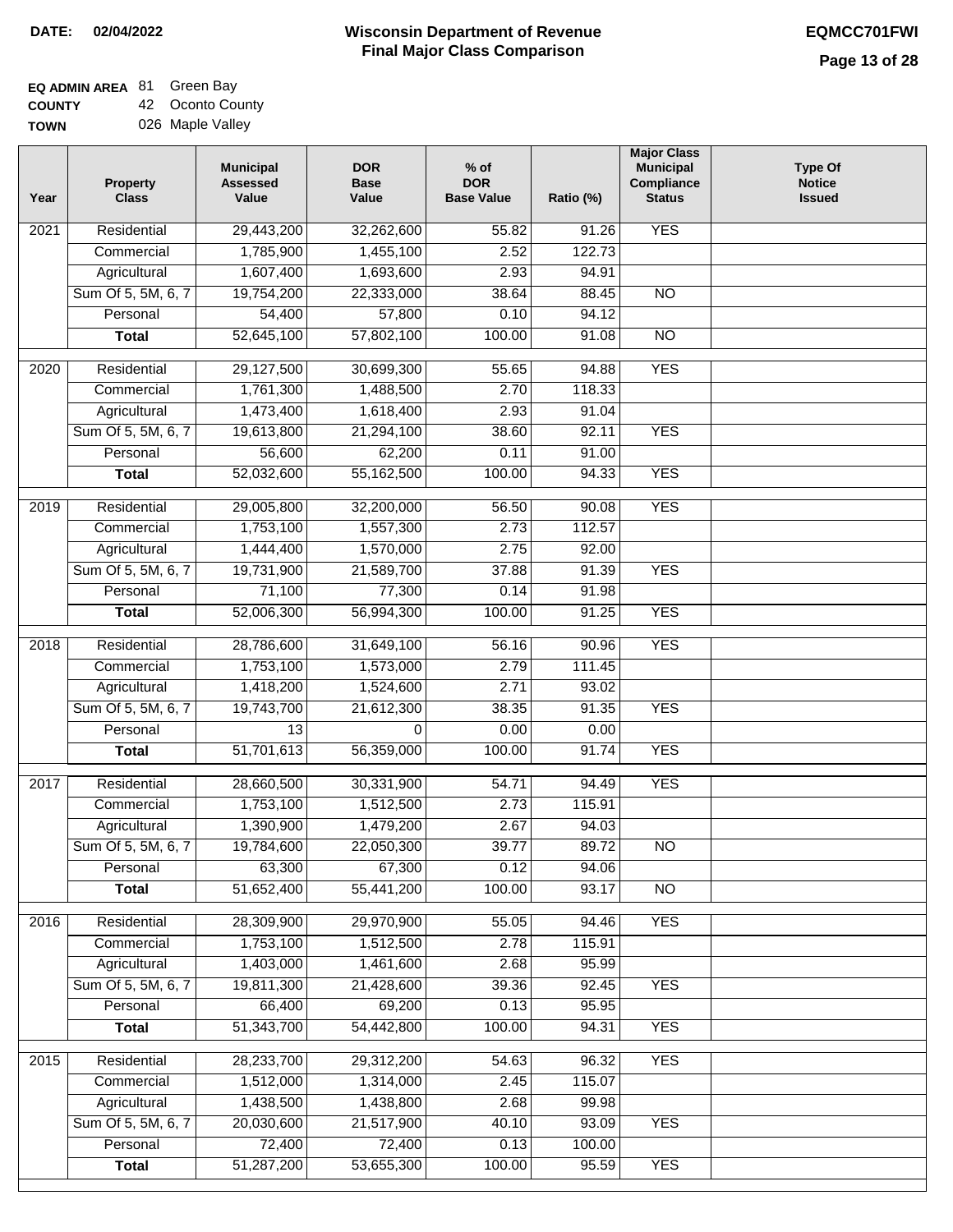# **EQ ADMIN AREA** 81 Green Bay

| <b>COUNTY</b> | 42 Oconto County |
|---------------|------------------|
|               |                  |

**TOWN** 028 Morgan

| Year              | <b>Property</b><br><b>Class</b> | <b>Municipal</b><br><b>Assessed</b><br>Value | <b>DOR</b><br><b>Base</b><br>Value | $%$ of<br><b>DOR</b><br><b>Base Value</b> | Ratio (%)      | <b>Major Class</b><br><b>Municipal</b><br>Compliance<br><b>Status</b> | <b>Type Of</b><br><b>Notice</b><br><b>Issued</b> |
|-------------------|---------------------------------|----------------------------------------------|------------------------------------|-------------------------------------------|----------------|-----------------------------------------------------------------------|--------------------------------------------------|
| $\overline{202}1$ | Residential                     | 69,216,000                                   | 70,953,400                         | 77.45                                     | 97.55          | <b>YES</b>                                                            |                                                  |
|                   | Commercial                      | 1,368,200                                    | 1,121,700                          | 1.22                                      | 121.98         |                                                                       |                                                  |
|                   | Agricultural                    | 1,596,400                                    | 1,698,300                          | 1.85                                      | 94.00          |                                                                       |                                                  |
|                   | Sum Of 5, 5M, 6, 7              | 19,598,700                                   | 17,749,200                         | 19.37                                     | 110.42         | $\overline{NO}$                                                       |                                                  |
|                   | Personal                        | 88,900                                       | 94,600                             | 0.10                                      | 93.97          |                                                                       |                                                  |
|                   | <b>Total</b>                    | 91,868,200                                   | 91,617,200                         | 100.00                                    | 100.27         | $\overline{NO}$                                                       |                                                  |
| $\overline{2020}$ | Residential                     | 67,730,500                                   | 71,423,400                         | 76.13                                     | 94.83          | <b>YES</b>                                                            |                                                  |
|                   | Commercial                      | 1,366,800                                    | 1,166,900                          | 1.24                                      | 117.13         |                                                                       |                                                  |
|                   | Agricultural                    | 1,552,700                                    | 1,633,800                          | 1.74                                      | 95.04          |                                                                       |                                                  |
|                   | Sum Of 5, 5M, 6, 7              | 19,739,900                                   | 19,450,200                         | 20.73                                     | 101.49         | <b>YES</b>                                                            |                                                  |
|                   | Personal                        | 134,000                                      | 141,000                            | 0.15                                      | 95.04          |                                                                       |                                                  |
|                   | <b>Total</b>                    | 90,523,900                                   | 93,815,300                         | 100.00                                    | 96.49          | <b>YES</b>                                                            |                                                  |
| 2019              | Residential                     | 67,165,800                                   | 71,509,400                         | 76.89                                     | 93.93          | <b>YES</b>                                                            |                                                  |
|                   | Commercial                      | 1,394,100                                    | 1,280,400                          | 1.38                                      | 108.88         |                                                                       |                                                  |
|                   | Agricultural                    | 1,458,400                                    | 1,569,700                          | 1.69                                      | 92.91          |                                                                       |                                                  |
|                   | Sum Of 5, 5M, 6, 7              | 19,008,100                                   | 18,546,500                         | 19.94                                     | 102.49         | <b>YES</b>                                                            |                                                  |
|                   | Personal                        | 92,900                                       | 99,900                             | 0.11                                      | 92.99          |                                                                       |                                                  |
|                   | <b>Total</b>                    | 89,119,300                                   | 93,005,900                         | 100.00                                    | 95.82          | <b>YES</b>                                                            |                                                  |
|                   |                                 |                                              |                                    |                                           |                |                                                                       |                                                  |
| 2018              | Residential                     | 65,695,200                                   | 69,266,800                         | 76.33                                     | 94.84          | <b>YES</b>                                                            |                                                  |
|                   | Commercial                      | 1,391,600                                    | 1,291,300                          | 1.42                                      | 107.77         |                                                                       |                                                  |
|                   | Agricultural                    | 1,538,100                                    | 1,537,600                          | 1.69                                      | 100.03         |                                                                       |                                                  |
|                   | Sum Of 5, 5M, 6, 7              | 18,935,700                                   | 18,537,400                         | 20.43                                     | 102.15         | <b>YES</b>                                                            |                                                  |
|                   | Personal                        | 112,100                                      | 112,100                            | 0.12                                      | 100.00         |                                                                       |                                                  |
|                   | <b>Total</b>                    | 87,672,700                                   | 90,745,200                         | 100.00                                    | 96.61          | <b>YES</b>                                                            |                                                  |
| 2017              | Residential                     | 55,782,500                                   | 65,158,300                         | 74.16                                     | 85.61          | <b>NO</b>                                                             |                                                  |
|                   | Commercial                      | 1,422,400                                    | 1,264,800                          | 1.44                                      | 112.46         |                                                                       |                                                  |
|                   | Agricultural                    | 1,278,800                                    | 1,488,500                          | 1.69                                      | 85.91          |                                                                       |                                                  |
|                   | Sum Of 5, 5M, 6, 7              | 16,007,300                                   | 19,283,400                         | 21.95                                     | 83.01          | <b>NO</b>                                                             |                                                  |
|                   | Personal                        | 573,600                                      | 666,900                            | 0.76                                      | 86.01          |                                                                       |                                                  |
|                   | <b>Total</b>                    | 75,064,600                                   | 87,861,900                         | 100.00                                    | 85.43          | <b>NO</b>                                                             |                                                  |
| 2016              | Residential                     | 54,986,400                                   | 60,630,300                         | 73.28                                     | 90.69          | <b>YES</b>                                                            |                                                  |
|                   | Commercial                      | 1,471,000                                    | 1,324,800                          | 1.60                                      | 111.04         |                                                                       |                                                  |
|                   | Agricultural                    | 1,323,400                                    | 1,469,500                          | 1.78                                      | 90.06          |                                                                       |                                                  |
|                   | Sum Of 5, 5M, 6, 7              | 15,907,500                                   | 19,057,100                         | 23.03                                     | 83.47          | $\overline{NO}$                                                       |                                                  |
|                   | Personal                        | 234,400                                      | 260,400                            | 0.31                                      | 90.02          |                                                                       |                                                  |
|                   | <b>Total</b>                    | 73,922,700                                   | 82,742,100                         | 100.00                                    | 89.34          | $\overline{NO}$                                                       |                                                  |
|                   |                                 |                                              |                                    |                                           |                |                                                                       |                                                  |
| 2015              | Residential                     | 54,041,600                                   | 57,296,700                         | 73.34                                     | 94.32          | <b>YES</b>                                                            |                                                  |
|                   | Commercial                      | 1,505,600                                    | 1,363,900                          | 1.75                                      | 110.39         |                                                                       |                                                  |
|                   | Agricultural                    | 1,316,700                                    | 1,464,300                          | 1.87                                      | 89.92          |                                                                       |                                                  |
|                   | Sum Of 5, 5M, 6, 7              | 15,663,300                                   | 17,808,400                         | 22.79                                     | 87.95          | <b>NO</b>                                                             |                                                  |
|                   | Personal<br><b>Total</b>        | 174,200<br>72,701,400                        | 193,600<br>78,126,900              | 0.25<br>100.00                            | 89.98<br>93.06 | NO                                                                    |                                                  |
|                   |                                 |                                              |                                    |                                           |                |                                                                       |                                                  |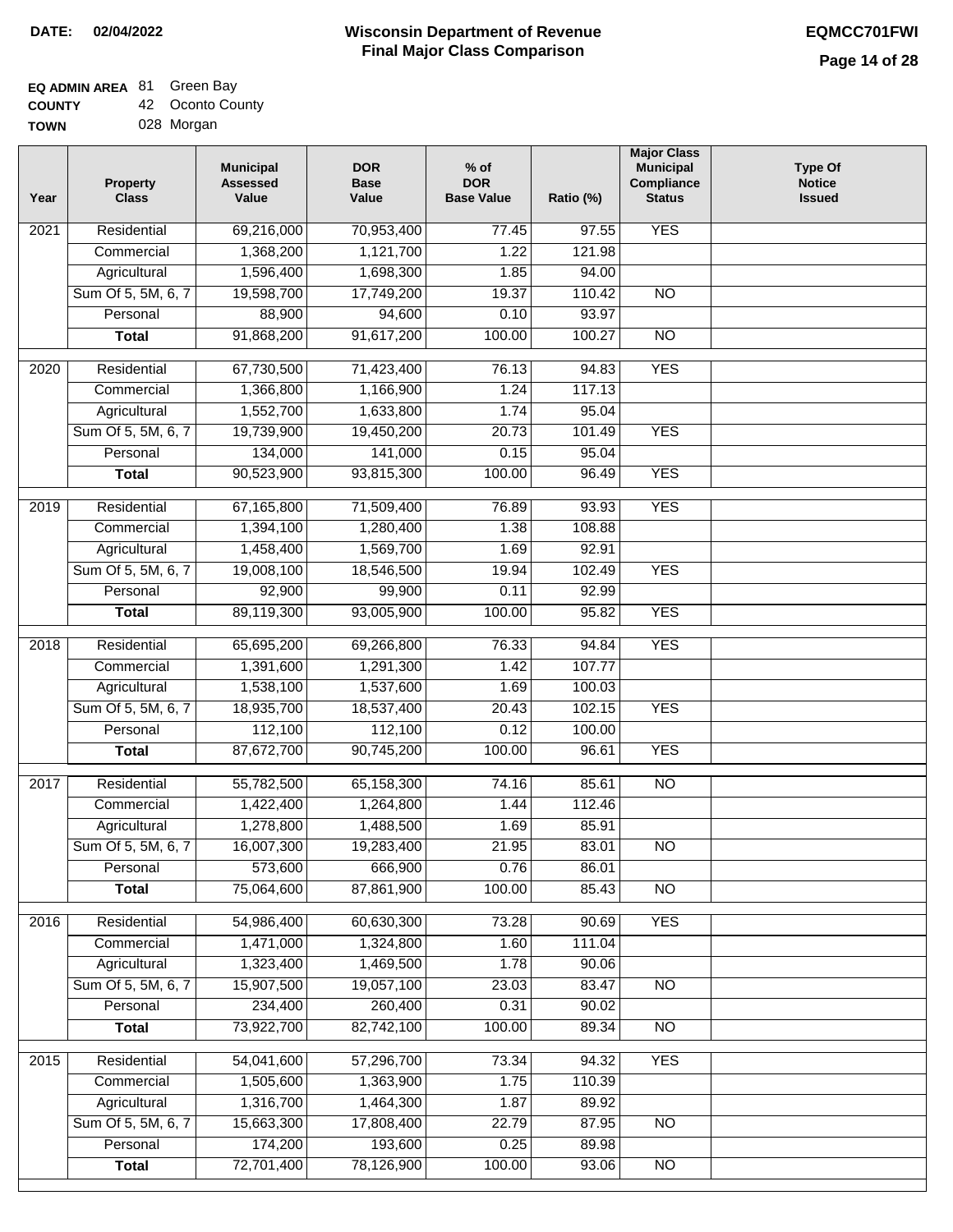## **EQ ADMIN AREA** 81 Green Bay

**COUNTY TOWN** 42 Oconto County

| 029 Mountain |  |  |  |
|--------------|--|--|--|

| Year              | <b>Property</b><br><b>Class</b> | <b>Municipal</b><br><b>Assessed</b><br>Value | <b>DOR</b><br><b>Base</b><br>Value | $%$ of<br><b>DOR</b><br><b>Base Value</b> | Ratio (%) | <b>Major Class</b><br><b>Municipal</b><br>Compliance<br><b>Status</b> | <b>Type Of</b><br><b>Notice</b><br><b>Issued</b> |
|-------------------|---------------------------------|----------------------------------------------|------------------------------------|-------------------------------------------|-----------|-----------------------------------------------------------------------|--------------------------------------------------|
| 2021              | Residential                     | 145,551,700                                  | 150,730,200                        | 88.87                                     | 96.56     | <b>YES</b>                                                            |                                                  |
|                   | Commercial                      | 9,132,200                                    | 8,278,700                          | 4.88                                      | 110.31    |                                                                       |                                                  |
|                   | Agricultural                    | 163,400                                      | 162,000                            | 0.10                                      | 100.86    |                                                                       |                                                  |
|                   | Sum Of 5, 5M, 6, 7              | 8,886,500                                    | 8,311,000                          | 4.90                                      | 106.92    |                                                                       |                                                  |
|                   | Personal                        | 2,152,600                                    | 2,131,300                          | 1.26                                      | 101.00    |                                                                       |                                                  |
|                   | <b>Total</b>                    | 165,886,400                                  | 169,613,200                        | 100.00                                    | 97.80     | <b>YES</b>                                                            |                                                  |
| $\overline{2020}$ | Residential                     | 143,993,200                                  | 143,530,700                        | 88.57                                     | 100.32    | <b>YES</b>                                                            |                                                  |
|                   | Commercial                      | 8,833,300                                    | 8,583,600                          | 5.30                                      | 102.91    |                                                                       |                                                  |
|                   | Agricultural                    | 157,500                                      | 156,000                            | 0.10                                      | 100.96    |                                                                       |                                                  |
|                   | Sum Of 5, 5M, 6, 7              | 9,066,300                                    | 7,680,100                          | 4.74                                      | 118.05    |                                                                       |                                                  |
|                   | Personal                        | 2,130,700                                    | 2,109,600                          | 1.30                                      | 101.00    |                                                                       |                                                  |
|                   | <b>Total</b>                    | 164, 181, 000                                | 162,060,000                        | 100.00                                    | 101.31    | <b>YES</b>                                                            |                                                  |
|                   |                                 |                                              |                                    |                                           |           |                                                                       |                                                  |
| $\frac{1}{2019}$  | Residential                     | 142,477,900                                  | 141,965,900                        | 88.36                                     | 100.36    | <b>YES</b>                                                            |                                                  |
|                   | Commercial                      | 8,900,400                                    | 8,959,100                          | 5.58                                      | 99.34     |                                                                       |                                                  |
|                   | Agricultural                    | 154,300                                      | 149,900                            | 0.09                                      | 102.94    |                                                                       |                                                  |
|                   | Sum Of 5, 5M, 6, 7              | 8,903,500                                    | 7,536,100                          | 4.69                                      | 118.14    |                                                                       |                                                  |
|                   | Personal                        | 2,115,800                                    | 2,054,200                          | 1.28                                      | 103.00    |                                                                       |                                                  |
|                   | <b>Total</b>                    | 162,551,900                                  | 160,665,200                        | 100.00                                    | 101.17    | <b>YES</b>                                                            |                                                  |
| 2018              | Residential                     | 141,902,400                                  | 138,657,300                        | 88.03                                     | 102.34    | <b>YES</b>                                                            |                                                  |
|                   | Commercial                      | 8,900,100                                    | 9,131,000                          | 5.80                                      | 97.47     |                                                                       |                                                  |
|                   | Agricultural                    | 145,400                                      | 145,300                            | 0.09                                      | 100.07    |                                                                       |                                                  |
|                   | Sum Of 5, 5M, 6, 7              | 8,752,800                                    | 7,394,200                          | 4.69                                      | 118.37    |                                                                       |                                                  |
|                   | Personal                        | 2,190,400                                    | 2,190,400                          | 1.39                                      | 100.00    |                                                                       |                                                  |
|                   | <b>Total</b>                    | 161,891,100                                  | 157,518,200                        | 100.00                                    | 102.78    | <b>YES</b>                                                            |                                                  |
| 2017              | Residential                     | 140,311,400                                  | 141,509,200                        | 87.65                                     | 99.15     | <b>YES</b>                                                            |                                                  |
|                   | Commercial                      | 8,896,100                                    | 9,292,900                          | 5.76                                      | 95.73     |                                                                       |                                                  |
|                   | Agricultural                    | 149,100                                      | 141,700                            | 0.09                                      | 105.22    |                                                                       |                                                  |
|                   | Sum Of 5, 5M, 6, 7              | 9,157,100                                    | 8,201,300                          | 5.08                                      | 111.65    |                                                                       |                                                  |
|                   | Personal                        | 2,427,681                                    | 2,312,000                          | 1.43                                      | 105.00    |                                                                       |                                                  |
|                   | <b>Total</b>                    | 160,941,381                                  | 161,457,100                        | 100.00                                    | 99.68     | <b>YES</b>                                                            |                                                  |
|                   |                                 |                                              |                                    |                                           |           |                                                                       |                                                  |
| 2016              | Residential                     | 139,052,100                                  | 136,071,000                        | 87.34                                     | 102.19    | <b>YES</b>                                                            |                                                  |
|                   | Commercial                      | 8,824,000                                    | 8,963,700                          | 5.75                                      | 98.44     |                                                                       |                                                  |
|                   | Agricultural                    | 143,700                                      | 137,200                            | 0.09                                      | 104.74    |                                                                       |                                                  |
|                   | Sum Of 5, 5M, 6, 7              | 9,280,100                                    | 8,303,000                          | 5.33                                      | 111.77    |                                                                       |                                                  |
|                   | Personal                        | 2,426,477                                    | 2,310,900                          | 1.48                                      | 105.00    |                                                                       |                                                  |
|                   | <b>Total</b>                    | 159,726,377                                  | 155,785,800                        | 100.00                                    | 102.53    | <b>YES</b>                                                            |                                                  |
| 2015              | Residential                     | 138,529,900                                  | 134, 165, 900                      | 87.29                                     | 103.25    | <b>YES</b>                                                            |                                                  |
|                   | Commercial                      | 8,601,200                                    | 8,839,900                          | 5.75                                      | 97.30     | <b>YES</b>                                                            |                                                  |
|                   | Agricultural                    | 131,200                                      | 131,300                            | 0.09                                      | 99.92     |                                                                       |                                                  |
|                   | Sum Of 5, 5M, 6, 7              | 9,545,700                                    | 8,353,400                          | 5.43                                      | 114.27    | $\overline{NO}$                                                       |                                                  |
|                   | Personal                        | 2,307,109                                    | 2,218,300                          | 1.44                                      | 104.00    |                                                                       |                                                  |
|                   | <b>Total</b>                    | 159,115,109                                  | 153,708,800                        | 100.00                                    | 103.52    | $\overline{NO}$                                                       |                                                  |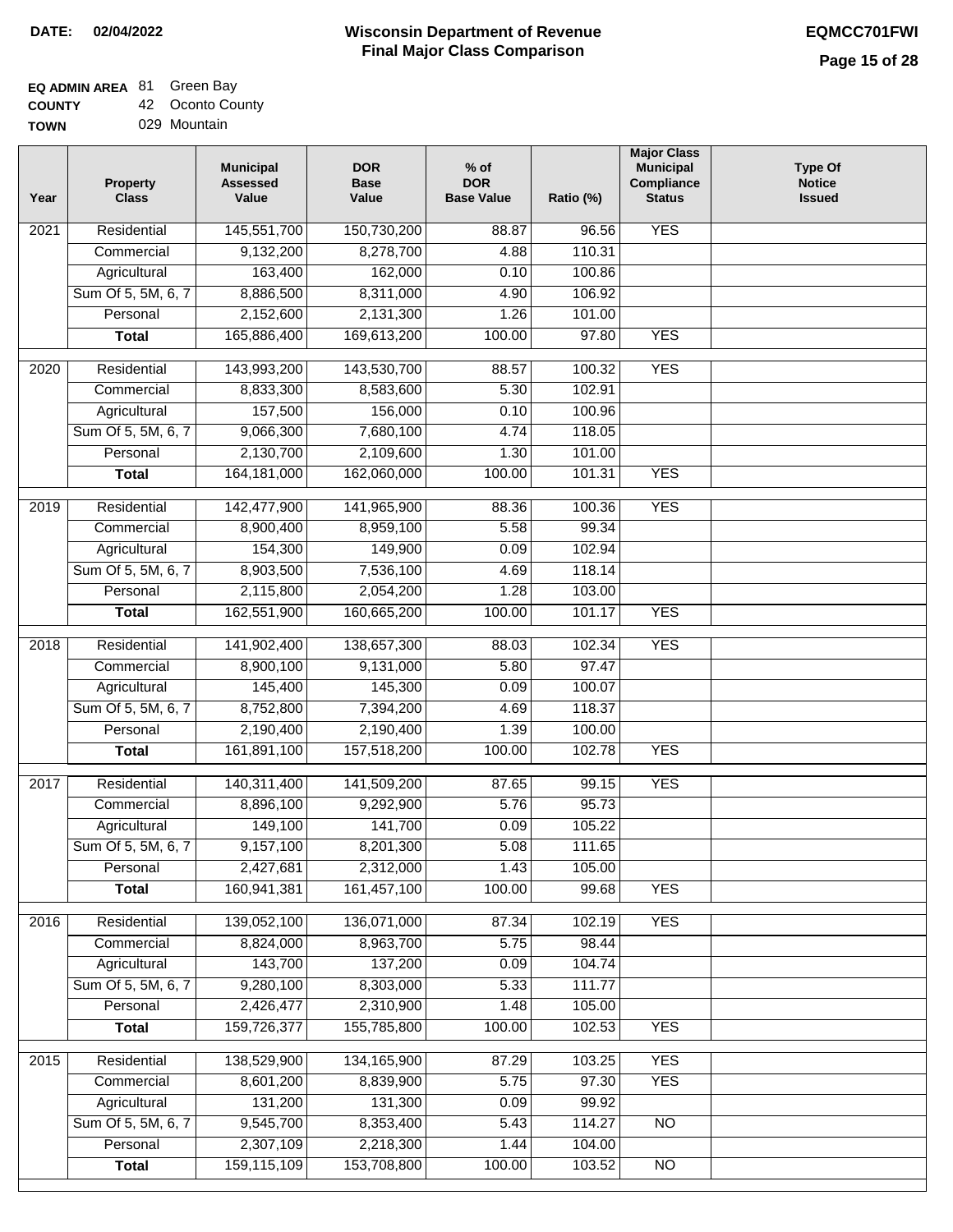## **EQ ADMIN AREA** 81 Green Bay

| <b>COUNTY</b> | 42 Oconto County |
|---------------|------------------|
|---------------|------------------|

**TOWN** 030 Oconto

| Year | <b>Property</b><br><b>Class</b> | <b>Municipal</b><br><b>Assessed</b><br>Value | <b>DOR</b><br><b>Base</b><br>Value | $%$ of<br><b>DOR</b><br><b>Base Value</b> | Ratio (%) | <b>Major Class</b><br><b>Municipal</b><br>Compliance<br><b>Status</b> | <b>Type Of</b><br><b>Notice</b><br><b>Issued</b> |
|------|---------------------------------|----------------------------------------------|------------------------------------|-------------------------------------------|-----------|-----------------------------------------------------------------------|--------------------------------------------------|
| 2021 | Residential                     | 101,013,300                                  | 109,065,900                        | 82.81                                     | 92.62     | <b>YES</b>                                                            |                                                  |
|      | Commercial                      | 2,753,100                                    | 2,595,300                          | 1.97                                      | 106.08    |                                                                       |                                                  |
|      | Agricultural                    | 1,637,000                                    | 1,742,900                          | 1.32                                      | 93.92     |                                                                       |                                                  |
|      | Sum Of 5, 5M, 6, 7              | 17,812,400                                   | 17,991,100                         | 13.66                                     | 99.01     | <b>YES</b>                                                            |                                                  |
|      | Personal                        | 292,800                                      | 311,500                            | 0.24                                      | 94.00     |                                                                       |                                                  |
|      | <b>Total</b>                    | 123,508,600                                  | 131,706,700                        | 100.00                                    | 93.78     | <b>YES</b>                                                            |                                                  |
| 2020 | Residential                     | 99,584,600                                   | 98,621,300                         | 81.67                                     | 100.98    | <b>YES</b>                                                            |                                                  |
|      | Commercial                      | 2,595,200                                    | 2,500,900                          | 2.07                                      | 103.77    |                                                                       |                                                  |
|      | Agricultural                    | 1,674,100                                    | 1,674,700                          | 1.39                                      | 99.96     |                                                                       |                                                  |
|      | Sum Of 5, 5M, 6, 7              | 17,917,500                                   | 17,643,500                         | 14.61                                     | 101.55    | <b>YES</b>                                                            |                                                  |
|      | Personal                        | 321,900                                      | 321,900                            | 0.27                                      | 100.00    |                                                                       |                                                  |
|      | <b>Total</b>                    | 122,093,300                                  | 120,762,300                        | 100.00                                    | 101.10    | <b>YES</b>                                                            |                                                  |
| 2019 | Residential                     | 89,591,700                                   | 97,327,800                         | 81.89                                     | 92.05     | <b>YES</b>                                                            |                                                  |
|      | Commercial                      | 2,644,500                                    | 2,568,000                          | 2.16                                      | 102.98    |                                                                       |                                                  |
|      | Agricultural                    | 1,539,800                                    | 1,690,300                          | 1.42                                      | 91.10     |                                                                       |                                                  |
|      | Sum Of 5, 5M, 6, 7              | 14,630,100                                   | 16,864,300                         | 14.19                                     | 86.75     | $\overline{NO}$                                                       |                                                  |
|      | Personal                        | 359,400                                      | 395,000                            | 0.33                                      | 90.99     |                                                                       |                                                  |
|      | <b>Total</b>                    | 108,765,500                                  | 118,845,400                        | 100.00                                    | 91.52     | $\overline{NO}$                                                       | 2nd Notice of Non-Compliance                     |
| 2018 | Residential                     | 88,242,900                                   | 87,909,000                         | 80.64                                     | 100.38    | <b>YES</b>                                                            |                                                  |
|      | Commercial                      | 2,636,300                                    | 2,559,000                          | 2.35                                      | 103.02    |                                                                       |                                                  |
|      | Agricultural                    | 1,572,400                                    | 1,655,400                          | 1.52                                      | 94.99     |                                                                       |                                                  |
|      | Sum Of 5, 5M, 6, 7              | 14,251,300                                   | 16,504,900                         | 15.14                                     | 86.35     | $\overline{10}$                                                       |                                                  |
|      | Personal                        | 370,600                                      | 390,100                            | 0.36                                      | 95.00     |                                                                       |                                                  |
|      | <b>Total</b>                    | 107,073,500                                  | 109,018,400                        | 100.00                                    | 98.22     | $\overline{NO}$                                                       | 1st Notice of Non-Compliance                     |
| 2017 | Residential                     | 86,110,400                                   | 81,165,300                         | 78.86                                     | 106.09    | <b>YES</b>                                                            |                                                  |
|      | Commercial                      | 2,636,300                                    | 2,484,400                          | 2.41                                      | 106.11    |                                                                       |                                                  |
|      | Agricultural                    | 1,621,900                                    | 1,620,500                          | 1.57                                      | 100.09    |                                                                       |                                                  |
|      | Sum Of 5, 5M, 6, 7              | 14,465,400                                   | 17,108,200                         | 16.62                                     | 84.55     | <b>NO</b>                                                             |                                                  |
|      | Personal                        | 546,400                                      | 546,400                            | 0.53                                      | 100.00    |                                                                       |                                                  |
|      | <b>Total</b>                    | 105,380,400                                  | 102,924,800                        | 100.00                                    | 102.39    | <b>NO</b>                                                             |                                                  |
| 2016 | Residential                     | 84,592,200                                   | 82, 155, 400                       | 79.47                                     | 102.97    | <b>YES</b>                                                            |                                                  |
|      | Commercial                      | 2,636,300                                    | 2,484,400                          | 2.40                                      | 106.11    |                                                                       |                                                  |
|      | Agricultural                    | 1,612,800                                    | 1,611,600                          | 1.56                                      | 100.07    |                                                                       |                                                  |
|      | Sum Of 5, 5M, 6, 7              | 14,276,400                                   | 16,563,700                         | 16.02                                     | 86.19     | N <sub>O</sub>                                                        |                                                  |
|      | Personal                        | 567,700                                      | 567,700                            | 0.55                                      | 100.00    |                                                                       |                                                  |
|      | <b>Total</b>                    | 103,685,400                                  | 103,382,800                        | 100.00                                    | 100.29    | N <sub>O</sub>                                                        |                                                  |
| 2015 | Residential                     | 84,394,600                                   | 77,324,200                         | 78.59                                     | 109.14    | <b>YES</b>                                                            |                                                  |
|      | Commercial                      | 2,633,800                                    | 2,587,700                          | 2.63                                      | 101.78    |                                                                       |                                                  |
|      | Agricultural                    | 1,677,500                                    | 1,597,000                          | 1.62                                      | 105.04    |                                                                       |                                                  |
|      | Sum Of 5, 5M, 6, 7              | 14,221,800                                   | 16,333,300                         | 16.60                                     | 87.07     | <b>NO</b>                                                             |                                                  |
|      | Personal                        | 579,300                                      | 551,600                            | 0.56                                      | 105.02    |                                                                       |                                                  |
|      | <b>Total</b>                    | 103,507,000                                  | 98,393,800                         | 100.00                                    | 105.20    | NO                                                                    |                                                  |
|      |                                 |                                              |                                    |                                           |           |                                                                       |                                                  |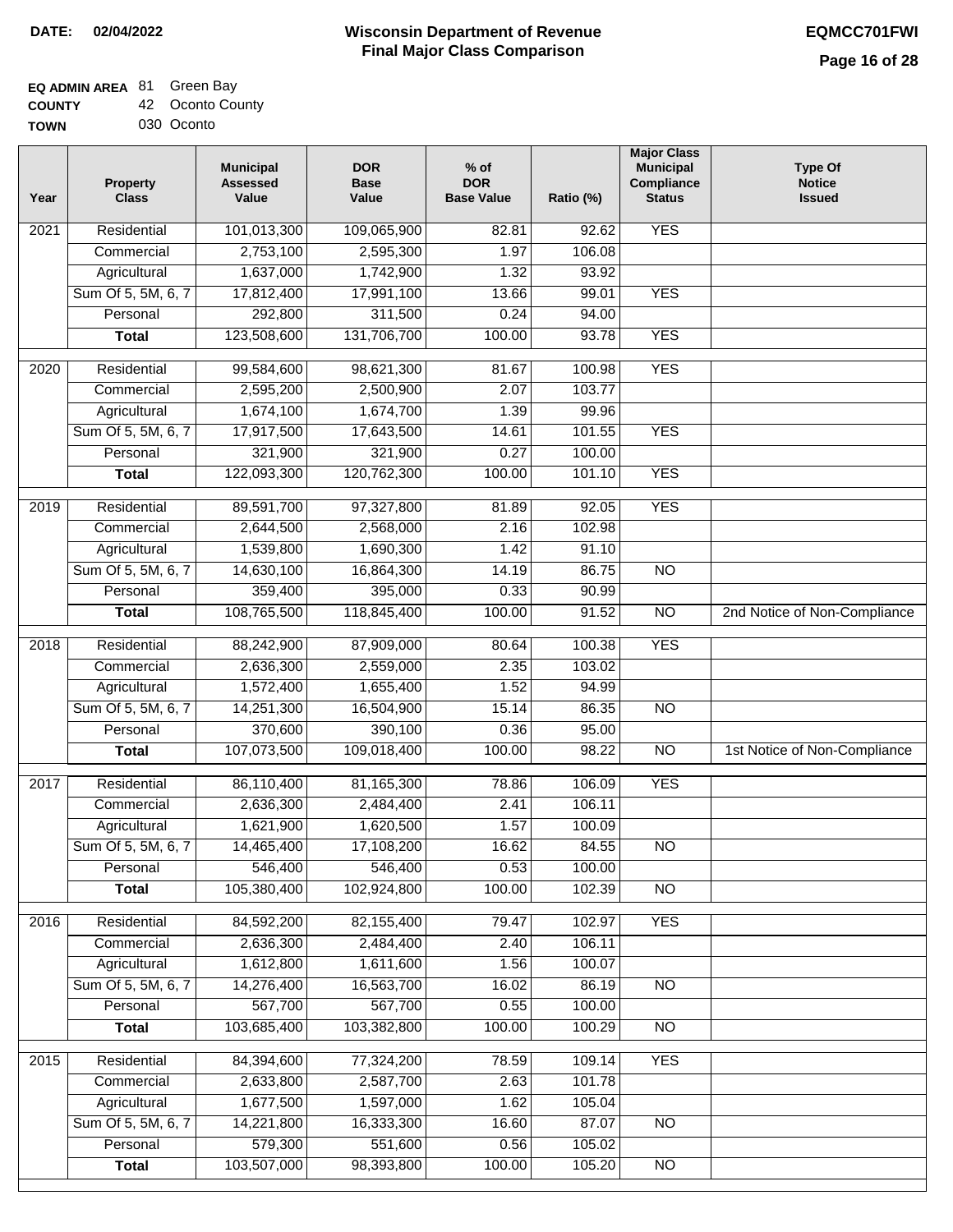٦

# **EQ ADMIN AREA** 81 Green Bay

**COUNTY** TO 42 Oconto County

| Year              | <b>Property</b><br><b>Class</b>    | <b>Municipal</b><br><b>Assessed</b><br>Value | <b>DOR</b><br><b>Base</b><br>Value | $%$ of<br><b>DOR</b><br><b>Base Value</b> | Ratio (%) | <b>Major Class</b><br><b>Municipal</b><br>Compliance<br><b>Status</b> | <b>Type Of</b><br><b>Notice</b><br><b>Issued</b> |
|-------------------|------------------------------------|----------------------------------------------|------------------------------------|-------------------------------------------|-----------|-----------------------------------------------------------------------|--------------------------------------------------|
| 2021              | Residential                        | 97,237,800                                   | 103,415,700                        | 81.85                                     | 94.03     | <b>YES</b>                                                            |                                                  |
|                   | Commercial                         | 1,960,400                                    | 1,315,800                          | 1.04                                      | 148.99    |                                                                       |                                                  |
|                   | Agricultural                       | 1,721,400                                    | 2,027,200                          | 1.60                                      | 84.92     |                                                                       |                                                  |
|                   | Sum Of 5, 5M, 6, 7                 | 19,750,500                                   | 19,284,500                         | 15.26                                     | 102.42    | <b>YES</b>                                                            |                                                  |
|                   | Personal                           | 312,300                                      | 312,300                            | 0.25                                      | 100.00    |                                                                       |                                                  |
|                   | <b>Total</b>                       | 120,982,400                                  | 126,355,500                        | 100.00                                    | 95.75     | <b>YES</b>                                                            |                                                  |
| $\overline{2020}$ | Residential                        | 78,469,600                                   | 95,766,300                         | 81.14                                     | 81.94     | $\overline{10}$                                                       |                                                  |
|                   | Commercial                         | 1,555,400                                    | 1,329,600                          | 1.13                                      | 116.98    |                                                                       |                                                  |
|                   | Agricultural                       | 1,669,400                                    | 1,960,300                          | 1.66                                      | 85.16     |                                                                       |                                                  |
|                   | Sum Of 5, 5M, 6, 7                 | 17,137,200                                   | 18,813,700                         | 15.94                                     | 91.09     | <b>YES</b>                                                            |                                                  |
|                   | Personal                           | 135,500                                      | 159,400                            | 0.14                                      | 85.01     |                                                                       |                                                  |
|                   | <b>Total</b>                       | 98,967,100                                   | 118,029,300                        | 100.00                                    | 83.85     | $\overline{NO}$                                                       |                                                  |
| $\frac{1}{2019}$  | Residential                        | 77,308,900                                   | 88,945,800                         | 80.08                                     | 86.92     | $\overline{NO}$                                                       |                                                  |
|                   | Commercial                         | 1,470,500                                    | 1,239,700                          | 1.12                                      | 118.62    |                                                                       |                                                  |
|                   |                                    | 1,651,300                                    | 1,895,800                          | 1.71                                      | 87.10     |                                                                       |                                                  |
|                   | Agricultural<br>Sum Of 5, 5M, 6, 7 | 17,024,400                                   | 18,817,600                         | 16.94                                     | 90.47     | <b>YES</b>                                                            |                                                  |
|                   | Personal                           |                                              | 174,500                            | 0.16                                      | 86.99     |                                                                       |                                                  |
|                   |                                    | 151,800<br>97,606,900                        | 111,073,400                        | 100.00                                    | 87.88     | $\overline{NO}$                                                       |                                                  |
|                   | <b>Total</b>                       |                                              |                                    |                                           |           |                                                                       |                                                  |
| 2018              | Residential                        | 75,052,000                                   | 79,966,500                         | 78.22                                     | 93.85     | <b>YES</b>                                                            |                                                  |
|                   | Commercial                         | 1,470,500                                    | 1,239,700                          | 1.21                                      | 118.62    |                                                                       |                                                  |
|                   | Agricultural                       | 1,719,500                                    | 1,845,900                          | 1.81                                      | 93.15     |                                                                       |                                                  |
|                   | Sum Of 5, 5M, 6, 7                 | 17,051,600                                   | 19,020,800                         | 18.60                                     | 89.65     | <b>NO</b>                                                             |                                                  |
|                   | Personal                           | 150,800                                      | 162,100                            | 0.16                                      | 93.03     |                                                                       |                                                  |
|                   | <b>Total</b>                       | 95,444,400                                   | 102,235,000                        | 100.00                                    | 93.36     | $\overline{10}$                                                       |                                                  |
| 2017              | Residential                        | 73,964,000                                   | 76,298,400                         | 77.28                                     | 96.94     | <b>YES</b>                                                            |                                                  |
|                   | Commercial                         | 1,681,800                                    | 1,375,700                          | 1.39                                      | 122.25    |                                                                       |                                                  |
|                   | Agricultural                       | 1,730,500                                    | 1,816,700                          | 1.84                                      | 95.26     |                                                                       |                                                  |
|                   | Sum Of 5, 5M, 6, 7                 | 16,935,200                                   | 18,617,300                         | 18.86                                     | 90.96     | <b>YES</b>                                                            |                                                  |
|                   | Personal                           | 587,300                                      | 618,200                            | 0.63                                      | 95.00     |                                                                       |                                                  |
|                   | <b>Total</b>                       | 94,898,800                                   | 98,726,300                         | 100.00                                    | 96.12     | <b>YES</b>                                                            |                                                  |
| 2016              | Residential                        | 73,323,100                                   | 71,343,600                         | 76.73                                     | 102.77    | <b>YES</b>                                                            |                                                  |
|                   | Commercial                         | 1,627,400                                    | 1,355,100                          | 1.46                                      | 120.09    |                                                                       |                                                  |
|                   | Agricultural                       | 1,707,300                                    | 1,794,300                          | 1.93                                      | 95.15     |                                                                       |                                                  |
|                   | Sum Of 5, 5M, 6, 7                 | 16,473,400                                   | 17,933,200                         | 19.29                                     | 91.86     | <b>YES</b>                                                            |                                                  |
|                   | Personal                           | 0                                            | 555,000                            | 0.60                                      | 0.00      |                                                                       |                                                  |
|                   | <b>Total</b>                       | 93,131,200                                   | 92,981,200                         | 100.00                                    | 100.16    | <b>YES</b>                                                            |                                                  |
| 2015              | Residential                        | 72,537,400                                   | 69,038,100                         | 76.20                                     | 105.07    | <b>YES</b>                                                            |                                                  |
|                   | Commercial                         | 1,627,400                                    | 1,411,500                          | 1.56                                      | 115.30    |                                                                       |                                                  |
|                   | Agricultural                       | 1,833,300                                    | 1,779,600                          | 1.96                                      | 103.02    |                                                                       |                                                  |
|                   | Sum Of 5, 5M, 6, 7                 | 16,172,800                                   | 17,814,600                         | 19.66                                     | 90.78     | <b>YES</b>                                                            |                                                  |
|                   | Personal                           | 0                                            | 552,200                            | 0.61                                      | 0.00      |                                                                       |                                                  |
|                   | <b>Total</b>                       | 92,170,900                                   | 90,596,000                         | 100.00                                    | 101.74    | <b>YES</b>                                                            |                                                  |
|                   |                                    |                                              |                                    |                                           |           |                                                                       |                                                  |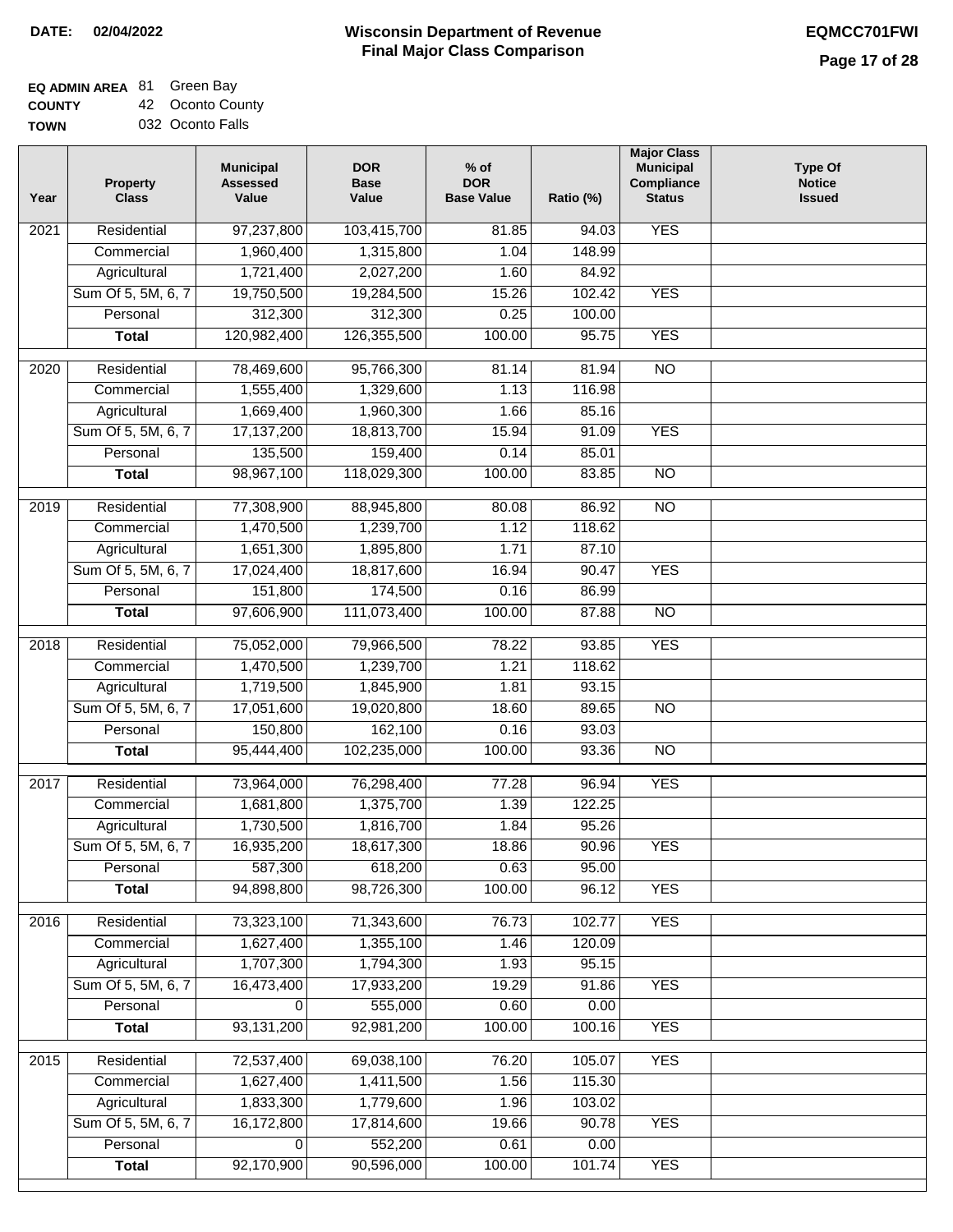#### **Wisconsin Department of Revenue Final Major Class Comparison DATE: 02/04/2022 EQMCC701FWI**

# **EQ ADMIN AREA** 81 Green Bay

**COUNTY TOWN** 42 Oconto County

| Year              | <b>Property</b><br><b>Class</b> | <b>Municipal</b><br><b>Assessed</b><br>Value | <b>DOR</b><br><b>Base</b><br>Value | $%$ of<br><b>DOR</b><br><b>Base Value</b> | Ratio (%) | <b>Major Class</b><br><b>Municipal</b><br>Compliance<br><b>Status</b> | <b>Type Of</b><br><b>Notice</b><br><b>Issued</b> |
|-------------------|---------------------------------|----------------------------------------------|------------------------------------|-------------------------------------------|-----------|-----------------------------------------------------------------------|--------------------------------------------------|
| 2021              | Residential                     | 110,376,900                                  | 130,728,800                        | 84.40                                     | 84.43     | <b>NO</b>                                                             |                                                  |
|                   | Commercial                      | 2,023,600                                    | 1,741,600                          | 1.12                                      | 116.19    |                                                                       |                                                  |
|                   | Agricultural                    | 971,400                                      | 1,169,900                          | 0.76                                      | 83.03     |                                                                       |                                                  |
|                   | Sum Of 5, 5M, 6, 7              | 18,567,900                                   | 20,916,800                         | 13.50                                     | 88.77     | $\overline{NO}$                                                       |                                                  |
|                   | Personal                        | 270,300                                      | 325,700                            | 0.21                                      | 82.99     |                                                                       |                                                  |
|                   | <b>Total</b>                    | 132,210,100                                  | 154,882,800                        | 100.00                                    | 85.36     | $\overline{NO}$                                                       |                                                  |
| $\overline{2020}$ | Residential                     | 108,036,100                                  | 116,223,800                        | 82.73                                     | 92.96     | <b>YES</b>                                                            |                                                  |
|                   | Commercial                      | 2,026,100                                    | 1,814,100                          | 1.29                                      | 111.69    |                                                                       |                                                  |
|                   | Agricultural                    | 1,031,000                                    | 1,121,600                          | 0.80                                      | 91.92     |                                                                       |                                                  |
|                   | Sum Of 5, 5M, 6, 7              | 19,163,900                                   | 21,003,000                         | 14.95                                     | 91.24     | <b>YES</b>                                                            |                                                  |
|                   | Personal                        | 295,600                                      | 321,300                            | 0.23                                      | 92.00     |                                                                       |                                                  |
|                   | <b>Total</b>                    | 130,552,700                                  | 140,483,800                        | 100.00                                    | 92.93     | <b>YES</b>                                                            |                                                  |
|                   |                                 |                                              |                                    |                                           |           |                                                                       |                                                  |
| $\frac{1}{2019}$  | Residential                     | 106,892,300                                  | 106,540,300                        | 81.91                                     | 100.33    | <b>YES</b>                                                            |                                                  |
|                   | Commercial                      | 2,019,100                                    | 1,944,100                          | 1.49                                      | 103.86    |                                                                       |                                                  |
|                   | Agricultural                    | 1,089,100                                    | 1,122,600                          | 0.86                                      | 97.02     |                                                                       |                                                  |
|                   | Sum Of 5, 5M, 6, 7              | 18,664,100                                   | 20,154,300                         | 15.49                                     | 92.61     | <b>YES</b>                                                            |                                                  |
|                   | Personal                        | 301,900                                      | 311,300                            | 0.24                                      | 96.98     |                                                                       |                                                  |
|                   | <b>Total</b>                    | 128,966,500                                  | 130,072,600                        | 100.00                                    | 99.15     | <b>YES</b>                                                            |                                                  |
| 2018              | Residential                     | 105,755,600                                  | 103,429,200                        | 81.53                                     | 102.25    | <b>YES</b>                                                            |                                                  |
|                   | Commercial                      | 2,026,000                                    | 1,949,900                          | 1.54                                      | 103.90    |                                                                       |                                                  |
|                   | Agricultural                    | 1,068,100                                    | 1,089,400                          | 0.86                                      | 98.04     |                                                                       |                                                  |
|                   | Sum Of 5, 5M, 6, 7              | 18,994,100                                   | 19,976,900                         | 15.75                                     | 95.08     | <b>YES</b>                                                            |                                                  |
|                   | Personal                        | 405,900                                      | 414,200                            | 0.33                                      | 98.00     |                                                                       |                                                  |
|                   | <b>Total</b>                    | 128,249,700                                  | 126,859,600                        | 100.00                                    | 101.10    | <b>YES</b>                                                            |                                                  |
| 2017              | Residential                     | 104,953,000                                  | 96,816,100                         | 80.36                                     | 108.40    | <b>YES</b>                                                            |                                                  |
|                   | Commercial                      | 2,026,000                                    | 1,893,100                          | 1.57                                      | 107.02    |                                                                       |                                                  |
|                   | Agricultural                    | 1,117,400                                    | 1,063,200                          | 0.88                                      | 105.10    |                                                                       |                                                  |
|                   | Sum Of 5, 5M, 6, 7              | 19,032,800                                   | 20,275,500                         | 16.83                                     | 93.87     | <b>YES</b>                                                            |                                                  |
|                   | Personal                        | 456,700                                      | 435,000                            | 0.36                                      | 104.99    |                                                                       |                                                  |
|                   | <b>Total</b>                    | 127,585,900                                  | 120,482,900                        | 100.00                                    | 105.90    | <b>YES</b>                                                            |                                                  |
|                   |                                 |                                              |                                    |                                           |           |                                                                       |                                                  |
| 2016              | Residential                     | 103,150,800                                  | 96,021,500                         | 80.47                                     | 107.42    | <b>YES</b>                                                            |                                                  |
|                   | Commercial                      | 1,946,700                                    | 1,864,300                          | 1.56                                      | 104.42    |                                                                       |                                                  |
|                   | Agricultural                    | 1,102,300                                    | 1,049,800                          | 0.88                                      | 105.00    |                                                                       |                                                  |
|                   | Sum Of 5, 5M, 6, 7              | 18,739,400                                   | 20,075,800                         | 16.82                                     | 93.34     | <b>YES</b>                                                            |                                                  |
|                   | Personal                        | 328,400                                      | 312,800                            | 0.26                                      | 104.99    |                                                                       |                                                  |
|                   | <b>Total</b>                    | 125,267,600                                  | 119,324,200                        | 100.00                                    | 104.98    | <b>YES</b>                                                            |                                                  |
| 2015              | Residential                     | 102,340,300                                  | 93,371,400                         | 80.69                                     | 109.61    | <b>YES</b>                                                            |                                                  |
|                   | Commercial                      | 2,032,000                                    | 2,027,300                          | 1.75                                      | 100.23    |                                                                       |                                                  |
|                   | Agricultural                    | 1,073,800                                    | 1,022,700                          | 0.88                                      | 105.00    |                                                                       |                                                  |
|                   | Sum Of 5, 5M, 6, 7              | 19,010,100                                   | 18,957,700                         | 16.38                                     | 100.28    | <b>YES</b>                                                            |                                                  |
|                   | Personal                        | 337,800                                      | 337,800                            | 0.29                                      | 100.00    |                                                                       |                                                  |
|                   | <b>Total</b>                    | 124,794,000                                  | 115,716,900                        | 100.00                                    | 107.84    | <b>YES</b>                                                            |                                                  |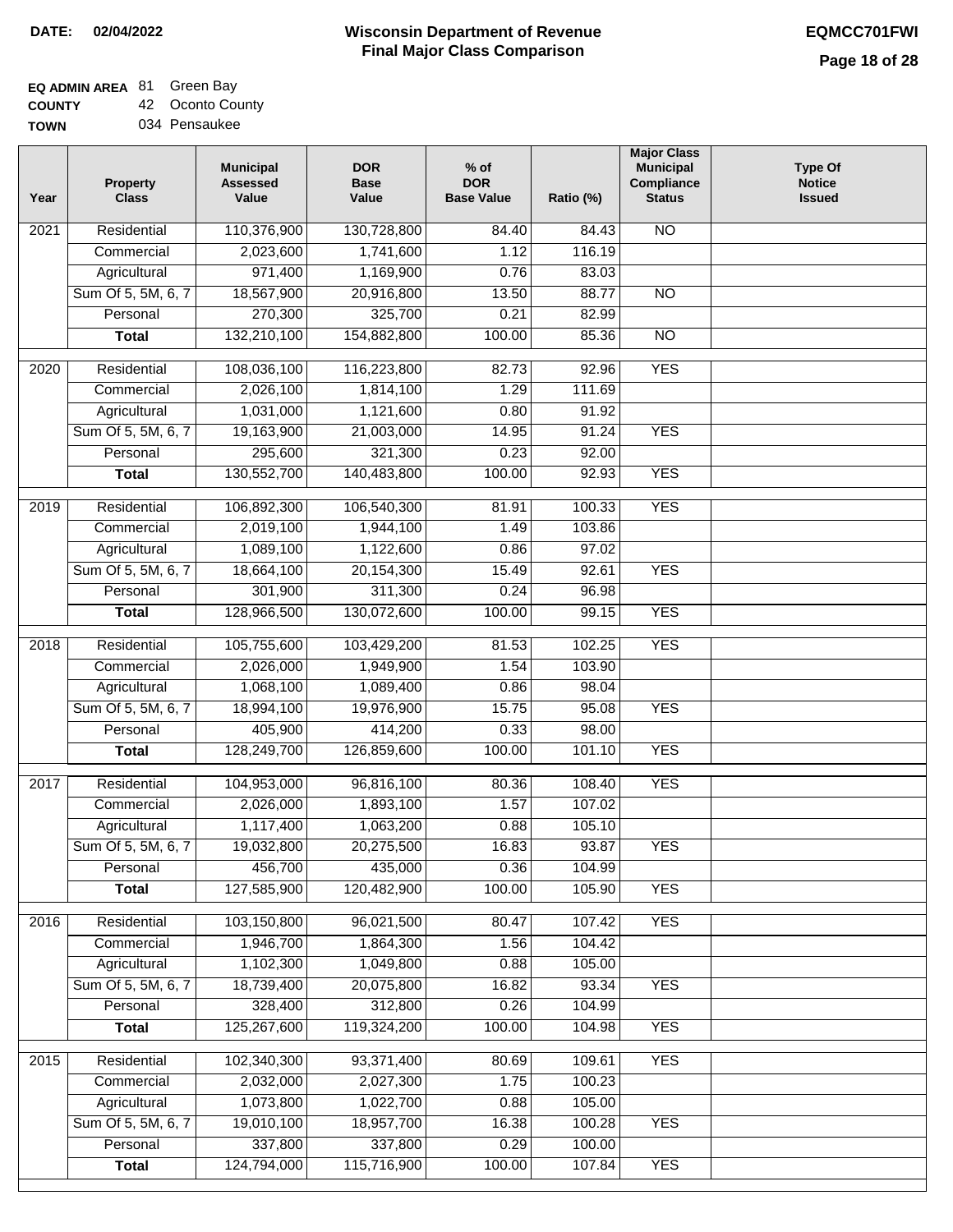# **EQ ADMIN AREA** 81 Green Bay

**COUNTY TOWN** 42 Oconto County 036 Riverview

| Year             | <b>Property</b><br><b>Class</b> | <b>Municipal</b><br><b>Assessed</b><br>Value | <b>DOR</b><br><b>Base</b><br>Value | $%$ of<br><b>DOR</b><br><b>Base Value</b> | Ratio (%) | <b>Major Class</b><br><b>Municipal</b><br>Compliance<br><b>Status</b> | <b>Type Of</b><br><b>Notice</b><br><b>Issued</b> |
|------------------|---------------------------------|----------------------------------------------|------------------------------------|-------------------------------------------|-----------|-----------------------------------------------------------------------|--------------------------------------------------|
| 2021             | Residential                     | 252,621,500                                  | 263,874,800                        | 94.18                                     | 95.74     | <b>YES</b>                                                            |                                                  |
|                  | Commercial                      | 4,045,800                                    | 3,809,500                          | 1.36                                      | 106.20    |                                                                       |                                                  |
|                  | Agricultural                    | 70,800                                       | 71,000                             | 0.03                                      | 99.72     |                                                                       |                                                  |
|                  | Sum Of 5, 5M, 6, 7              | 9,729,100                                    | 11,790,800                         | 4.21                                      | 82.51     |                                                                       |                                                  |
|                  | Personal                        | 632,324                                      | 638,700                            | 0.23                                      | 99.00     |                                                                       |                                                  |
|                  | <b>Total</b>                    | 267,099,524                                  | 280, 184, 800                      | 100.00                                    | 95.33     | <b>YES</b>                                                            |                                                  |
| 2020             | Residential                     | 250,524,000                                  | 251,717,300                        | 94.28                                     | 99.53     | <b>YES</b>                                                            |                                                  |
|                  | Commercial                      | 4,018,400                                    | 3,939,400                          | 1.48                                      | 102.01    |                                                                       |                                                  |
|                  | Agricultural                    | 66,300                                       | 66,300                             | 0.02                                      | 100.00    |                                                                       |                                                  |
|                  | Sum Of 5, 5M, 6, 7              | 9,745,800                                    | 10,682,600                         | 4.00                                      | 91.23     |                                                                       |                                                  |
|                  | Personal                        | 574,588                                      | 574,600                            | 0.22                                      | 100.00    |                                                                       |                                                  |
|                  | <b>Total</b>                    | 264,929,088                                  | 266,980,200                        | 100.00                                    | 99.23     | <b>YES</b>                                                            |                                                  |
| $\frac{1}{2019}$ | Residential                     | 248,569,400                                  | 237,869,500                        | 94.28                                     | 104.50    | <b>YES</b>                                                            |                                                  |
|                  | Commercial                      | 4,257,200                                    | 4,295,100                          | 1.70                                      | 99.12     |                                                                       |                                                  |
|                  | Agricultural                    | 67,000                                       | 63,900                             | 0.03                                      | 104.85    |                                                                       |                                                  |
|                  | Sum Of 5, 5M, 6, 7              | 9,577,300                                    | 9,553,800                          | 3.79                                      | 100.25    |                                                                       |                                                  |
|                  | Personal                        | 528,227                                      | 512,800                            | 0.20                                      | 103.01    |                                                                       |                                                  |
|                  | <b>Total</b>                    | 262,999,127                                  | 252,295,100                        | 100.00                                    | 104.24    | <b>YES</b>                                                            |                                                  |
| 2018             | Residential                     | 251,603,800                                  | 239,420,700                        | 94.46                                     | 105.09    | <b>YES</b>                                                            |                                                  |
|                  | Commercial                      | 4,182,500                                    | 4,036,000                          | 1.59                                      | 103.63    |                                                                       |                                                  |
|                  | Agricultural                    | 63,700                                       | 62,100                             | 0.02                                      | 102.58    |                                                                       |                                                  |
|                  | Sum Of 5, 5M, 6, 7              | 13,171,700                                   | 9,412,200                          | 3.71                                      | 139.94    |                                                                       |                                                  |
|                  | Personal                        | 543,734                                      | 520,300                            | 0.21                                      | 104.50    |                                                                       |                                                  |
|                  | <b>Total</b>                    | 269,565,434                                  | 253,451,300                        | 100.00                                    | 106.36    | <b>YES</b>                                                            |                                                  |
|                  |                                 |                                              |                                    |                                           |           |                                                                       |                                                  |
| 2017             | Residential                     | 250,501,200                                  | 240,468,100                        | 94.19                                     | 104.17    | <b>YES</b>                                                            |                                                  |
|                  | Commercial                      | 4,182,500                                    | 4,076,800                          | 1.60                                      | 102.59    |                                                                       |                                                  |
|                  | Agricultural                    | 62,200                                       | 60,500                             | 0.02                                      | 102.81    |                                                                       |                                                  |
|                  | Sum Of 5, 5M, 6, 7              | 13,176,200                                   | 10,106,600                         | 3.96                                      | 130.37    |                                                                       |                                                  |
|                  | Personal                        | 608,685                                      | 591,000                            | 0.23                                      | 102.99    |                                                                       |                                                  |
|                  | <b>Total</b>                    | 268,530,785                                  | 255,303,000                        | 100.00                                    | 105.18    | <b>YES</b>                                                            |                                                  |
| 2016             | Residential                     | 249,287,400                                  | 227,607,600                        | 93.80                                     | 109.53    | <b>YES</b>                                                            |                                                  |
|                  | Commercial                      | 4,411,700                                    | 3,991,400                          | 1.64                                      | 110.53    |                                                                       |                                                  |
|                  | Agricultural                    | 63,700                                       | 59,300                             | 0.02                                      | 107.42    |                                                                       |                                                  |
|                  | Sum Of 5, 5M, 6, 7              | 13,223,600                                   | 10,376,200                         | 4.28                                      | 127.44    |                                                                       |                                                  |
|                  | Personal                        | 651,654                                      | 609,000                            | 0.25                                      | 107.00    |                                                                       |                                                  |
|                  | <b>Total</b>                    | 267,638,054                                  | 242,643,500                        | 100.00                                    | 110.30    | <b>YES</b>                                                            |                                                  |
| 2015             | Residential                     | 247,644,200                                  | 221,220,100                        | 93.63                                     | 111.94    | N <sub>O</sub>                                                        |                                                  |
|                  | Commercial                      | 4,334,800                                    | 3,959,100                          | 1.68                                      | 109.49    |                                                                       |                                                  |
|                  | Agricultural                    | 53,700                                       | 53,600                             | 0.02                                      | 100.19    |                                                                       |                                                  |
|                  | Sum Of 5, 5M, 6, 7              | 13,221,200                                   | 10,413,100                         | 4.41                                      | 126.97    |                                                                       |                                                  |
|                  | Personal                        | 657,639                                      | 614,600                            | 0.26                                      | 107.00    |                                                                       |                                                  |
|                  | <b>Total</b>                    | 265,911,539                                  | 236,260,500                        | 100.00                                    | 112.55    | NO                                                                    |                                                  |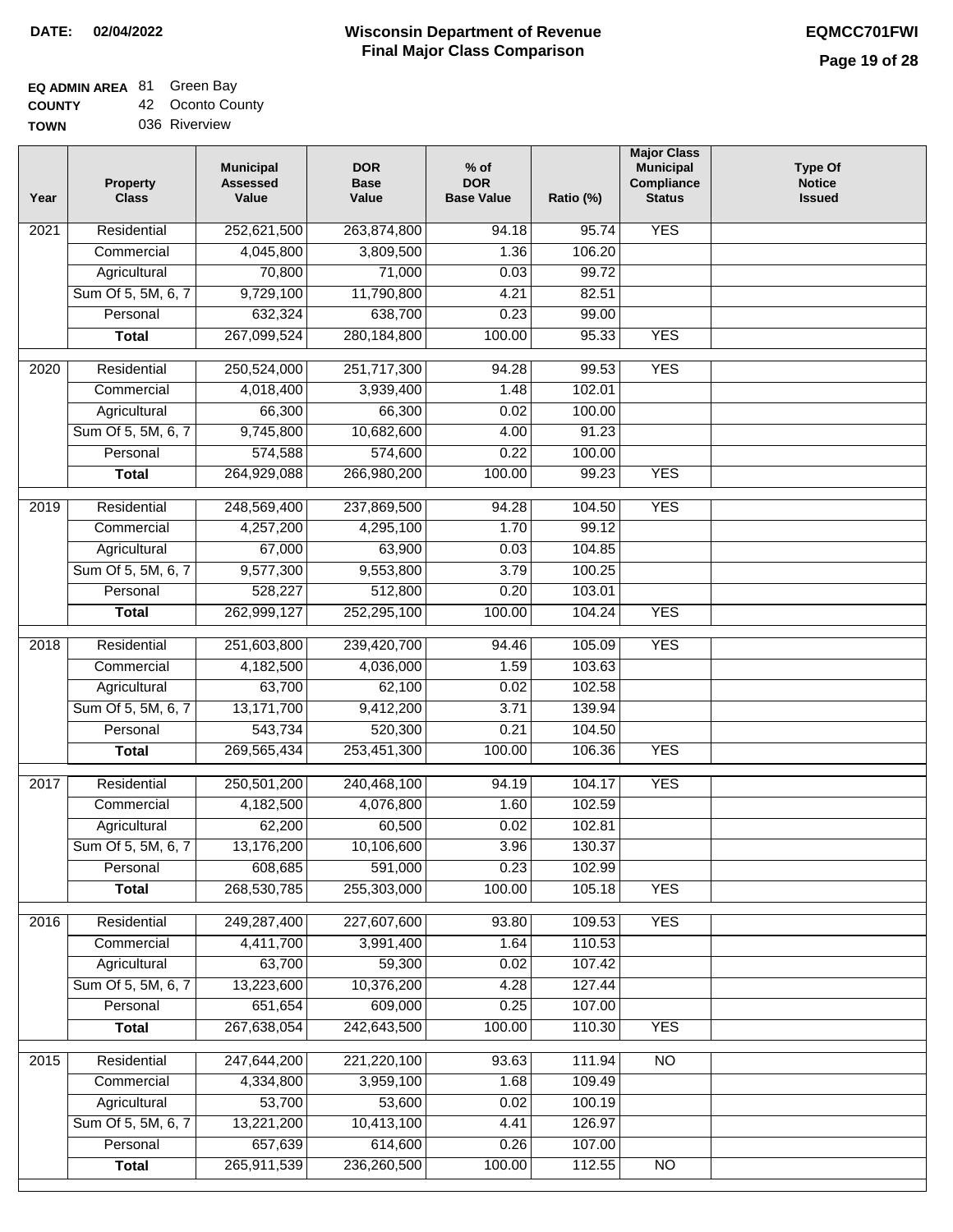#### **Wisconsin Department of Revenue Final Major Class Comparison DATE: 02/04/2022 EQMCC701FWI**

### **EQ ADMIN AREA** 81 Green Bay **COUNTY**

| <b>COUNTY</b> | 42 Oconto County |
|---------------|------------------|
| <b>TOWN</b>   | 038 Spruce       |

| Year              | <b>Property</b><br><b>Class</b> | <b>Municipal</b><br><b>Assessed</b><br>Value | <b>DOR</b><br><b>Base</b><br>Value | $%$ of<br><b>DOR</b><br><b>Base Value</b> | Ratio (%) | <b>Major Class</b><br><b>Municipal</b><br>Compliance<br><b>Status</b> | <b>Type Of</b><br><b>Notice</b><br><b>Issued</b> |
|-------------------|---------------------------------|----------------------------------------------|------------------------------------|-------------------------------------------|-----------|-----------------------------------------------------------------------|--------------------------------------------------|
| 2021              | Residential                     | 86,712,700                                   | 101,734,300                        | 81.46                                     | 85.23     | <b>NO</b>                                                             |                                                  |
|                   | Commercial                      | 2,549,700                                    | 2,142,000                          | 1.72                                      | 119.03    |                                                                       |                                                  |
|                   | Agricultural                    | 1,675,600                                    | 1,971,100                          | 1.58                                      | 85.01     |                                                                       |                                                  |
|                   | Sum Of 5, 5M, 6, 7              | 16,992,900                                   | 18,648,100                         | 14.93                                     | 91.12     | <b>YES</b>                                                            |                                                  |
|                   | Personal                        | 339,500                                      | 399,400                            | 0.32                                      | 85.00     |                                                                       |                                                  |
|                   | <b>Total</b>                    | 108,270,400                                  | 124,894,900                        | 100.00                                    | 86.69     | $\overline{NO}$                                                       |                                                  |
| $\overline{2020}$ | Residential                     | 84,833,800                                   | 98,492,900                         | 82.14                                     | 86.13     | $\overline{NO}$                                                       |                                                  |
|                   | Commercial                      | 2,549,700                                    | 2,163,600                          | 1.80                                      | 117.85    |                                                                       |                                                  |
|                   | Agricultural                    | 1,678,000                                    | 1,905,300                          | 1.59                                      | 88.07     |                                                                       |                                                  |
|                   | Sum Of 5, 5M, 6, 7              | 17,153,800                                   | 16,958,300                         | 14.14                                     | 101.15    | <b>YES</b>                                                            |                                                  |
|                   | Personal                        | 335,700                                      | 381,500                            | 0.32                                      | 87.99     |                                                                       |                                                  |
|                   | <b>Total</b>                    | 106,551,000                                  | 119,901,600                        | 100.00                                    | 88.87     | <b>NO</b>                                                             |                                                  |
| $\frac{1}{2019}$  | Residential                     | 83,858,000                                   | 93,721,000                         | 81.41                                     | 89.48     | $\overline{NO}$                                                       |                                                  |
|                   | Commercial                      | 2,529,000                                    | 2,276,700                          | 1.98                                      | 111.08    |                                                                       |                                                  |
|                   | Agricultural                    | 1,597,400                                    | 1,832,600                          | 1.59                                      | 87.17     |                                                                       |                                                  |
|                   | Sum Of 5, 5M, 6, 7              | 16,969,800                                   | 16,878,500                         | 14.66                                     | 100.54    | <b>YES</b>                                                            |                                                  |
|                   | Personal                        | 354,400                                      | 407,300                            | 0.35                                      | 87.01     |                                                                       |                                                  |
|                   | <b>Total</b>                    | 105,308,600                                  | 115,116,100                        | 100.00                                    | 91.48     | $\overline{NO}$                                                       |                                                  |
| 2018              | Residential                     | 82,997,700                                   | 90,020,000                         | 80.64                                     | 92.20     | <b>YES</b>                                                            |                                                  |
|                   | Commercial                      | 2,620,400                                    | 2,345,800                          | 2.10                                      | 111.71    |                                                                       |                                                  |
|                   | Agricultural                    | 1,665,800                                    | 1,790,000                          | 1.60                                      | 93.06     |                                                                       |                                                  |
|                   | Sum Of 5, 5M, 6, 7              | 17,148,600                                   | 17,016,200                         | 15.24                                     | 100.78    | <b>YES</b>                                                            |                                                  |
|                   | Personal                        | 421,600                                      | 453,300                            | 0.41                                      | 93.01     |                                                                       |                                                  |
|                   | <b>Total</b>                    | 104,854,100                                  | 111,625,300                        | 100.00                                    | 93.93     | <b>YES</b>                                                            |                                                  |
|                   |                                 |                                              |                                    |                                           |           |                                                                       |                                                  |
| 2017              | Residential                     | 82,396,200                                   | 85,778,300                         | 79.62                                     | 96.06     | <b>YES</b>                                                            |                                                  |
|                   | Commercial                      | 2,467,600                                    | 2,097,600                          | 1.95                                      | 117.64    |                                                                       |                                                  |
|                   | Agricultural                    | 1,751,400                                    | 1,743,200                          | 1.62                                      | 100.47    |                                                                       |                                                  |
|                   | Sum Of 5, 5M, 6, 7              | 17,213,000                                   | 17,683,800                         | 16.41                                     | 97.34     | <b>YES</b>                                                            |                                                  |
|                   | Personal                        | 430,300                                      | 430,300                            | 0.40                                      | 100.00    |                                                                       |                                                  |
|                   | <b>Total</b>                    | 104,258,500                                  | 107,733,200                        | 100.00                                    | 96.77     | <b>YES</b>                                                            |                                                  |
| 2016              | Residential                     | 81,232,800                                   | 86,351,500                         | 79.91                                     | 94.07     | <b>YES</b>                                                            |                                                  |
|                   | Commercial                      | 2,467,600                                    | 2,097,600                          | 1.94                                      | 117.64    |                                                                       |                                                  |
|                   | Agricultural                    | 1,820,100                                    | 1,729,200                          | 1.60                                      | 105.26    |                                                                       |                                                  |
|                   | Sum Of 5, 5M, 6, 7              | 17,172,300                                   | 17,461,700                         | 16.16                                     | 98.34     | <b>YES</b>                                                            |                                                  |
|                   | Personal                        | 438,400                                      | 417,500                            | 0.39                                      | 105.01    |                                                                       |                                                  |
|                   | <b>Total</b>                    | 103,131,200                                  | 108,057,500                        | 100.00                                    | 95.44     | <b>YES</b>                                                            |                                                  |
| 2015              | Residential                     | 80,552,100                                   | 84,744,100                         | 79.48                                     | 95.05     | <b>YES</b>                                                            |                                                  |
|                   | Commercial                      | 2,460,700                                    | 2,178,200                          | 2.04                                      | 112.97    |                                                                       |                                                  |
|                   | Agricultural                    | 1,800,200                                    | 1,713,500                          | 1.61                                      | 105.06    |                                                                       |                                                  |
|                   | Sum Of 5, 5M, 6, 7              | 17,295,200                                   | 17,553,700                         | 16.46                                     | 98.53     | <b>YES</b>                                                            |                                                  |
|                   | Personal                        | 0                                            | 427,100                            | 0.40                                      | 0.00      |                                                                       |                                                  |
|                   | <b>Total</b>                    | 102,108,200                                  | 106,616,600                        | 100.00                                    | 95.77     | <b>YES</b>                                                            |                                                  |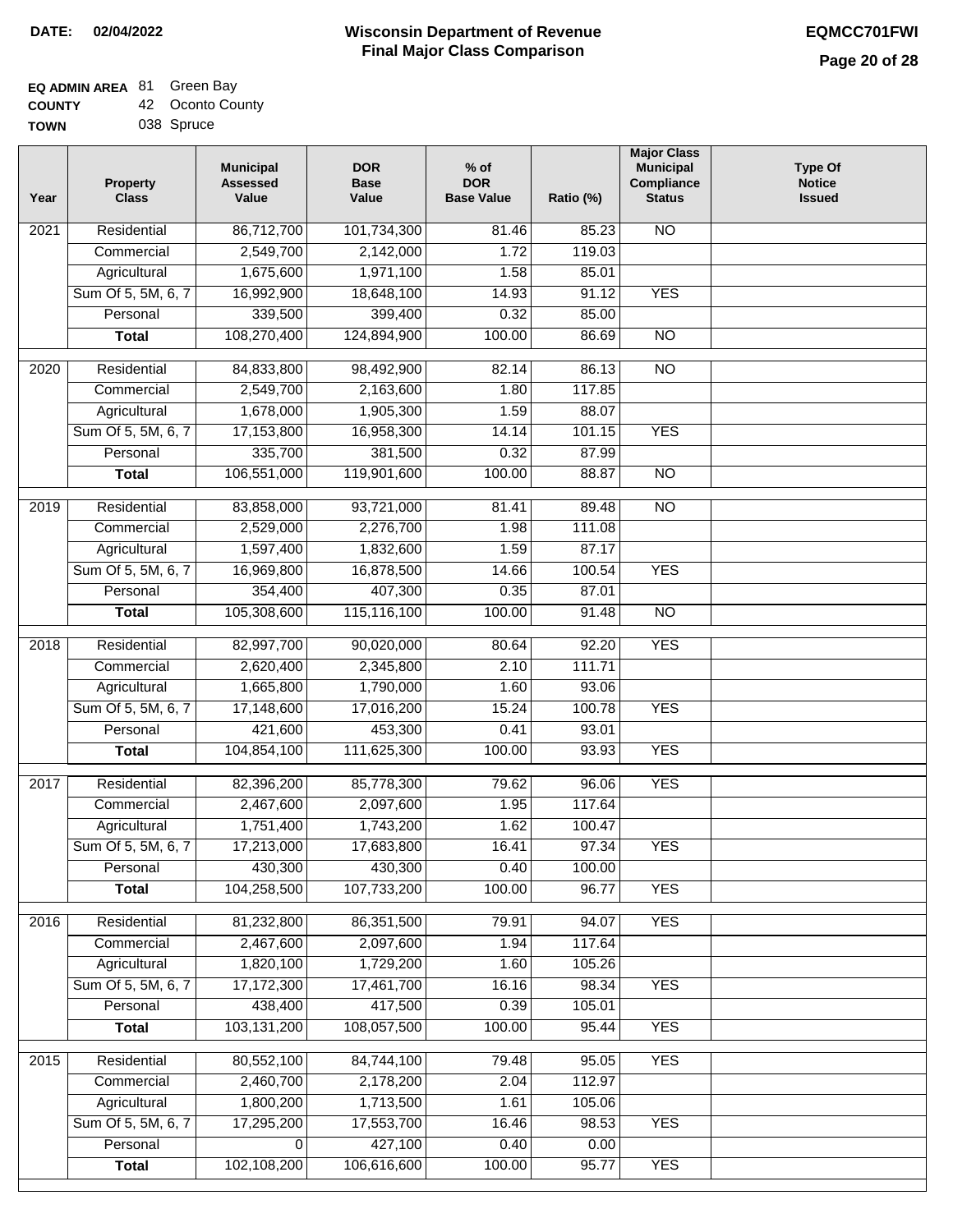┑

### **EQ ADMIN AREA** 81 Green Bay **COUNTY**

| <b>COUNTY</b> | 42 Oconto County |
|---------------|------------------|
| TOWN          | 040 Stiles       |

| Year             | <b>Property</b><br><b>Class</b> | <b>Municipal</b><br><b>Assessed</b><br>Value | <b>DOR</b><br><b>Base</b><br>Value | $%$ of<br><b>DOR</b><br><b>Base Value</b> | Ratio (%) | <b>Major Class</b><br><b>Municipal</b><br>Compliance<br><b>Status</b> | <b>Type Of</b><br><b>Notice</b><br><b>Issued</b> |
|------------------|---------------------------------|----------------------------------------------|------------------------------------|-------------------------------------------|-----------|-----------------------------------------------------------------------|--------------------------------------------------|
| 2021             | Residential                     | 102,365,200                                  | 116,196,100                        | 79.74                                     | 88.10     | <b>NO</b>                                                             |                                                  |
|                  | Commercial                      | 7,366,200                                    | 6,807,800                          | 4.67                                      | 108.20    |                                                                       |                                                  |
|                  | Agricultural                    | 967,800                                      | 1,099,900                          | 0.75                                      | 87.99     |                                                                       |                                                  |
|                  | Sum Of 5, 5M, 6, 7              | 18,315,400                                   | 20,605,100                         | 14.14                                     | 88.89     | $\overline{NO}$                                                       |                                                  |
|                  | Personal                        | 884,200                                      | 1,004,800                          | 0.69                                      | 88.00     |                                                                       |                                                  |
|                  | <b>Total</b>                    | 129,898,800                                  | 145,713,700                        | 100.00                                    | 89.15     | $\overline{NO}$                                                       |                                                  |
| $\frac{1}{2020}$ | Residential                     | 100,814,300                                  | 112,910,000                        | 81.06                                     | 89.29     | $\overline{NO}$                                                       |                                                  |
|                  | Commercial                      | 7,210,300                                    | 6,763,700                          | 4.86                                      | 106.60    |                                                                       |                                                  |
|                  | Agricultural                    | 966,800                                      | 1,064,900                          | 0.76                                      | 90.79     |                                                                       |                                                  |
|                  | Sum Of 5, 5M, 6, 7              | 17,955,200                                   | 17,651,900                         | 12.67                                     | 101.72    | <b>YES</b>                                                            |                                                  |
|                  | Personal                        | 784,300                                      | 901,500                            | 0.65                                      | 87.00     |                                                                       |                                                  |
|                  | <b>Total</b>                    | 127,730,900                                  | 139,292,000                        | 100.00                                    | 91.70     | $\overline{NO}$                                                       |                                                  |
|                  |                                 |                                              |                                    |                                           |           |                                                                       |                                                  |
| 2019             | Residential                     | 99,850,200                                   | 107,731,700                        | 79.86                                     | 92.68     | <b>YES</b>                                                            |                                                  |
|                  | Commercial                      | 7,118,000                                    | 7,158,700                          | 5.31                                      | 99.43     |                                                                       |                                                  |
|                  | Agricultural                    | 988,100                                      | 1,039,500                          | 0.77                                      | 95.06     |                                                                       |                                                  |
|                  | Sum Of 5, 5M, 6, 7              | 18,302,400                                   | 18,055,800                         | 13.38                                     | 101.37    | <b>YES</b>                                                            |                                                  |
|                  | Personal                        | 869,600                                      | 915,400                            | 0.68                                      | 95.00     |                                                                       |                                                  |
|                  | <b>Total</b>                    | 127,128,300                                  | 134,901,100                        | 100.00                                    | 94.24     | <b>YES</b>                                                            |                                                  |
| 2018             | Residential                     | 99,202,600                                   | 99,145,900                         | 78.41                                     | 100.06    | <b>YES</b>                                                            |                                                  |
|                  | Commercial                      | 7,130,800                                    | 7,170,800                          | 5.67                                      | 99.44     |                                                                       |                                                  |
|                  | Agricultural                    | 965,000                                      | 1,015,700                          | 0.80                                      | 95.01     |                                                                       |                                                  |
|                  | Sum Of 5, 5M, 6, 7              | 18,384,000                                   | 18,160,000                         | 14.36                                     | 101.23    | <b>YES</b>                                                            |                                                  |
|                  | Personal                        | 912,700                                      | 960,700                            | 0.76                                      | 95.00     |                                                                       |                                                  |
|                  | <b>Total</b>                    | 126,595,100                                  | 126,453,100                        | 100.00                                    | 100.11    | <b>YES</b>                                                            |                                                  |
| 2017             | Residential                     | 97,772,900                                   | 94,640,600                         | 76.38                                     | 103.31    | <b>YES</b>                                                            |                                                  |
|                  | Commercial                      | 6,962,600                                    | 6,597,900                          | 5.32                                      | 105.53    |                                                                       |                                                  |
|                  | Agricultural                    | 1,003,000                                    | 1,002,200                          | 0.81                                      | 100.08    |                                                                       |                                                  |
|                  | Sum Of 5, 5M, 6, 7              | 19,373,400                                   | 19,860,700                         | 16.03                                     | 97.55     | <b>YES</b>                                                            |                                                  |
|                  | Personal                        | 1,811,200                                    | 1,811,200                          | 1.46                                      | 100.00    |                                                                       |                                                  |
|                  | <b>Total</b>                    | 126,923,100                                  | 123,912,600                        | 100.00                                    | 102.43    | <b>YES</b>                                                            |                                                  |
| 2016             | Residential                     | 96,252,800                                   | 93,148,900                         | 75.79                                     | 103.33    | <b>YES</b>                                                            |                                                  |
|                  | Commercial                      | 7,045,900                                    | 6,674,800                          | 5.43                                      | 105.56    |                                                                       |                                                  |
|                  | Agricultural                    | 1,012,800                                    | 1,012,400                          | 0.82                                      | 100.04    |                                                                       |                                                  |
|                  | Sum Of 5, 5M, 6, 7              | 19,781,200                                   | 20,130,700                         | 16.38                                     | 98.26     | <b>YES</b>                                                            |                                                  |
|                  | Personal                        | 1,943,200                                    | 1,943,200                          | 1.58                                      | 100.00    |                                                                       |                                                  |
|                  | <b>Total</b>                    | 126,035,900                                  | 122,910,000                        | 100.00                                    | 102.54    | <b>YES</b>                                                            |                                                  |
| 2015             | Residential                     | 95,518,500                                   | 92,274,000                         | 75.30                                     | 103.52    | <b>YES</b>                                                            |                                                  |
|                  | Commercial                      | 7,097,900                                    | 7,004,000                          | 5.72                                      | 101.34    | <b>YES</b>                                                            |                                                  |
|                  | Agricultural                    | 1,050,200                                    | 999,300                            | 0.82                                      | 105.09    |                                                                       |                                                  |
|                  | Sum Of 5, 5M, 6, 7              | 20,079,300                                   | 20,266,500                         | 16.54                                     | 99.08     | <b>YES</b>                                                            |                                                  |
|                  | Personal                        | 1,996,900                                    | 1,996,900                          | 1.63                                      | 100.00    |                                                                       |                                                  |
|                  | <b>Total</b>                    | 125,742,800                                  | 122,540,700                        | 100.00                                    | 102.61    | <b>YES</b>                                                            |                                                  |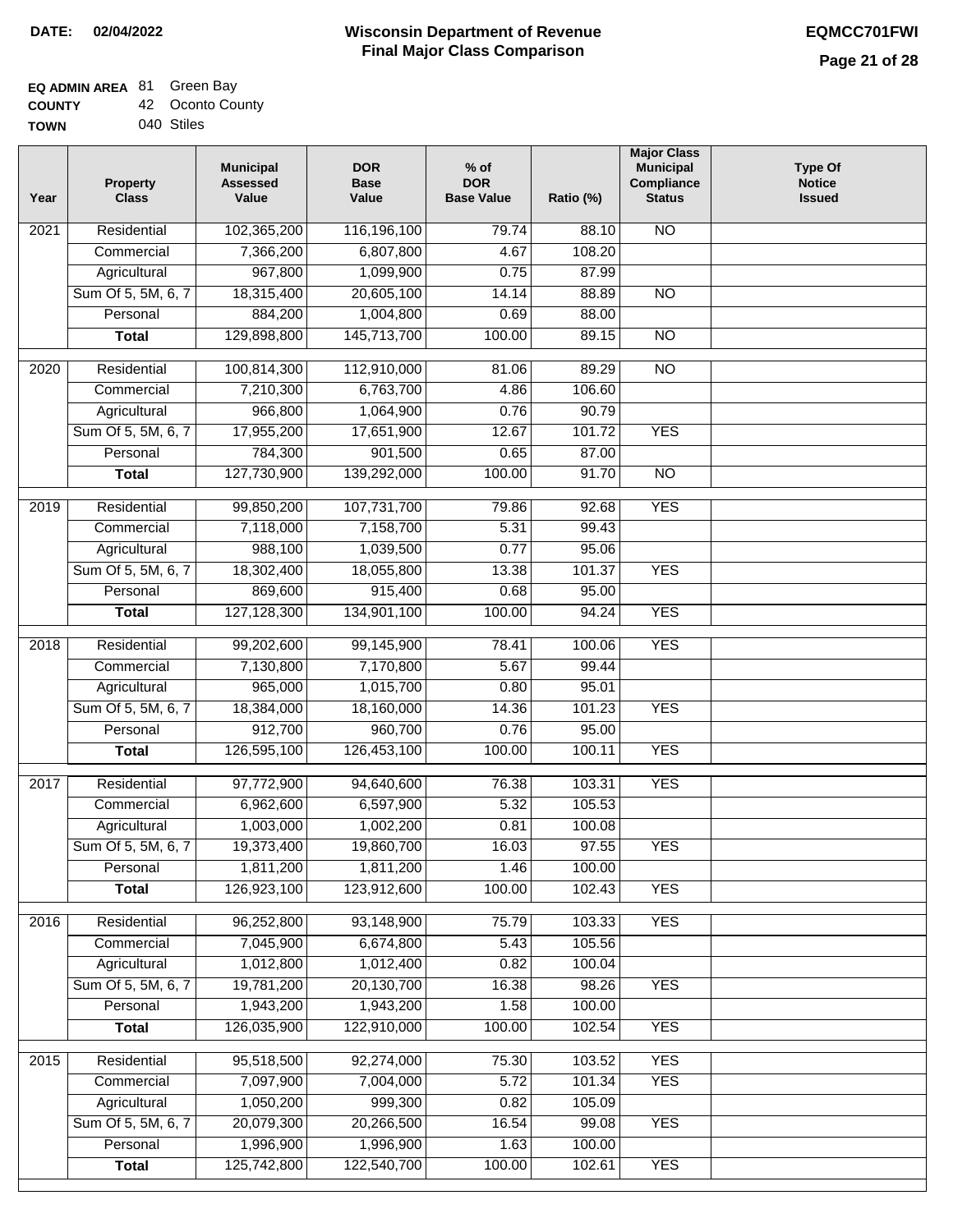## **EQ ADMIN AREA** 81 Green Bay

**COUNTY TOWN** 42 Oconto County

|  | 042 Townsend |
|--|--------------|
|--|--------------|

| Year             | <b>Property</b><br><b>Class</b> | <b>Municipal</b><br><b>Assessed</b><br>Value | <b>DOR</b><br><b>Base</b><br>Value | $%$ of<br><b>DOR</b><br><b>Base Value</b> | Ratio (%) | <b>Major Class</b><br><b>Municipal</b><br>Compliance<br><b>Status</b> | <b>Type Of</b><br><b>Notice</b><br><b>Issued</b> |
|------------------|---------------------------------|----------------------------------------------|------------------------------------|-------------------------------------------|-----------|-----------------------------------------------------------------------|--------------------------------------------------|
| 2021             | Residential                     | 293,499,200                                  | 321,994,500                        | 94.69                                     | 91.15     | <b>YES</b>                                                            |                                                  |
|                  | Commercial                      | 6,846,600                                    | 7,236,600                          | 2.13                                      | 94.61     |                                                                       |                                                  |
|                  | Agricultural                    | 128,400                                      | 128,600                            | 0.04                                      | 99.84     |                                                                       |                                                  |
|                  | Sum Of 5, 5M, 6, 7              | 10,582,600                                   | 10,088,800                         | 2.97                                      | 104.89    |                                                                       |                                                  |
|                  | Personal                        | 550,600                                      | 598,500                            | 0.18                                      | 92.00     |                                                                       |                                                  |
|                  | <b>Total</b>                    | 311,607,400                                  | 340,047,000                        | 100.00                                    | 91.64     | <b>YES</b>                                                            |                                                  |
| 2020             | Residential                     | 289,758,200                                  | 314,652,800                        | 94.91                                     | 92.09     | <b>YES</b>                                                            |                                                  |
|                  | Commercial                      | 6,961,300                                    | 7,523,100                          | 2.27                                      | 92.53     |                                                                       |                                                  |
|                  | Agricultural                    | 123,800                                      | 123,800                            | 0.04                                      | 100.00    |                                                                       |                                                  |
|                  | Sum Of 5, 5M, 6, 7              | 10,608,800                                   | 8,749,800                          | 2.64                                      | 121.25    |                                                                       |                                                  |
|                  | Personal                        | 491,200                                      | 491,200                            | 0.15                                      | 100.00    |                                                                       |                                                  |
|                  | <b>Total</b>                    | 307,943,300                                  | 331,540,700                        | 100.00                                    | 92.88     | <b>YES</b>                                                            |                                                  |
| $\frac{1}{2019}$ | Residential                     | 286,834,400                                  | 296,809,900                        | 94.68                                     | 96.64     | <b>YES</b>                                                            |                                                  |
|                  | Commercial                      | 7,090,400                                    | 7,671,400                          | 2.45                                      | 92.43     |                                                                       |                                                  |
|                  | Agricultural                    | 118,300                                      | 118,300                            | 0.04                                      | 100.00    |                                                                       |                                                  |
|                  | Sum Of 5, 5M, 6, 7              | 10,614,400                                   | 8,380,300                          | 2.67                                      | 126.66    |                                                                       |                                                  |
|                  | Personal                        | 494,400                                      | 494,400                            | 0.16                                      | 100.00    |                                                                       |                                                  |
|                  | <b>Total</b>                    | 305, 151, 900                                | 313,474,300                        | 100.00                                    | 97.35     | <b>YES</b>                                                            |                                                  |
|                  |                                 |                                              |                                    |                                           |           |                                                                       |                                                  |
| 2018             | Residential                     | 285,103,100                                  | 297,741,700                        | 94.80                                     | 95.76     | <b>YES</b>                                                            |                                                  |
|                  | Commercial                      | 6,943,900                                    | 7,377,400                          | 2.35                                      | 94.12     |                                                                       |                                                  |
|                  | Agricultural                    | 114,800                                      | 115,200                            | 0.04                                      | 99.65     |                                                                       |                                                  |
|                  | Sum Of 5, 5M, 6, 7              | 10,653,600                                   | 8,400,800                          | 2.67                                      | 126.82    |                                                                       |                                                  |
|                  | Personal                        | 446,100                                      | 446,100                            | 0.14                                      | 100.00    |                                                                       |                                                  |
|                  | <b>Total</b>                    | 303,261,500                                  | 314,081,200                        | 100.00                                    | 96.56     | <b>YES</b>                                                            |                                                  |
| 2017             | Residential                     | 281,200,000                                  | 279,480,900                        | 94.36                                     | 100.62    | <b>YES</b>                                                            |                                                  |
|                  | Commercial                      | 6,943,900                                    | 7,162,500                          | 2.42                                      | 96.95     |                                                                       |                                                  |
|                  | Agricultural                    | 116,100                                      | 112,600                            | 0.04                                      | 103.11    |                                                                       |                                                  |
|                  | Sum Of 5, 5M, 6, 7              | 10,657,000                                   | 8,961,400                          | 3.03                                      | 118.92    |                                                                       |                                                  |
|                  | Personal                        | 489,295                                      | 475,100                            | 0.16                                      | 102.99    |                                                                       |                                                  |
|                  | <b>Total</b>                    | 299,406,295                                  | 296,192,500                        | 100.00                                    | 101.09    | <b>YES</b>                                                            |                                                  |
| 2016             | Residential                     | 277,246,500                                  | 284,113,900                        | 94.42                                     | 97.58     | <b>YES</b>                                                            |                                                  |
|                  | Commercial                      | 6,943,900                                    | 6,953,800                          | 2.31                                      | 99.86     |                                                                       |                                                  |
|                  | Agricultural                    | 110,700                                      | 107,900                            | 0.04                                      | 102.59    |                                                                       |                                                  |
|                  | Sum Of 5, 5M, 6, 7              | 10,698,700                                   | 9,225,200                          | 3.07                                      | 115.97    |                                                                       |                                                  |
|                  | Personal                        | 504,904                                      | 490,200                            | 0.16                                      | 103.00    |                                                                       |                                                  |
|                  | <b>Total</b>                    | 295,504,704                                  | 300,891,000                        | 100.00                                    | 98.21     | <b>YES</b>                                                            |                                                  |
|                  |                                 |                                              |                                    |                                           |           |                                                                       |                                                  |
| 2015             | Residential                     | 273,522,000                                  | 291,956,700                        | 94.50                                     | 93.69     | <b>YES</b>                                                            |                                                  |
|                  | Commercial                      | 6,941,900                                    | 7,022,100                          | 2.27                                      | 98.86     |                                                                       |                                                  |
|                  | Agricultural                    | 104,600                                      | 105,500                            | 0.03                                      | 99.15     |                                                                       |                                                  |
|                  | Sum Of 5, 5M, 6, 7              | 10,833,600                                   | 9,323,700                          | 3.02                                      | 116.19    |                                                                       |                                                  |
|                  | Personal                        | 545,662                                      | 550,000                            | 0.18                                      | 99.21     |                                                                       |                                                  |
|                  | <b>Total</b>                    | 291, 947, 762                                | 308,958,000                        | 100.00                                    | 94.49     | <b>YES</b>                                                            |                                                  |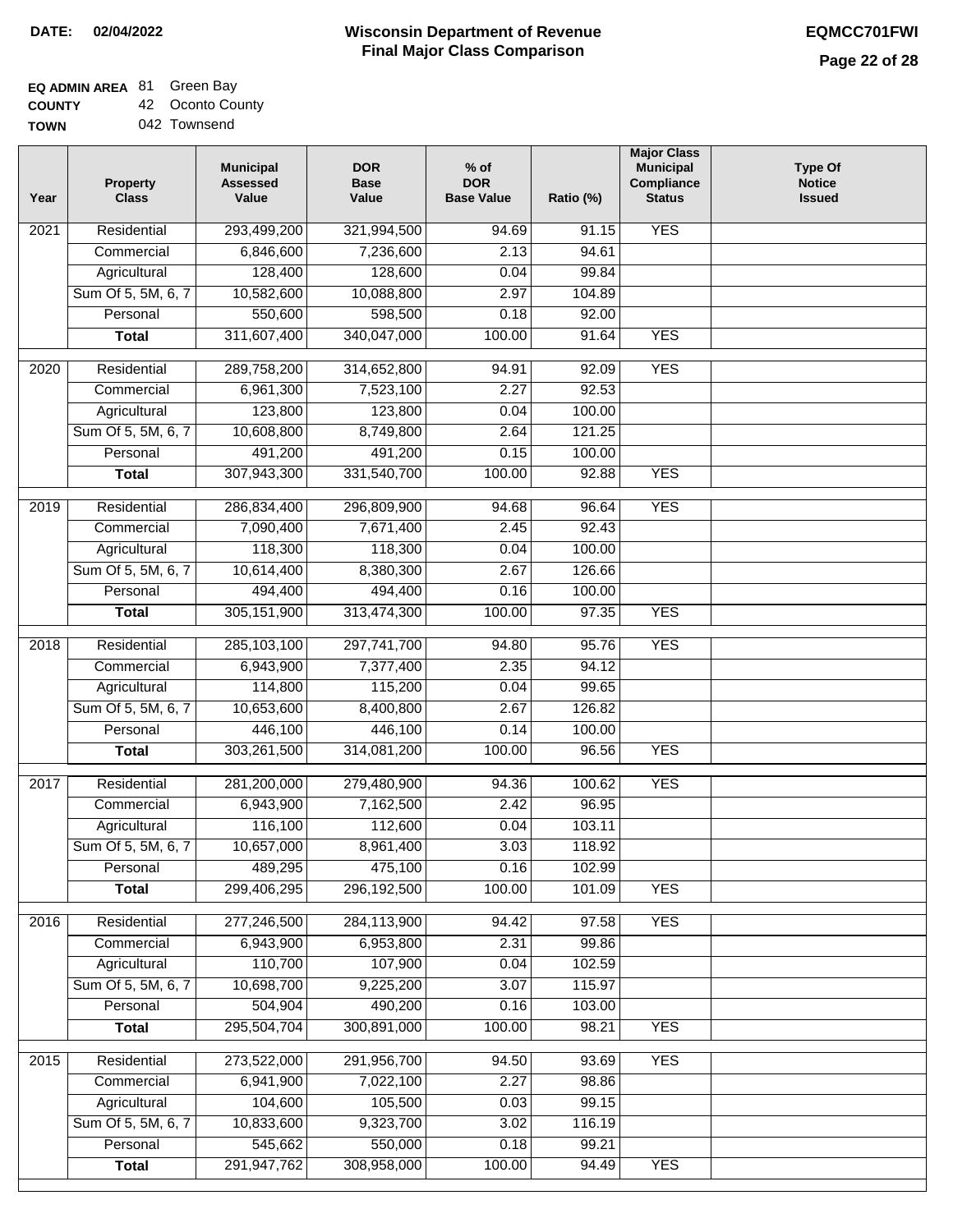#### **Wisconsin Department of Revenue Final Major Class Comparison DATE: 02/04/2022 EQMCC701FWI**

# **EQ ADMIN AREA** 81 Green Bay

**COUNTY**

| <b>COUNTY</b> | 42 Oconto County |
|---------------|------------------|
| <b>TOWN</b>   | 044 Underhill    |

| Year              | <b>Property</b><br><b>Class</b> | <b>Municipal</b><br><b>Assessed</b><br>Value | <b>DOR</b><br><b>Base</b><br>Value | $%$ of<br><b>DOR</b><br><b>Base Value</b> | Ratio (%)       | <b>Major Class</b><br><b>Municipal</b><br>Compliance<br><b>Status</b> | <b>Type Of</b><br><b>Notice</b><br><b>Issued</b> |
|-------------------|---------------------------------|----------------------------------------------|------------------------------------|-------------------------------------------|-----------------|-----------------------------------------------------------------------|--------------------------------------------------|
| 2021              | Residential                     | 63,799,900                                   | 74,296,400                         | 73.70                                     | 85.87           | <b>NO</b>                                                             |                                                  |
|                   | Commercial                      | 2,176,500                                    | 2,103,800                          | 2.09                                      | 103.46          |                                                                       |                                                  |
|                   | Agricultural                    | 1,075,900                                    | 1,235,600                          | 1.23                                      | 87.08           |                                                                       |                                                  |
|                   | Sum Of 5, 5M, 6, 7              | 22,402,200                                   | 22,858,800                         | 22.68                                     | 98.00           | <b>YES</b>                                                            |                                                  |
|                   | Personal                        | 270,500                                      | 310,900                            | 0.31                                      | 87.01           |                                                                       |                                                  |
|                   | <b>Total</b>                    | 89,725,000                                   | 100,805,500                        | 100.00                                    | 89.01           | $\overline{NO}$                                                       |                                                  |
| $\overline{2020}$ | Residential                     | 63,058,600                                   | 74,844,900                         | 73.03                                     | 84.25           | $\overline{NO}$                                                       |                                                  |
|                   | Commercial                      | 2,170,700                                    | 2,184,500                          | 2.13                                      | 99.37           |                                                                       |                                                  |
|                   | Agricultural                    | 1,099,300                                    | 1,196,500                          | 1.17                                      | 91.88           |                                                                       |                                                  |
|                   | Sum Of 5, 5M, 6, 7              | 22,845,800                                   | 23,960,400                         | 23.38                                     | 95.35           | <b>YES</b>                                                            |                                                  |
|                   | Personal                        | 276,300                                      | 300,300                            | 0.29                                      | 92.01           |                                                                       |                                                  |
|                   | <b>Total</b>                    | 89,450,700                                   | 102,486,600                        | 100.00                                    | 87.28           | <b>NO</b>                                                             |                                                  |
| $\frac{1}{2019}$  | Residential                     | 62,685,800                                   | 68,918,100                         | 71.54                                     | 90.96           | <b>YES</b>                                                            |                                                  |
|                   | Commercial                      | 2,170,700                                    | 2,349,000                          | 2.44                                      | 92.41           |                                                                       |                                                  |
|                   | Agricultural                    | 1,086,000                                    | 1,167,700                          | 1.21                                      | 93.00           |                                                                       |                                                  |
|                   | Sum Of 5, 5M, 6, 7              | 22,506,500                                   | 23,506,100                         | 24.40                                     | 95.75           | <b>YES</b>                                                            |                                                  |
|                   | Personal                        | 363,500                                      | 390,800                            | 0.41                                      | 93.01           |                                                                       |                                                  |
|                   | <b>Total</b>                    | 88,812,500                                   | 96,331,700                         | 100.00                                    | 92.19           | <b>YES</b>                                                            |                                                  |
| 2018              | Residential                     | 61,348,900                                   | 62,376,500                         | 69.54                                     | 98.35           | <b>YES</b>                                                            |                                                  |
|                   | Commercial                      | 2,170,700                                    | 2,349,000                          | 2.62                                      | 92.41           |                                                                       |                                                  |
|                   | Agricultural                    | 1,080,900                                    | 1,136,700                          | 1.27                                      | 95.09           |                                                                       |                                                  |
|                   | Sum Of 5, 5M, 6, 7              | 22,694,800                                   | 23,418,500                         | 26.11                                     | 96.91           | <b>YES</b>                                                            |                                                  |
|                   | Personal                        | 392,100                                      | 412,700                            | 0.46                                      | 95.01           |                                                                       |                                                  |
|                   | <b>Total</b>                    | 87,687,400                                   | 89,693,400                         | 100.00                                    | 97.76           | <b>YES</b>                                                            |                                                  |
| 2017              | Residential                     | 61,195,900                                   | 59,654,700                         | 68.35                                     | 102.58          | <b>YES</b>                                                            |                                                  |
|                   | Commercial                      | 2,170,700                                    | 2,258,700                          | 2.59                                      | 96.10           |                                                                       |                                                  |
|                   | Agricultural                    | 1,102,100                                    | 1,100,800                          | 1.26                                      | 100.12          |                                                                       |                                                  |
|                   | Sum Of 5, 5M, 6, 7              | 22,736,700                                   | 23,642,000                         | 27.09                                     | 96.17           | <b>YES</b>                                                            |                                                  |
|                   | Personal                        | 624,300                                      | 624,300                            | 0.72                                      | 100.00          |                                                                       |                                                  |
|                   | <b>Total</b>                    | 87,829,700                                   | 87,280,500                         | 100.00                                    | 100.63          | <b>YES</b>                                                            |                                                  |
|                   |                                 |                                              |                                    |                                           |                 |                                                                       |                                                  |
| 2016              | Residential                     | 60,707,500                                   | 55,822,500                         | 67.16                                     | 108.75          | <b>YES</b>                                                            |                                                  |
|                   | Commercial                      | 2,168,000                                    | 2,256,000                          | 2.71                                      | 96.10           |                                                                       |                                                  |
|                   | Agricultural                    | 1,141,500<br>22,707,300                      | 1,085,700                          | 1.31                                      | 105.14          |                                                                       |                                                  |
|                   | Sum Of 5, 5M, 6, 7<br>Personal  | 824,600                                      | 23,169,900<br>785,300              | 27.88<br>0.94                             | 98.00<br>105.00 | <b>YES</b>                                                            |                                                  |
|                   |                                 | 87,548,900                                   | 83,119,400                         | 100.00                                    | 105.33          | <b>YES</b>                                                            |                                                  |
|                   | <b>Total</b>                    |                                              |                                    |                                           |                 |                                                                       |                                                  |
| 2015              | Residential                     | 59,645,700                                   | 56,417,800                         | 67.78                                     | 105.72          | <b>YES</b>                                                            |                                                  |
|                   | Commercial                      | 2,168,000                                    | 2,350,000                          | 2.82                                      | 92.26           |                                                                       |                                                  |
|                   | Agricultural                    | 1,195,600                                    | 1,088,500                          | 1.31                                      | 109.84          |                                                                       |                                                  |
|                   | Sum Of 5, 5M, 6, 7              | 23,090,300                                   | 22,594,700                         | 27.15                                     | 102.19          | <b>YES</b>                                                            |                                                  |
|                   | Personal                        | 860,900                                      | 782,600                            | 0.94                                      | 110.01          |                                                                       |                                                  |
|                   | <b>Total</b>                    | 86,960,500                                   | 83,233,600                         | 100.00                                    | 104.48          | <b>YES</b>                                                            |                                                  |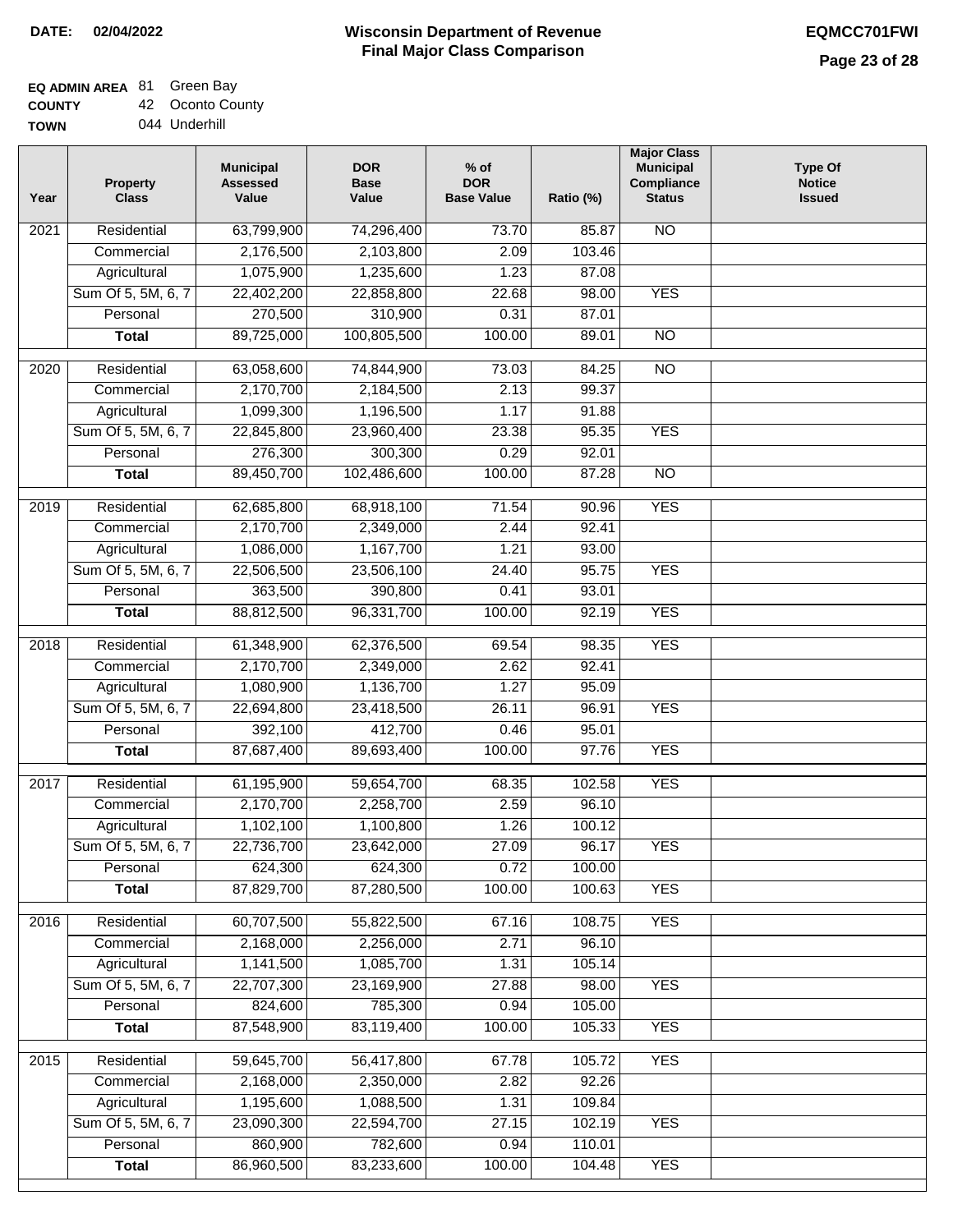#### **Wisconsin Department of Revenue Final Major Class Comparison DATE: 02/04/2022 EQMCC701FWI**

┑

### **EQ ADMIN AREA** 81 Green Bay **COUNTY**

| <b>COUNTY</b>  | 42 Oconto County |
|----------------|------------------|
| <b>VILLAGE</b> | 146 Lena         |

| Year              | <b>Property</b><br><b>Class</b> | <b>Municipal</b><br><b>Assessed</b><br>Value | <b>DOR</b><br><b>Base</b><br>Value | $%$ of<br><b>DOR</b><br><b>Base Value</b> | Ratio (%)        | <b>Major Class</b><br><b>Municipal</b><br>Compliance<br><b>Status</b> | <b>Type Of</b><br><b>Notice</b><br><b>Issued</b> |
|-------------------|---------------------------------|----------------------------------------------|------------------------------------|-------------------------------------------|------------------|-----------------------------------------------------------------------|--------------------------------------------------|
| 2021              | Residential                     | 18,571,800                                   | 19,187,200                         | 73.18                                     | 96.79            | <b>YES</b>                                                            |                                                  |
|                   | Commercial                      | 6,711,500                                    | 6,060,600                          | 23.12                                     | 110.74           | $\overline{NO}$                                                       |                                                  |
|                   | Agricultural                    | 27,200                                       | 25,800                             | 0.10                                      | 105.43           |                                                                       |                                                  |
|                   | Sum Of 5, 5M, 6, 7              | 126,400                                      | 112,500                            | 0.43                                      | 112.36           |                                                                       |                                                  |
|                   | Personal                        | 874,600                                      | 833,000                            | 3.18                                      | 104.99           |                                                                       |                                                  |
|                   | <b>Total</b>                    | 26,311,500                                   | 26,219,100                         | 100.00                                    | 100.35           | $\overline{NO}$                                                       |                                                  |
| $\overline{20}20$ | Residential                     | 18,428,500                                   | 18,668,700                         | 74.61                                     | 98.71            | <b>YES</b>                                                            |                                                  |
|                   | Commercial                      | 6,142,300                                    | 5,601,900                          | 22.39                                     | 109.65           | <b>YES</b>                                                            |                                                  |
|                   | Agricultural                    | 24,700                                       | 25,400                             | 0.10                                      | 97.24            |                                                                       |                                                  |
|                   | Sum Of 5, 5M, 6, 7              | 122,100                                      | 105,600                            | 0.42                                      | 115.63           |                                                                       |                                                  |
|                   | Personal                        | 602,900                                      | 621,500                            | 2.48                                      | 97.01            |                                                                       |                                                  |
|                   | <b>Total</b>                    | 25,320,500                                   | 25,023,100                         | 100.00                                    | 101.19           | <b>YES</b>                                                            |                                                  |
|                   |                                 |                                              |                                    |                                           |                  |                                                                       |                                                  |
| $\frac{1}{2019}$  | Residential                     | 18,335,200                                   | 17,681,500                         | 72.01                                     | 103.70           | <b>YES</b>                                                            |                                                  |
|                   | Commercial                      | 6,101,600                                    | 6,000,900                          | 24.44                                     | 101.68           | <b>YES</b>                                                            |                                                  |
|                   | Agricultural                    | 31,300                                       | 28,700                             | 0.12                                      | 109.06           |                                                                       |                                                  |
|                   | Sum Of 5, 5M, 6, 7              | 116,100                                      | 96,900                             | 0.39                                      | 119.81           |                                                                       |                                                  |
|                   | Personal                        | 813,600                                      | 746,400                            | 3.04                                      | 109.00           |                                                                       |                                                  |
|                   | <b>Total</b>                    | 25,397,800                                   | 24,554,400                         | 100.00                                    | 103.43           | <b>YES</b>                                                            |                                                  |
| 2018              | Residential                     | 18,156,000                                   | 17,331,900                         | 71.69                                     | 104.75           | <b>YES</b>                                                            |                                                  |
|                   | Commercial                      | 6,139,200                                    | 6,040,700                          | 24.98                                     | 101.63           | <b>YES</b>                                                            |                                                  |
|                   | Agricultural                    | 27,300                                       | 26,100                             | 0.11                                      | 104.60           |                                                                       |                                                  |
|                   | Sum Of 5, 5M, 6, 7              | 118,900                                      | 97,500                             | 0.40                                      | 121.95           |                                                                       |                                                  |
|                   | Personal                        | 715,600                                      | 681,600                            | 2.82                                      | 104.99           |                                                                       |                                                  |
|                   | <b>Total</b>                    | 25,157,000                                   | 24,177,800                         | 100.00                                    | 104.05           | <b>YES</b>                                                            |                                                  |
| 2017              | Residential                     | 18,212,500                                   | 17,517,300                         | 72.26                                     | 103.97           | <b>YES</b>                                                            |                                                  |
|                   | Commercial                      | 6,098,500                                    | 5,879,700                          | 24.25                                     | 103.72           | <b>YES</b>                                                            |                                                  |
|                   | Agricultural                    | 26,500                                       | 25,500                             | 0.11                                      | 103.92           |                                                                       |                                                  |
|                   | Sum Of 5, 5M, 6, 7              | 118,900                                      | 98,400                             | 0.41                                      | 120.83           |                                                                       |                                                  |
|                   | Personal                        | 758,000                                      | 721,900                            | 2.98                                      | 105.00           |                                                                       |                                                  |
|                   | <b>Total</b>                    | 25,214,400                                   | 24,242,800                         | 100.00                                    | 104.01           | <b>YES</b>                                                            |                                                  |
| 2016              | Residential                     | 18,238,600                                   | 16,533,700                         | 71.74                                     | 110.31           | $\overline{NO}$                                                       |                                                  |
|                   | Commercial                      | 6,108,300                                    | 5,692,700                          | 24.70                                     | 107.30           | <b>YES</b>                                                            |                                                  |
|                   | Agricultural                    | 37,100                                       | 32,100                             | 0.14                                      | 115.58           |                                                                       |                                                  |
|                   | Sum Of 5, 5M, 6, 7              | 174,700                                      | 170,200                            | 0.74                                      | 102.64           |                                                                       |                                                  |
|                   | Personal                        | 710,900                                      | 618,200                            | 2.68                                      | 115.00           |                                                                       |                                                  |
|                   | <b>Total</b>                    | 25,269,600                                   | 23,046,900                         | 100.00                                    | 109.64           | N <sub>O</sub>                                                        |                                                  |
|                   |                                 |                                              |                                    |                                           |                  |                                                                       |                                                  |
| 2015              | Residential                     | 18,201,500                                   | 16,497,200                         | 71.71                                     | 110.33           | <b>NO</b><br>$\overline{NO}$                                          |                                                  |
|                   | Commercial<br>Agricultural      | 6,101,800<br>28,500                          | 5,524,700<br>24,800                | 24.02<br>0.11                             | 110.45<br>114.92 |                                                                       |                                                  |
|                   | Sum Of 5, 5M, 6, 7              | 118,900                                      | 95,400                             |                                           | 124.63           |                                                                       |                                                  |
|                   | Personal                        | 991,400                                      | 862,100                            | 0.41<br>3.75                              | 115.00           |                                                                       |                                                  |
|                   | <b>Total</b>                    | 25,442,100                                   | 23,004,200                         | 100.00                                    | 110.60           | $\overline{NO}$                                                       |                                                  |
|                   |                                 |                                              |                                    |                                           |                  |                                                                       |                                                  |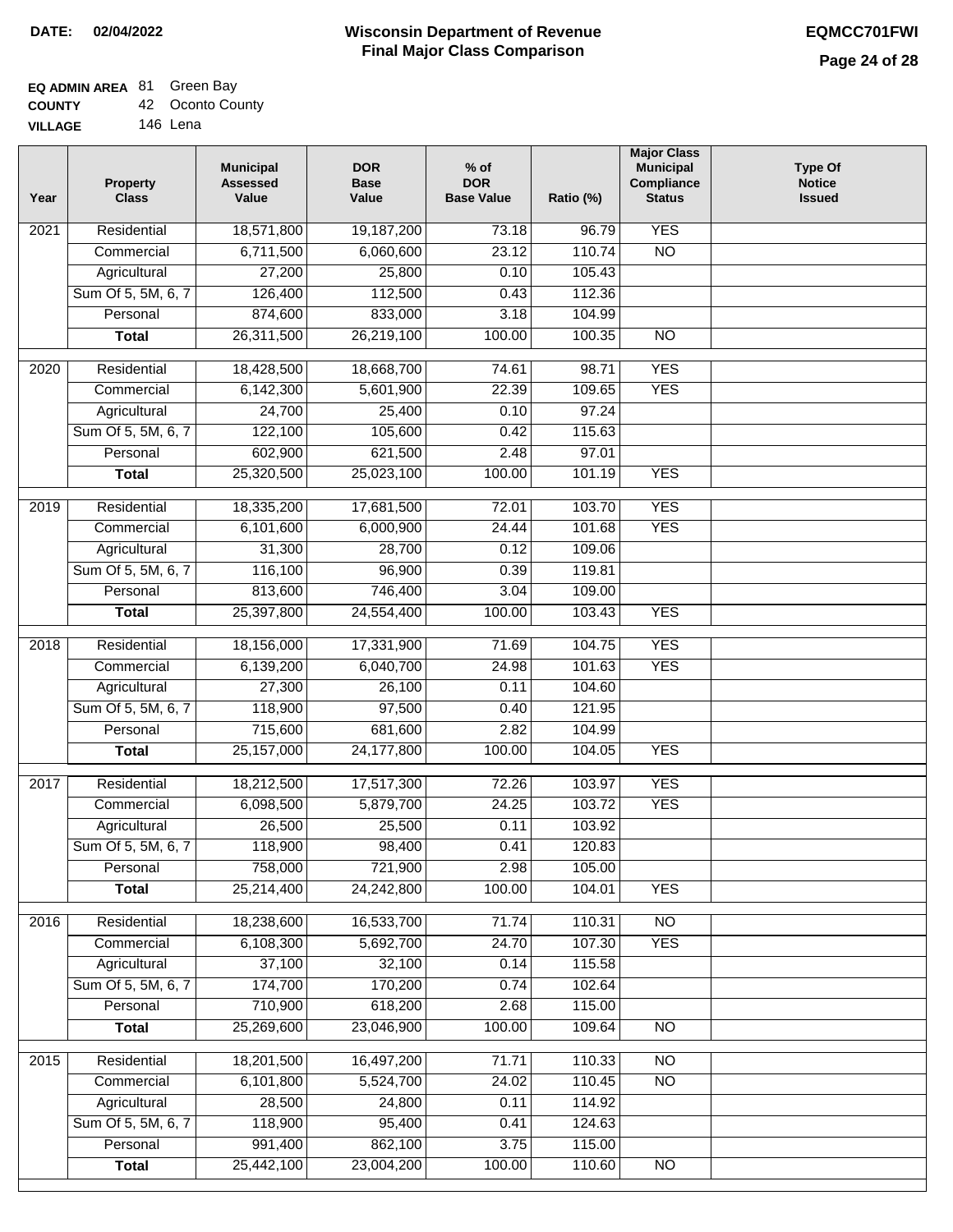# **EQ ADMIN AREA** 81 Green Bay

| <b>COUNTY</b>  | 42 Oconto County |
|----------------|------------------|
| <b>VILLAGE</b> | 181 Suring       |

| GЕ | 181 Suring |
|----|------------|
|    |            |

| Year | <b>Property</b><br><b>Class</b> | <b>Municipal</b><br><b>Assessed</b><br>Value | <b>DOR</b><br><b>Base</b><br>Value | $%$ of<br><b>DOR</b><br><b>Base Value</b> | Ratio (%) | <b>Major Class</b><br><b>Municipal</b><br>Compliance<br><b>Status</b> | <b>Type Of</b><br><b>Notice</b><br><b>Issued</b> |
|------|---------------------------------|----------------------------------------------|------------------------------------|-------------------------------------------|-----------|-----------------------------------------------------------------------|--------------------------------------------------|
| 2021 | Residential                     | 10,849,900                                   | 11,480,700                         | 57.32                                     | 94.51     | <b>YES</b>                                                            |                                                  |
|      | Commercial                      | 8,102,800                                    | 7,993,000                          | 39.91                                     | 101.37    | <b>YES</b>                                                            |                                                  |
|      | Agricultural                    | 4,700                                        | 5,200                              | 0.03                                      | 90.38     |                                                                       |                                                  |
|      | Sum Of 5, 5M, 6, 7              | 80,500                                       | 105,300                            | 0.53                                      | 76.45     |                                                                       |                                                  |
|      | Personal                        | 400,700                                      | 445,200                            | 2.22                                      | 90.00     |                                                                       |                                                  |
|      | <b>Total</b>                    | 19,438,600                                   | 20,029,400                         | 100.00                                    | 97.05     | <b>YES</b>                                                            |                                                  |
| 2020 | Residential                     | 10,699,800                                   | 10,379,200                         | 54.47                                     | 103.09    | <b>YES</b>                                                            |                                                  |
|      | Commercial                      | 7,969,000                                    | 8,170,500                          | 42.88                                     | 97.53     | <b>YES</b>                                                            |                                                  |
|      | Agricultural                    | 2,900                                        | 3,100                              | 0.02                                      | 93.55     |                                                                       |                                                  |
|      | Sum Of 5, 5M, 6, 7              | 80,500                                       | 97,500                             | 0.51                                      | 82.56     |                                                                       |                                                  |
|      | Personal                        | 378,800                                      | 403,000                            | 2.12                                      | 94.00     |                                                                       |                                                  |
|      | <b>Total</b>                    | 19,131,000                                   | 19,053,300                         | 100.00                                    | 100.41    | <b>YES</b>                                                            |                                                  |
| 2019 | Residential                     | 10,594,400                                   | 10,263,100                         | 54.20                                     | 103.23    | <b>YES</b>                                                            |                                                  |
|      | Commercial                      | 7,434,000                                    | 8,173,900                          | 43.17                                     | 90.95     | <b>YES</b>                                                            |                                                  |
|      | Agricultural                    | 3,000                                        | 3,000                              | 0.02                                      | 100.00    |                                                                       |                                                  |
|      | Sum Of 5, 5M, 6, 7              | 80,500                                       | 97,500                             | 0.51                                      | 82.56     |                                                                       |                                                  |
|      | Personal                        | 398,700                                      | 398,700                            | 2.11                                      | 100.00    |                                                                       |                                                  |
|      | <b>Total</b>                    | 18,510,600                                   | 18,936,200                         | 100.00                                    | 97.75     | <b>YES</b>                                                            |                                                  |
| 2018 | Residential                     | 10,508,900                                   | 10,380,200                         | 54.21                                     | 101.24    | <b>YES</b>                                                            |                                                  |
|      | Commercial                      | 7,468,800                                    | 8,298,100                          | 43.33                                     | 90.01     | <b>YES</b>                                                            |                                                  |
|      | Agricultural                    | 2,700                                        | 2,900                              | 0.02                                      | 93.10     |                                                                       |                                                  |
|      | Sum Of 5, 5M, 6, 7              | 80,500                                       | 97,500                             | 0.51                                      | 82.56     |                                                                       |                                                  |
|      | Personal                        | 363,300                                      | 370,700                            | 1.94                                      | 98.00     |                                                                       |                                                  |
|      | <b>Total</b>                    | 18,424,200                                   | 19,149,400                         | 100.00                                    | 96.21     | <b>YES</b>                                                            |                                                  |
| 2017 | Residential                     | 10,551,200                                   | 10,191,800                         | 53.05                                     | 103.53    | <b>YES</b>                                                            |                                                  |
|      | Commercial                      | 7,534,100                                    | 8,217,900                          | 42.78                                     | 91.68     | <b>YES</b>                                                            |                                                  |
|      | Agricultural                    | 2,700                                        | 2,800                              | 0.01                                      | 96.43     |                                                                       |                                                  |
|      | Sum Of 5, 5M, 6, 7              | 80,500                                       | 105,300                            | 0.55                                      | 76.45     |                                                                       |                                                  |
|      | Personal                        | 659,100                                      | 693,800                            | 3.61                                      | 95.00     |                                                                       |                                                  |
|      | <b>Total</b>                    | 18,827,600                                   | 19,211,600                         | 100.00                                    | 98.00     | <b>YES</b>                                                            |                                                  |
| 2016 | Residential                     | 10,570,500                                   | 10,291,100                         | 54.20                                     | 102.71    | <b>YES</b>                                                            |                                                  |
|      | Commercial                      | 7,530,200                                    | 7,974,600                          | 42.00                                     | 94.43     | <b>YES</b>                                                            |                                                  |
|      | Agricultural                    | 2,700                                        | 2,800                              | 0.01                                      | 96.43     |                                                                       |                                                  |
|      | Sum Of 5, 5M, 6, 7              | 80,500                                       | 101,400                            | 0.53                                      | 79.39     |                                                                       |                                                  |
|      | Personal                        | 618,600                                      | 618,600                            | 3.26                                      | 100.00    |                                                                       |                                                  |
|      | <b>Total</b>                    | 18,802,500                                   | 18,988,500                         | 100.00                                    | 99.02     | <b>YES</b>                                                            |                                                  |
| 2015 | Residential                     | 10,556,700                                   | 10,264,100                         | 53.08                                     | 102.85    | <b>YES</b>                                                            |                                                  |
|      | Commercial                      | 7,881,200                                    | 8,228,700                          | 42.56                                     | 95.78     | <b>YES</b>                                                            |                                                  |
|      | Agricultural                    | 2,700                                        | 2,800                              | 0.01                                      | 96.43     |                                                                       |                                                  |
|      | Sum Of 5, 5M, 6, 7              | 69,700                                       | 89,100                             | 0.46                                      | 78.23     |                                                                       |                                                  |
|      | Personal                        | 751,100                                      | 751,100                            | 3.88                                      | 100.00    |                                                                       |                                                  |
|      | <b>Total</b>                    | 19,261,400                                   | 19,335,800                         | 100.00                                    | 99.62     | <b>YES</b>                                                            |                                                  |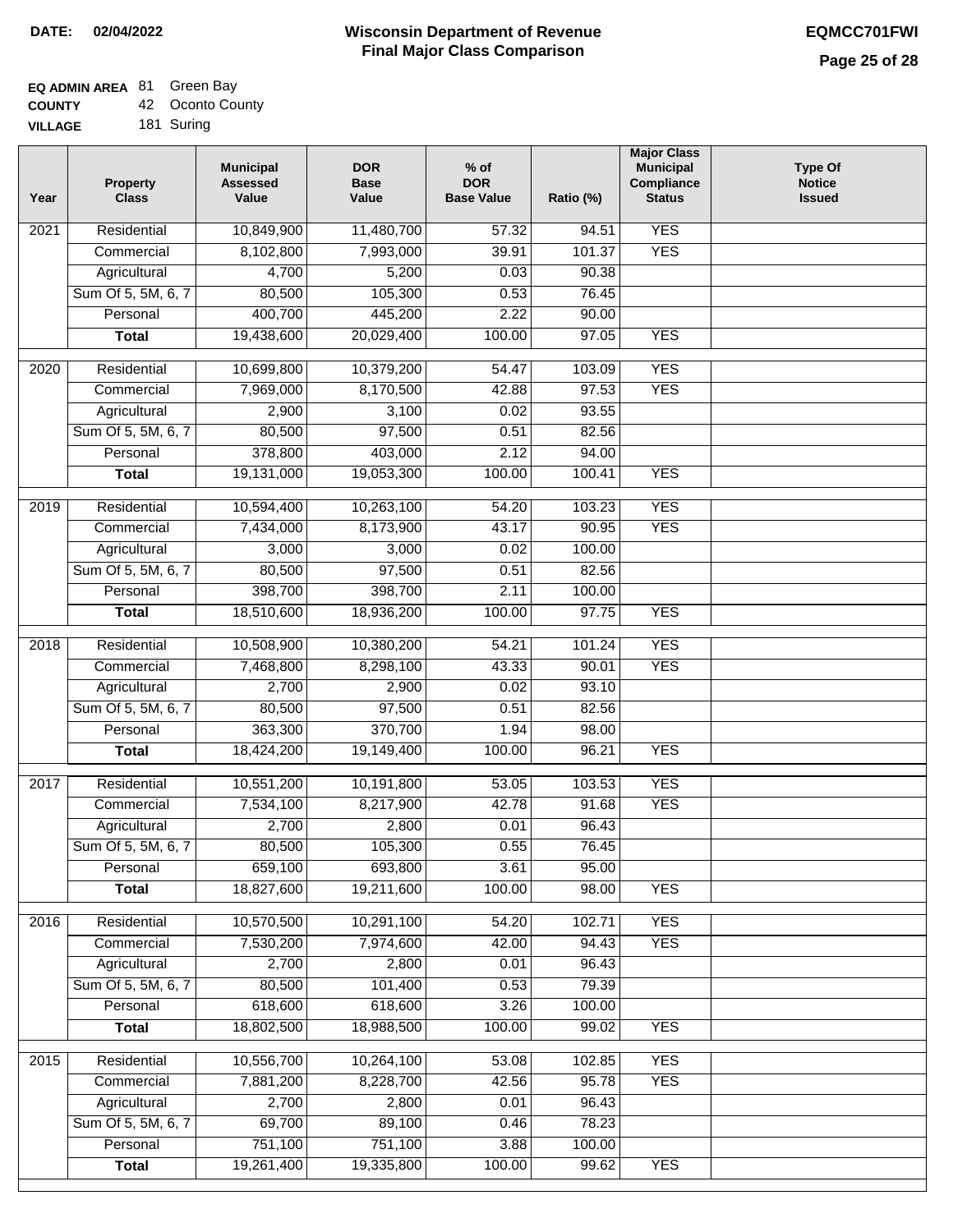### **EQ ADMIN AREA** 81 Green Bay

**COUNTY** 42 Oconto County

**CITY** 231 Gillett

| Year | <b>Property</b><br><b>Class</b>    | <b>Municipal</b><br><b>Assessed</b><br>Value | <b>DOR</b><br><b>Base</b><br>Value | $%$ of<br><b>DOR</b><br><b>Base Value</b> | Ratio (%)      | <b>Major Class</b><br><b>Municipal</b><br>Compliance<br><b>Status</b> | <b>Type Of</b><br><b>Notice</b><br><b>Issued</b> |
|------|------------------------------------|----------------------------------------------|------------------------------------|-------------------------------------------|----------------|-----------------------------------------------------------------------|--------------------------------------------------|
| 2021 | Residential                        | 44,295,100                                   | 44,459,800                         | 77.85                                     | 99.63          | <b>YES</b>                                                            |                                                  |
|      | Commercial                         | 12,189,200                                   | 11,819,900                         | 20.70                                     | 103.12         | <b>YES</b>                                                            |                                                  |
|      | Agricultural                       | 8,900                                        | 8,800                              | 0.02                                      | 101.14         |                                                                       |                                                  |
|      | Sum Of 5, 5M, 6, 7                 | 273,700                                      | 303,400                            | 0.53                                      | 90.21          |                                                                       |                                                  |
|      | Personal                           | 520,500                                      | 520,500                            | 0.91                                      | 100.00         |                                                                       |                                                  |
|      | <b>Total</b>                       | 57,287,400                                   | 57,112,400                         | 100.00                                    | 100.31         | <b>YES</b>                                                            |                                                  |
|      |                                    |                                              |                                    |                                           |                |                                                                       |                                                  |
| 2020 | Residential                        | 36,815,800                                   | 40,490,300                         | 75.53                                     | 90.92          | <b>YES</b><br><b>YES</b>                                              |                                                  |
|      | Commercial                         | 12,318,300                                   | 12,401,600                         | 23.13<br>0.01                             | 99.33<br>91.25 |                                                                       |                                                  |
|      | Agricultural<br>Sum Of 5, 5M, 6, 7 | 7,300                                        | 8,000<br>209,300                   | 0.39                                      | 44.48          |                                                                       |                                                  |
|      | Personal                           | 93,100<br>447,300                            | 502,500                            | 0.94                                      | 89.01          |                                                                       |                                                  |
|      |                                    | 49,681,800                                   | 53,611,700                         | 100.00                                    | 92.67          | <b>YES</b>                                                            |                                                  |
|      | <b>Total</b>                       |                                              |                                    |                                           |                |                                                                       |                                                  |
| 2019 | Residential                        | 36,236,100                                   | 39,422,500                         | 73.13                                     | 91.92          | <b>YES</b>                                                            |                                                  |
|      | Commercial                         | 12,297,500                                   | 13,755,400                         | 25.52                                     | 89.40          | $\overline{NO}$                                                       |                                                  |
|      | Agricultural                       | 7,300                                        | 7,700                              | 0.01                                      | 94.81          |                                                                       |                                                  |
|      | Sum Of 5, 5M, 6, 7                 | 93,700                                       | 216,200                            | 0.40                                      | 43.34          |                                                                       |                                                  |
|      | Personal                           | 483,700                                      | 509,200                            | 0.94                                      | 94.99          |                                                                       |                                                  |
|      | <b>Total</b>                       | 49,118,300                                   | 53,911,000                         | 100.00                                    | 91.11          | $\overline{NO}$                                                       |                                                  |
| 2018 | Residential                        | 36,230,000                                   | 37,993,300                         | 72.20                                     | 95.36          | <b>YES</b>                                                            |                                                  |
|      | Commercial                         | 12,288,000                                   | 13,884,200                         | 26.38                                     | 88.50          | N <sub>O</sub>                                                        |                                                  |
|      | Agricultural                       | 7,000                                        | 7,400                              | 0.01                                      | 94.59          |                                                                       |                                                  |
|      | Sum Of 5, 5M, 6, 7                 | 93,700                                       | 216,200                            | 0.41                                      | 43.34          |                                                                       |                                                  |
|      | Personal                           | 494,500                                      | 520,500                            | 0.99                                      | 95.00          |                                                                       |                                                  |
|      | <b>Total</b>                       | 49,113,200                                   | 52,621,600                         | 100.00                                    | 93.33          | $\overline{NO}$                                                       |                                                  |
| 2017 | Residential                        | 36,263,000                                   | 35,782,800                         | 70.06                                     | 101.34         | <b>YES</b>                                                            |                                                  |
|      | Commercial                         | 11,833,900                                   | 13,069,600                         | 25.59                                     | 90.55          | <b>YES</b>                                                            |                                                  |
|      | Agricultural                       | 7,500                                        | 7,200                              | 0.01                                      | 104.17         |                                                                       |                                                  |
|      | Sum Of 5, 5M, 6, 7                 | 93,700                                       | 224,200                            | 0.44                                      | 41.79          |                                                                       |                                                  |
|      | Personal                           | 2,029,300                                    | 1,989,500                          | 3.90                                      | 102.00         |                                                                       |                                                  |
|      | <b>Total</b>                       | 50,227,400                                   | 51,073,300                         | 100.00                                    | 98.34          | <b>YES</b>                                                            |                                                  |
| 2016 | Residential                        | 36, 185, 400                                 | 33,641,400                         | 69.46                                     | 107.56         | <b>YES</b>                                                            |                                                  |
|      | Commercial                         | 11,809,800                                   | 12,661,800                         | 26.14                                     | 93.27          | <b>YES</b>                                                            |                                                  |
|      | Agricultural                       | 5,700                                        | 5,400                              | 0.01                                      | 105.56         |                                                                       |                                                  |
|      | Sum Of 5, 5M, 6, 7                 | 93,600                                       | 220,400                            | 0.46                                      | 42.47          |                                                                       |                                                  |
|      | Personal                           | 1,996,400                                    | 1,901,300                          | 3.93                                      | 105.00         |                                                                       |                                                  |
|      | <b>Total</b>                       | 50,090,900                                   | 48,430,300                         | 100.00                                    | 103.43         | <b>YES</b>                                                            |                                                  |
|      |                                    |                                              |                                    |                                           |                |                                                                       |                                                  |
| 2015 | Residential                        | 36,096,600                                   | 32,540,800                         | 69.13                                     | 110.93         | N <sub>O</sub>                                                        |                                                  |
|      | Commercial                         | 11,611,400                                   | 12,858,600                         | 27.32                                     | 90.30          | <b>YES</b>                                                            |                                                  |
|      | Agricultural                       | 6,000                                        | 5,300                              | 0.01                                      | 113.21         |                                                                       |                                                  |
|      | Sum Of 5, 5M, 6, 7                 | 93,600                                       | 220,400                            | 0.47                                      | 42.47          |                                                                       |                                                  |
|      | Personal                           | 1,519,400                                    | 1,447,000                          | 3.07                                      | 105.00         |                                                                       |                                                  |
|      | <b>Total</b>                       | 49,327,000                                   | 47,072,100                         | 100.00                                    | 104.79         | NO                                                                    |                                                  |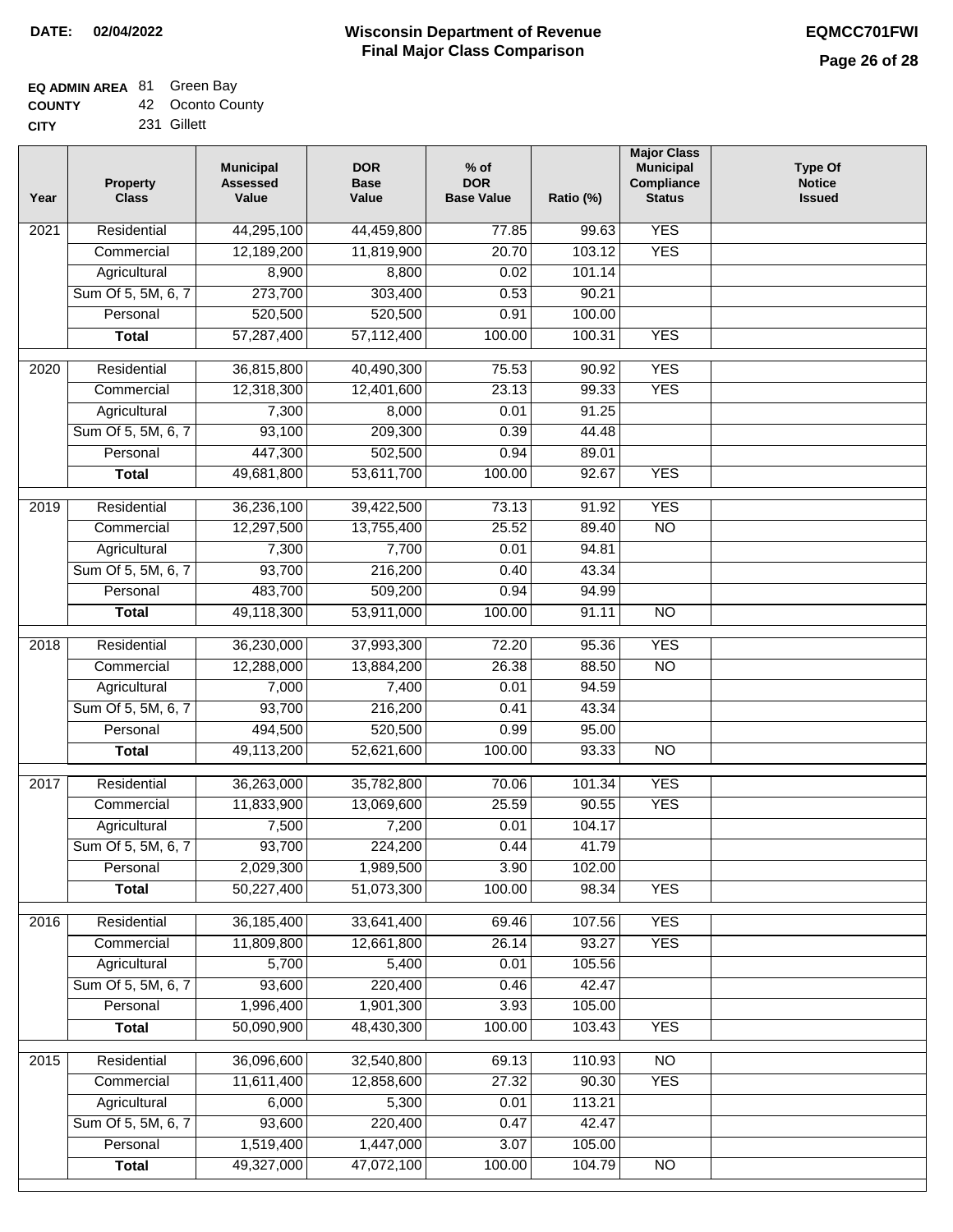## **EQ ADMIN AREA** 81 Green Bay

**COUNTY CITY** 42 Oconto County

265 Oconto

| Year | <b>Property</b><br><b>Class</b> | <b>Municipal</b><br><b>Assessed</b><br>Value | <b>DOR</b><br><b>Base</b><br>Value | $%$ of<br><b>DOR</b><br><b>Base Value</b> | Ratio (%) | <b>Major Class</b><br><b>Municipal</b><br>Compliance<br><b>Status</b> | <b>Type Of</b><br><b>Notice</b><br><b>Issued</b> |
|------|---------------------------------|----------------------------------------------|------------------------------------|-------------------------------------------|-----------|-----------------------------------------------------------------------|--------------------------------------------------|
| 2021 | Residential                     | 147,851,600                                  | 184,396,900                        | 80.41                                     | 80.18     | $\overline{NO}$                                                       |                                                  |
|      | Commercial                      | 44,996,800                                   | 42,093,900                         | 18.36                                     | 106.90    | <b>YES</b>                                                            |                                                  |
|      | Agricultural                    | 17,700                                       | 20,900                             | 0.01                                      | 84.69     |                                                                       |                                                  |
|      | Sum Of 5, 5M, 6, 7              | 81,000                                       | 97,100                             | 0.04                                      | 83.42     |                                                                       |                                                  |
|      | Personal                        | 2,272,900                                    | 2,705,800                          | 1.18                                      | 84.00     |                                                                       |                                                  |
|      | <b>Total</b>                    | 195,220,000                                  | 229,314,600                        | 100.00                                    | 85.13     | $\overline{NO}$                                                       |                                                  |
| 2020 | Residential                     | 145,954,500                                  | 165,526,100                        | 78.09                                     | 88.18     | $\overline{NO}$                                                       |                                                  |
|      | Commercial                      | 45,153,900                                   | 43,457,000                         | 20.50                                     | 103.90    | <b>YES</b>                                                            |                                                  |
|      | Agricultural                    | 16,700                                       | 19,700                             | 0.01                                      | 84.77     |                                                                       |                                                  |
|      | Sum Of 5, 5M, 6, 7              | 51,700                                       | 46,200                             | 0.02                                      | 111.90    |                                                                       |                                                  |
|      | Personal                        | 2,472,900                                    | 2,909,300                          | 1.37                                      | 85.00     |                                                                       |                                                  |
|      | <b>Total</b>                    | 193,649,700                                  | 211,958,300                        | 100.00                                    | 91.36     | $\overline{NO}$                                                       |                                                  |
| 2019 | Residential                     | 144,781,200                                  | 159,261,100                        | 75.82                                     | 90.91     | <b>YES</b>                                                            |                                                  |
|      | Commercial                      | 45,039,200                                   | 47,795,100                         | 22.75                                     | 94.23     | <b>YES</b>                                                            |                                                  |
|      | Agricultural                    | 17,500                                       | 21,100                             | 0.01                                      | 82.94     |                                                                       |                                                  |
|      | Sum Of 5, 5M, 6, 7              | 116,200                                      | 92,600                             | 0.04                                      | 125.49    |                                                                       |                                                  |
|      | Personal                        | 2,602,100                                    | 2,891,200                          | 1.38                                      | 90.00     |                                                                       |                                                  |
|      | <b>Total</b>                    | 192,556,200                                  | 210,061,100                        | 100.00                                    | 91.67     | <b>YES</b>                                                            |                                                  |
| 2018 | Residential                     | 143,303,300                                  | 155,220,800                        | 75.75                                     | 92.32     | <b>YES</b>                                                            |                                                  |
|      | Commercial                      | 44,306,100                                   | 47,016,300                         | 22.94                                     | 94.24     | <b>YES</b>                                                            |                                                  |
|      | Agricultural                    | 17,500                                       | 20,400                             | 0.01                                      | 85.78     |                                                                       |                                                  |
|      | Sum Of 5, 5M, 6, 7              | 41,900                                       | 36,100                             | 0.02                                      | 116.07    |                                                                       |                                                  |
|      | Personal                        | 2,493,800                                    | 2,625,100                          | 1.28                                      | 95.00     |                                                                       |                                                  |
|      | <b>Total</b>                    | 190,162,600                                  | 204,918,700                        | 100.00                                    | 92.80     | <b>YES</b>                                                            |                                                  |
|      |                                 |                                              |                                    |                                           |           |                                                                       |                                                  |
| 2017 | Residential                     | 142,523,300                                  | 146,414,800                        | 76.20                                     | 97.34     | <b>YES</b>                                                            |                                                  |
|      | Commercial                      | 41,853,800                                   | 42,468,600                         | 22.10                                     | 98.55     | <b>YES</b>                                                            |                                                  |
|      | Agricultural                    | 18,900                                       | 17,800                             | 0.01                                      | 106.18    |                                                                       |                                                  |
|      | Sum Of 5, 5M, 6, 7              | 41,900                                       | 36,100                             | 0.02                                      | 116.07    |                                                                       |                                                  |
|      | Personal                        | 3,356,500                                    | 3,196,700                          | 1.66                                      | 105.00    |                                                                       |                                                  |
|      | <b>Total</b>                    | 187,794,400                                  | 192,134,000                        | 100.00                                    | 97.74     | <b>YES</b>                                                            |                                                  |
| 2016 | Residential                     | 142,267,600                                  | 139,140,300                        | 75.91                                     | 102.25    | <b>YES</b>                                                            |                                                  |
|      | Commercial                      | 41,545,000                                   | 40,829,300                         | 22.27                                     | 101.75    | <b>YES</b>                                                            |                                                  |
|      | Agricultural                    | 18,500                                       | 17,600                             | 0.01                                      | 105.11    |                                                                       |                                                  |
|      | Sum Of 5, 5M, 6, 7              | 203,700                                      | 127,400                            | 0.07                                      | 159.89    |                                                                       |                                                  |
|      | Personal                        | 3,347,300                                    | 3,187,900                          | 1.74                                      | 105.00    |                                                                       |                                                  |
|      | <b>Total</b>                    | 187,382,100                                  | 183,302,500                        | 100.00                                    | 102.23    | <b>YES</b>                                                            |                                                  |
| 2015 | Residential                     | 142,115,000                                  | 138,757,200                        | 76.45                                     | 102.42    | <b>YES</b>                                                            |                                                  |
|      | Commercial                      | 41,353,200                                   | 39,758,100                         | 21.90                                     | 104.01    | <b>YES</b>                                                            |                                                  |
|      | Agricultural                    | 19,300                                       | 19,400                             | 0.01                                      | 99.48     |                                                                       |                                                  |
|      | Sum Of 5, 5M, 6, 7              | 36,000                                       | 35,000                             | 0.02                                      | 102.86    |                                                                       |                                                  |
|      | Personal                        | 3,227,900                                    | 2,934,500                          | 1.62                                      | 110.00    |                                                                       |                                                  |
|      | <b>Total</b>                    | 186,751,400                                  | 181,504,200                        | 100.00                                    | 102.89    | <b>YES</b>                                                            |                                                  |